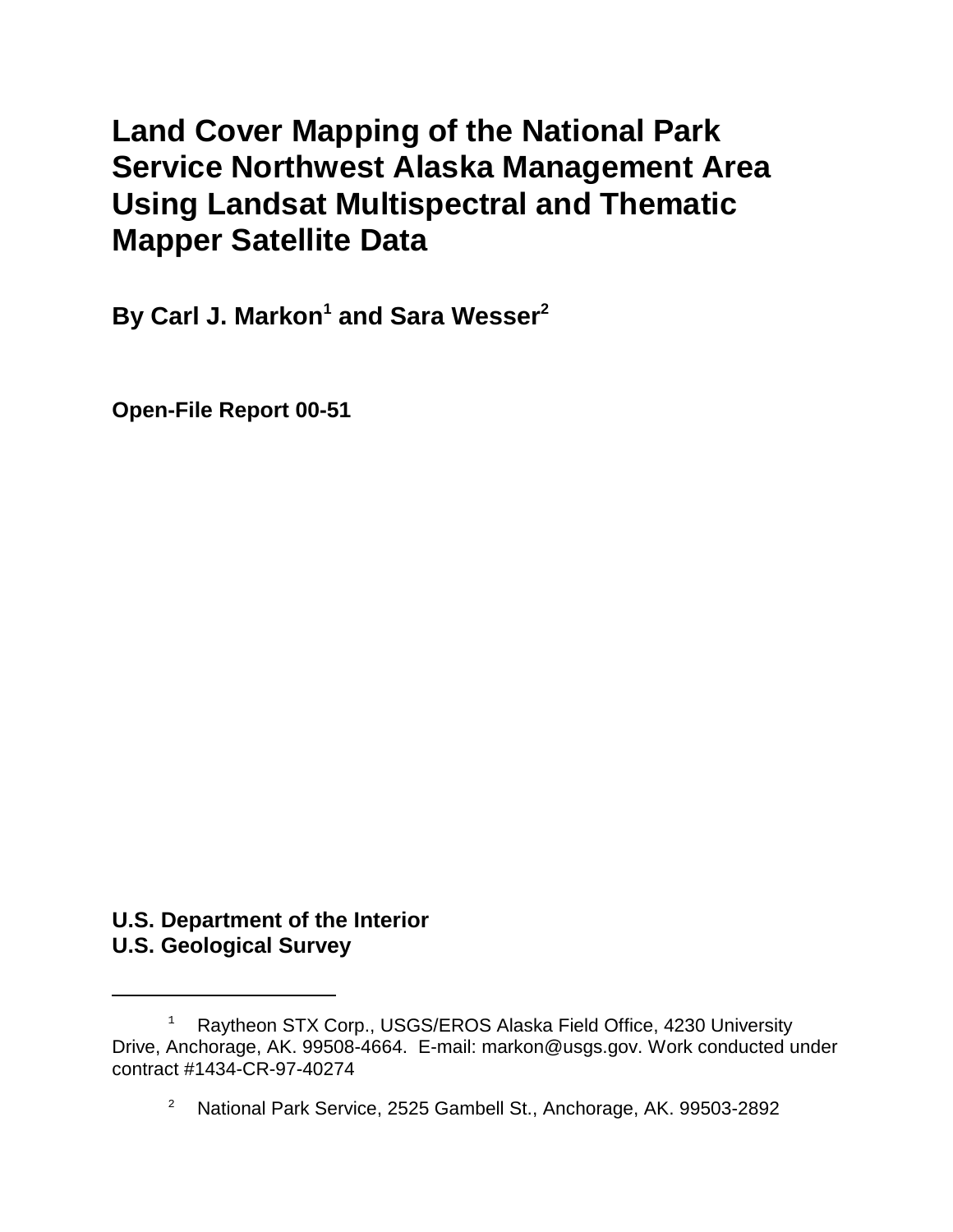# **Land Cover Mapping of the National Park Service Northwest Alaska Management Area Using Landsat Multispectral Scanner and Thematic Mapper Satellite Data**

### **ABSTRACT**

A land cover map of the National Park Service northwest Alaska management area was produced using digitally processed Landsat data. These and other environmental data were incorporated into a geographic information system to provide baseline information about the nature and extent of resources present in this northwest Alaskan environment.

This report details the methodology, depicts vegetation profiles of the surrounding landscape, and describes the different vegetation types mapped. Portions of nine Landsat satellite (multispectral scanner and thematic mapper) scenes were used to produce a land cover map of the Cape Krusenstern National Monument and Noatak National Preserve and to update an existing land cover map of Kobuk Valley National Park Valley National Park. A Bayesian multivariate classifier was applied to the multispectral data sets, followed by the application of ancillary data (elevation, slope, aspect, soils, watersheds, and geology) to enhance the spectral separation of classes into more meaningful vegetation types. The resulting land cover map contains six major land cover categories (forest, shrub, herbaceous, sparse/barren, water, other) and 19 subclasses encompassing 7 million hectares. General narratives of the distribution of the subclasses throughout the project area are given along with vegetation profiles showing common relationships between topographic gradients and vegetation communities.

### **INTRODUCTION**

In 1980, the Alaska National Interest Lands Conservation Act (Public Law 96-487) was enacted to provide and conserve additional federal public lands in Alaska. As part of the Act, the National Park Service (NPS) was instructed to manage and protect the natural and cultural resources in the area now encompassing the Cape Krusenstern National Monument, Noatak National Preserve, and Kobuk Valley National Park. To accomplish the overall management activities in this area, the NPS recognized a need for maps showing the location and extent of land cover. Originally, only broad or regional land cover classes (Kuchler 1966; Selkregg 1975) or use-specific land cover classifications (Soil Conservation Service 1984) existed for the newly formed management areas. Parts of Cape Krusenstern National Park and Kobuk Valley National Park were previously mapped by the NPS using Landsat thematic mapper (TM) data (Faeo, 1993; Wesser, 1994), but the northwest part of Cape Krusenstern National Park was not previously mapped and no medium-scale (1:100,000 to 1:250,000) land cover information existed for Noatak National Preserve.

After the previous Cape Krusenstern National Park and Kobuk Valley National Park mapping efforts were completed, more recent Landsat data (1985-92) became available for the entire northwest Alaska management areas. The NPS wanted to update existing maps using the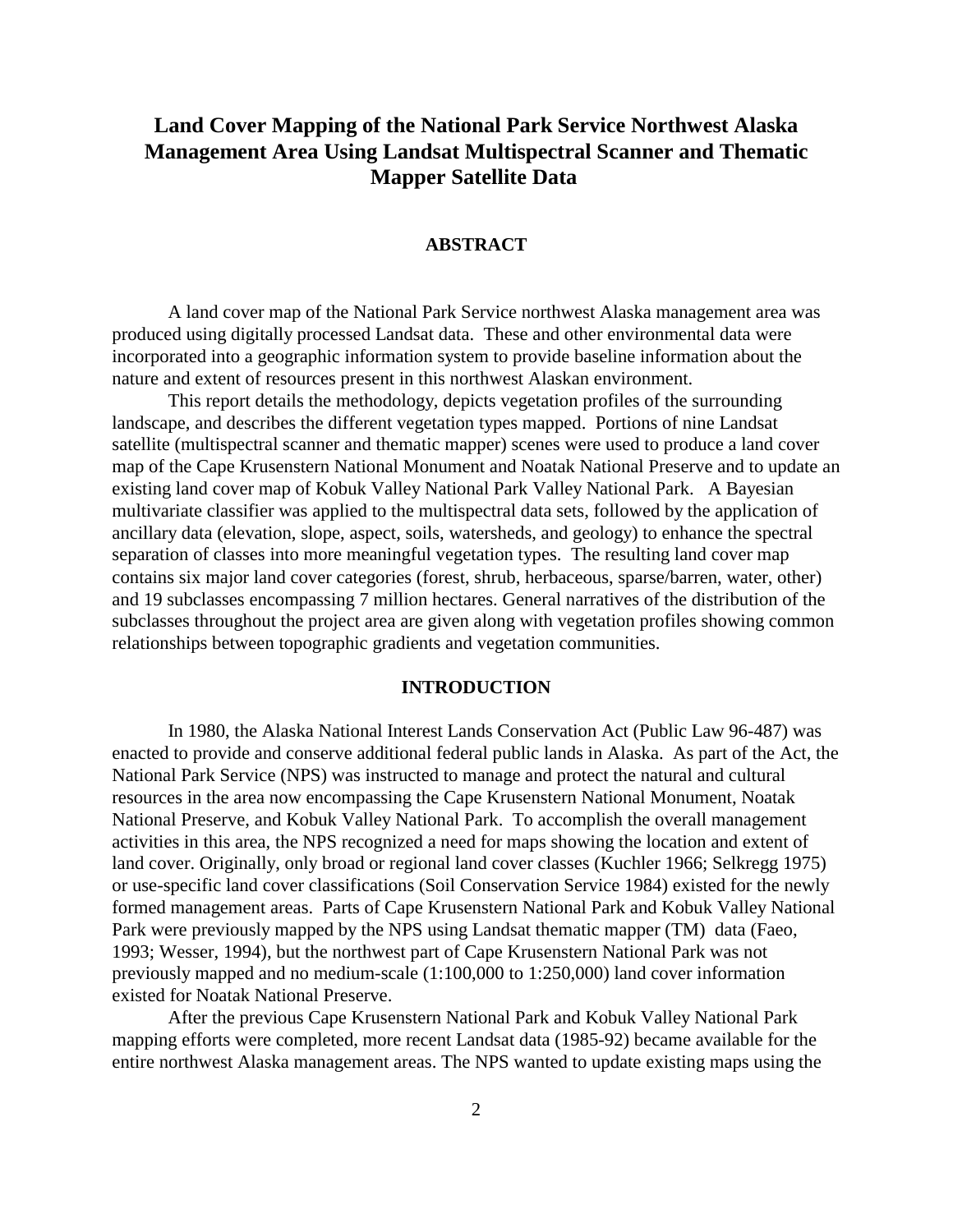new satellite data, as well as produce a new medium-scale land cover map of Noatak National Preserve and complete the unmapped areas of Cape Krusenstern National Park. As a result, the NPS established a cooperative program with the U.S. Geological Survey (USGS). This program followed other successful mapping efforts (Markon and Wesser, 1997).

The basis for the cooperative program was founded on previous work by the USGS in the northwest Alaska management area (Bering Land Bridge National Preserve, Markon and Wesser, 1997) and the USGS Multiresolution Land Characterization (MRLC) Program. The MRLC involves development of regional-scale land cover information from the analysis of remotely sensed data for support of management and research over Federal, State, and privately owned lands as well as national and international global change studies (Vogelmann and others, 1998, Vogelmann, Sohl, and Howard, 1998, Loveland and Shaw, 1996). The NPS was interested in the MRLC process as a possible additional tool to meet future management needs. The NPS also wanted to produce a seamless data base for the entire northwest Alaska management area (Bering Land Bridge National Preserve, Kobuk Valley National Park, Cape Krusenstern National Park, and Noatak National Preserve) using similar data types and methodology. This report summarizes the results of the land cover mapping project under the cooperative agreement through the MRLC program for the Kobuk Valley National Park, Cape Krusenstern National Park, and Noatak National Preserve areas.

### **PROJECT AREA**

The three NPS management units are located in northwest Alaska (fig. 1). The Cape Krusenstern National Park and Noatak National Preserve areas lie entirely above the Arctic Circle, and the Kobuk Valley National Park is bisected by it. The northern border of Cape Krusenstern National Park lies just south of the Wulik River and is bordered on the west by the Chukchi Sea. To the south lies Kotzebue Sound, and the eastern border lies west of and parallels the Noatak river. The area consists primarily of moist and wet tundra in the lowlands and hills, with dryer tundra in the mountains. Large lagoons and wetland complexes are common along the western and southern coasts, and sand dunes are common along the southwest coast of Cape Krusenstern. Bedrock geology consists primarily of basic (limestone, dolomite, and marble) Devonian and Silurian rocks in the southern half and more acidic (sandstone, graywacke, and quartzite) Mississippian or Devonian rocks to the north (Biekman, 1980). Soils consist of loamy, near-level to rolling Histic Pergelic Cryaquepts (cold, wet soils with a thick organic layer and minimal weathering) in low coastal areas along the western and southern coasts to more gravelly Pergelic Cryaquepts or Pergelic Cryorthents (cold, wet soils with a thin organic layer and a minimal to small amount of leaching) in the central and northern lowlands and uplands (including low mountains; Rieger and others, 1979).

The Noatak National Preserve area is predominantly bordered on the north by the Delong Mountains, on the south by the Baird Mountains, on the west by the Noatak river (south of Kikmiksot Mountain), and on the east by the Schwatka Mountains; the bulk of the preserve lies within the Noatak River drainage. Conifers occupy much of the land in the lower wide valleys in the western part of the preserve, with high mountain peaks, wide, treeless, hilly valleys, and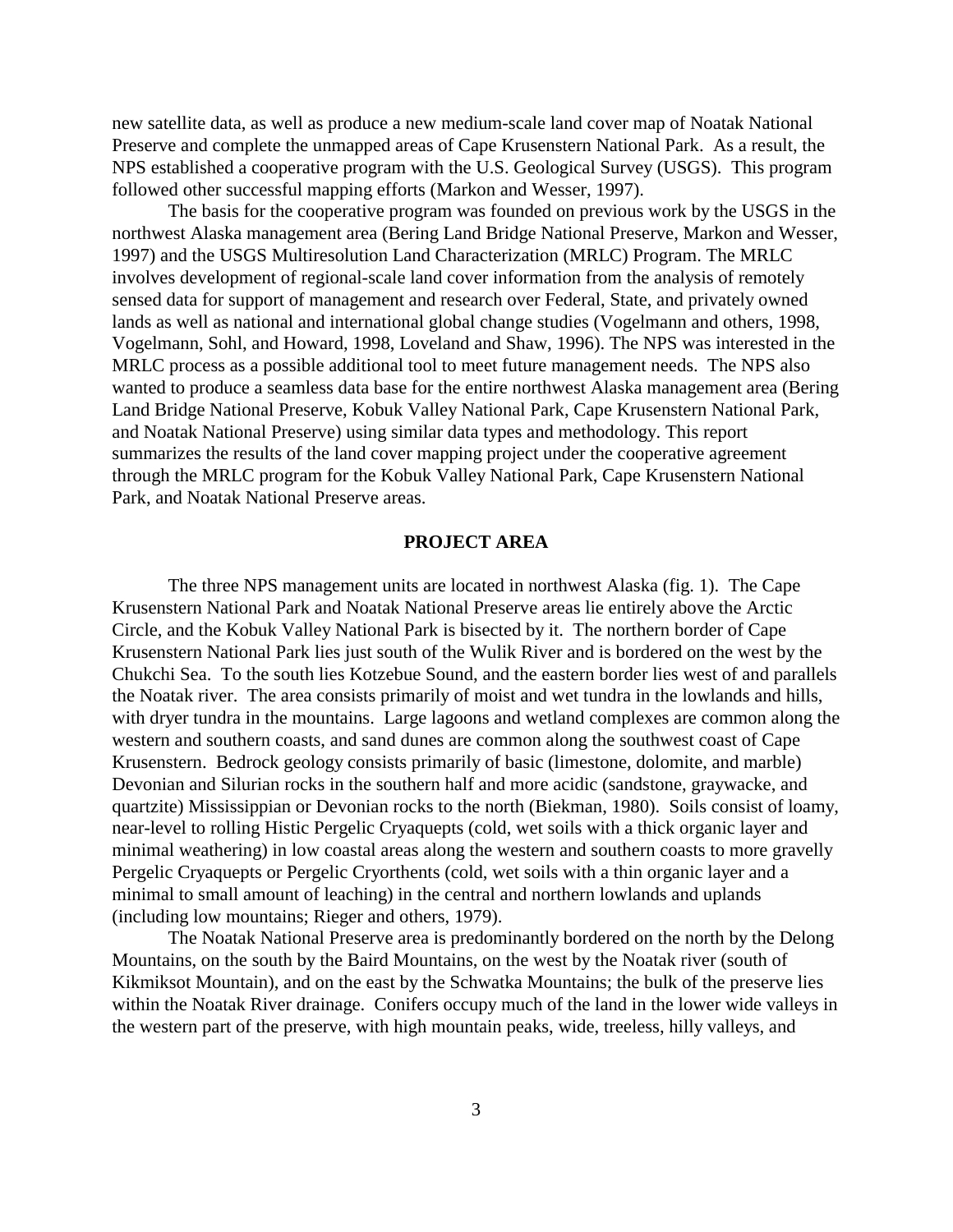

Figure 1. Location of National Park Service Northwest Alaska management areas.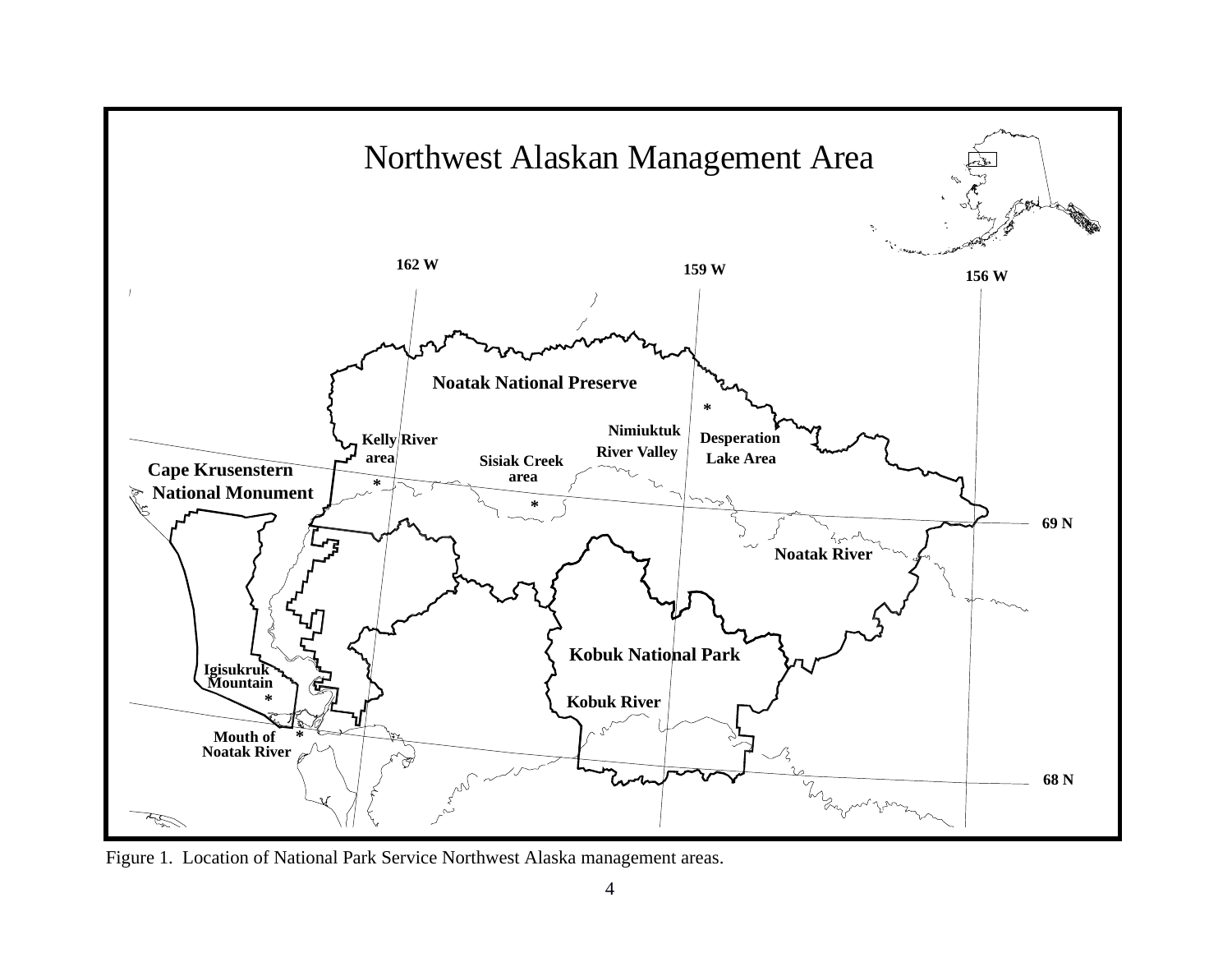plains in the east. Histic Pergelic Cryaquepts occur over much of the lower slopes along rivers, and Pergelic Cryaquolls (cold, wet, somewhat calcareous, more fertile soils with high organic carbon) and Typic Cryoborolls (slightly warmer fertile soils) occur on the upper slopes (Rieger and others, 1979). River flood plains and associated lower valley slopes in the northern part of the preserve are composed of moraines and modified moraines. Coarse- and fine-grained surficial deposits occur in the central part of the preserve, dominated by the Noatak River. To the east, roughly half of the preserve is composed of undifferentiated eolian, colluvial, fluvial, marine, and glacial deposits (Karlstrom and others, 1964).

Contiguous with the south and southeast boundary of the Noatak National Preserve is the Kobuk Valley National Park. The Kobuk Valley National Park is bounded roughly by the Baird Mountains to the north, the Kallarichuk Hills to the west, the Waring Mountains to the south, and the Jade Mountains to the east. The Kobuk Valley National Park River bisects the southern third of the park. The Great Kobuk Valley National Park and Little Kobuk Valley National Park Sand Dunes are prominent features south of the Kobuk Valley National Park River. Much of the park is covered by evergreen and deciduous forests, tall and low shrubland, and tundra. Surficial geology includes complex older coastal deposits of interstratified alluvial and marine sediments, which include glacial drift and small pockets of eolian silt up to 1.5 meters thick (Karlstrom and others, 1964). Soils are primarily composed of loamy, near-level to rolling Histic Pergelic Cryaquepts north of the Kobuk Valley National Park River and sandy Pergelic Cryorthods (cold, wet soils with slow leaching) and Pergelic Cryaquepts with dune intrusions to the south (Rieger and others, 1979).

Selkregg (1975) and Rieger and others (1979) report the following general vegetation types within the northwest Alaska management area: high brush, low brush bog and muskeg, moist tundra, alpine tundra and barren ground, and wet tundra. Upland and bottomland spruce forests and cottonwood-birch forests occur throughout the Kobuk Valley National Park and in the west and southwest parts of Noatak National Preserve, although the extent of deciduous forest in Noatak National Preserve is very small in comparison.

The growing season for the area as a whole is generally from mid-May to late August, with initial green-up beginning about mid-May in the southern part to mid-June in the northern part (Markon and others 1995). The three management areas cross three ecoregions (from north to south): Arctic Foothills, Brooks Range, and Interior Forested Lowlands and Uplands (Gallant and others, 1995).

### **METHODOLOGY**

#### Data Base Design

Land cover mapping of the three management areas was performed in a raster digital data base format with all data georeferenced to an Albers Equal-Area Conic projection. Minimum data resolution for each picture element, or pixel, was 30 m by 30 m. A general schematic diagram of the data base development and mapping process is shown in figure 2.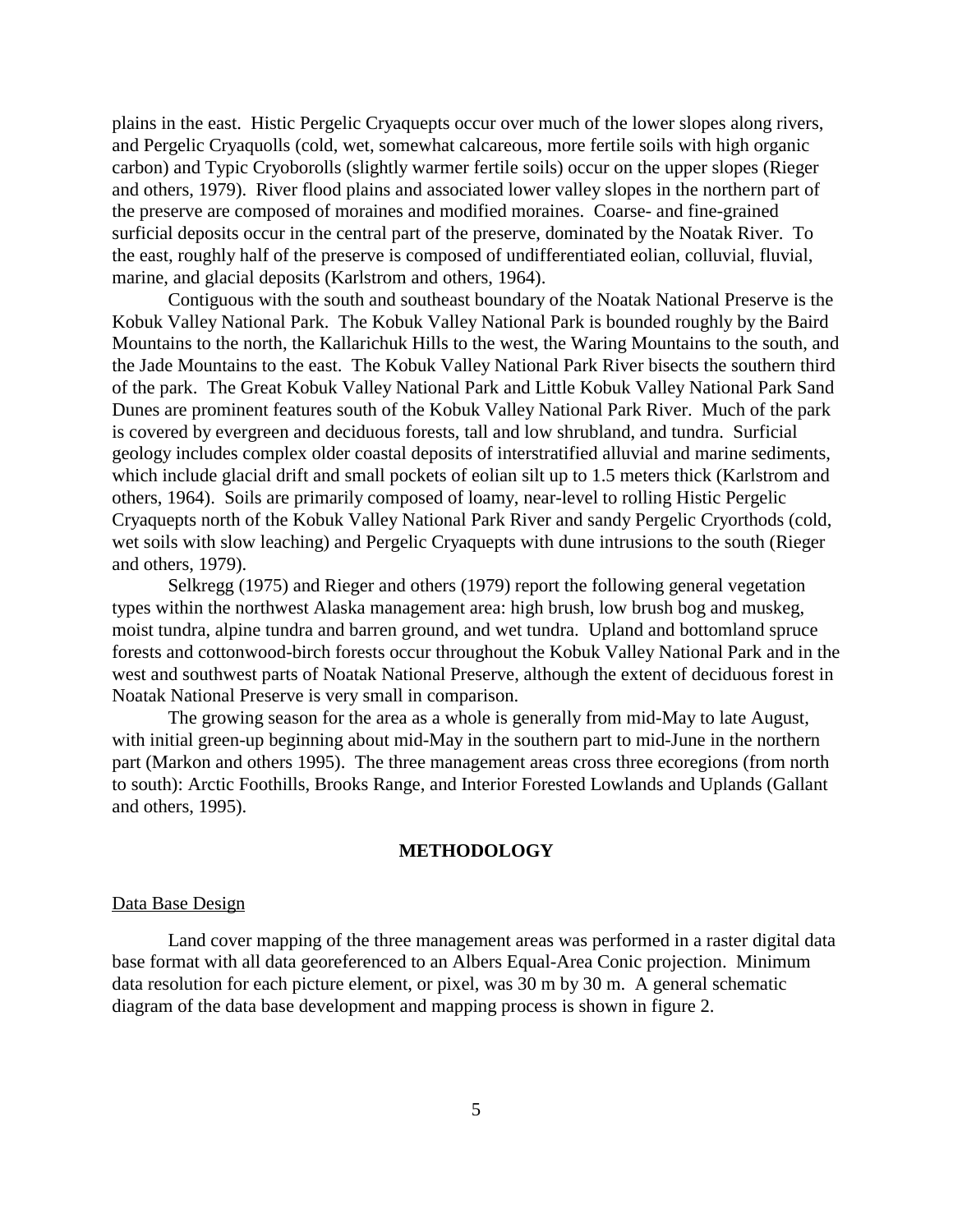

Figure 2. Schema for the National Park Service, northwest areas land cover mapping project.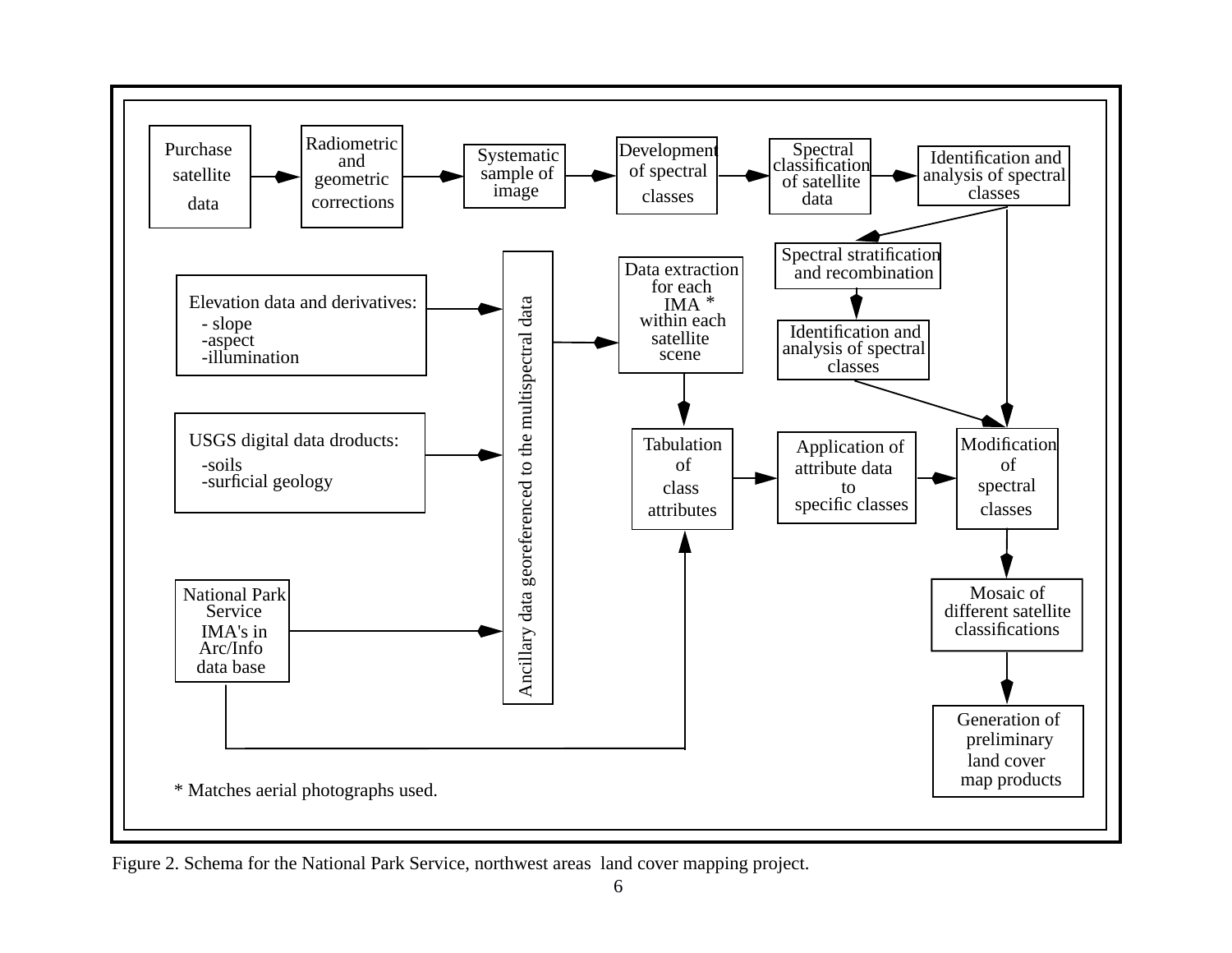### Data Acquisition

Parts of nine Landsat scenes (table 1) were used to provide complete coverage of the three management areas and surrounding lands. Of the nine scenes, seven were Landsat TM mid-summer data sets and two were Landsat multispectral scanner (MSS) data sets obtained in late winter. Winter MSS data have proved to be efficient in separating conifer crown closure classes (for example, close, open, woodland; Fleming, 1988) and were used in the Noatak National Preserve and Kobuk Valley National Park areas.

| <b>Sensor</b> | <b>Identification</b> | Path | <b>Row</b> | <b>Date</b>     |
|---------------|-----------------------|------|------------|-----------------|
|               |                       |      |            |                 |
| <b>MSS</b>    | LM5080013008410390    | 80   | 13         | April 12, 1984  |
| <b>MSS</b>    | LM5081012008411090    | 81   | 12         | April 19, 1984  |
| <b>TM</b>     | LT 5078012008518710   | 78   | 12         | July 06, 1985   |
| <b>TM</b>     | LT 5078013008520310   | 78   | 13         | July 22, 1985   |
| <b>TM</b>     | LT 5079012008618110   | 79   | 12         | June 30, 1986   |
| <b>TM</b>     | LT4080012009221310    | 80   | 12         | July 31, 1992   |
| <b>TM</b>     | LT 4080013009221310   | 80   | 13         | July 31, 1992   |
| <b>TM</b>     | LT 5081012009022210   | 81   | 12         | August 10, 1990 |
| TM            | LT 5081013009022210   | 81   | 13         | August 10, 1990 |

Table 1. Landsat scene identification, path/row, and dates used for mapping the National Park Service northwest Alaska management areas

Prior to digital analysis of the satellite data, NPS personnel selected 54 intensive mapping areas (IMA; Cape Krusenstern National Park - 16, Noatak National Preserve - 26, Kobuk Valley National Park - 12) and field visited them during a 4-year period (1988-91). These sample areas, which represent land cover types within the project area, correspond to 1:60,000-scale colorinfrared aerial photographs (circa 1979-85), and they were used as training blocks, as described by Fleming (1975, 1988), Talbot and others (1986), and Wesser (1994). On each sample area photograph, photointerpreted polygons were subjectively drawn around what appeared to be homogeneous plant communities. This resulted in a total of 657 polygons (Cape Krusenstern National Park - 119, Noatak National Preserve - 380, KOVA - 158). A ground survey of each polygon determined vegetation cover, structure, and general species composition information using procedures similar to those described by Talbot and Markon (1988) and Faeo (1993).

#### Preprocessing

Each Landsat scene was reviewed to ensure adequate project area coverage and confirm the presence and location of clouds or bad data. The data used for this project were free of line drops and cloud cover was minimal. Satellite scenes from the same path and date were mosaicked and treated as a single data set during the initial image analysis; the other scenes were analyzed individually.

Georeferencing of each Landsat scene was done at the EROS Data Center in Sioux Falls,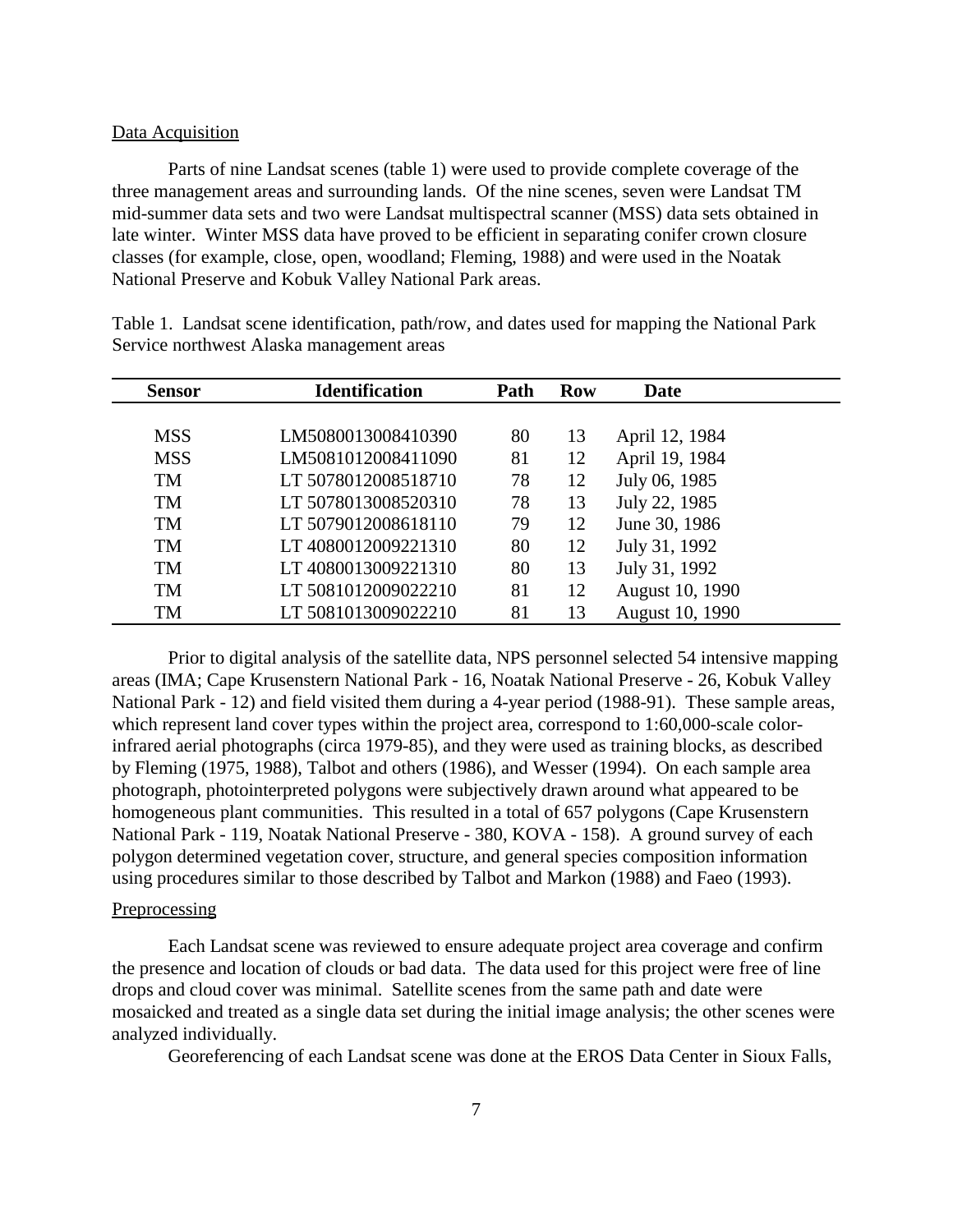S. Dak. The process was started by selecting recognizable points collocated on the Landsat scenes and USGS 1:63,360-scale topographic maps. These points were used to define a secondorder, least squares polynomial transformation relating coordinates in an Albers Equal-Area Conic projection to the row and column locations within each scene. Displacement effects caused by differences in terrain elevation also were addressed. Mean residual errors associated with the second-order transformation resulted in a registration accuracy within  $+/- 1.0$  pixel. Dimensions and georeferenced coordinates for the project area section are shown in table 2.

Ancillary digital data obtained for the project area included 1:250,000-scale digital elevation data (and the derivatives, slope, aspect, and illumination), 1:1,000,000-scale soils, 1:2,500,000-scale bedrock geology, and 1:250,000-scale watersheds. The soils, geology, and watershed data sets were digitized and converted to georeferenced raster formats coregistered to the raster Landsat data. Although these data are at much coarser resolutions than the Landsat TM data, they were the best ancillary information available. In addition to these data, the NPS supplied a digitized preserve boundary and other point and polygon data containing vegetation information from the IMA field studies.

Table 2. Registration parameters used for the National Park Service northwest Alaska management area land cover mapping project

| <b>Number of Lines: 9,936</b>             | <b>Number of Samples:</b><br>15,244<br><b>Number of Bands: 1</b>                   |  |  |  |  |  |
|-------------------------------------------|------------------------------------------------------------------------------------|--|--|--|--|--|
| <b>Data type:</b> Byte                    | <b>Projection Code:</b> (3) Albers Equal-Area Conic                                |  |  |  |  |  |
| Zone Code: 62                             | <b>Semimajor Axis: 6.3782064E+06</b><br><b>Semiminor Axis: 6.7686579972911E-03</b> |  |  |  |  |  |
| Latitude of first standard parallel:      | $5.50000+07$                                                                       |  |  |  |  |  |
| Latitude of second standard parallel:     | $6.50000+07$                                                                       |  |  |  |  |  |
| Longitude of the central meridian:        | $-1.54000 + 08$                                                                    |  |  |  |  |  |
| Latitude of projection origin:            | $5.00000+07$                                                                       |  |  |  |  |  |
| <b>Corner Coordinates:</b>                |                                                                                    |  |  |  |  |  |
| <b>Upper Left Corner:</b>                 | 2.129820E+06-4.77540E+05                                                           |  |  |  |  |  |
| <b>Upper Right Corner:</b>                | 2.129820E+06-2.02500E+04                                                           |  |  |  |  |  |
| <b>Lower Left corner:</b>                 | 1.831770E+06-4.77540E+05                                                           |  |  |  |  |  |
| <b>Lower Right corner:</b>                | 1.831770E+06-2.02500E+04                                                           |  |  |  |  |  |
| Pixel Size: $30 \times 30$                |                                                                                    |  |  |  |  |  |
| <b>Pixel Units: meters</b>                |                                                                                    |  |  |  |  |  |
| <b>Pixel Increment:</b> 1 row by 1 column |                                                                                    |  |  |  |  |  |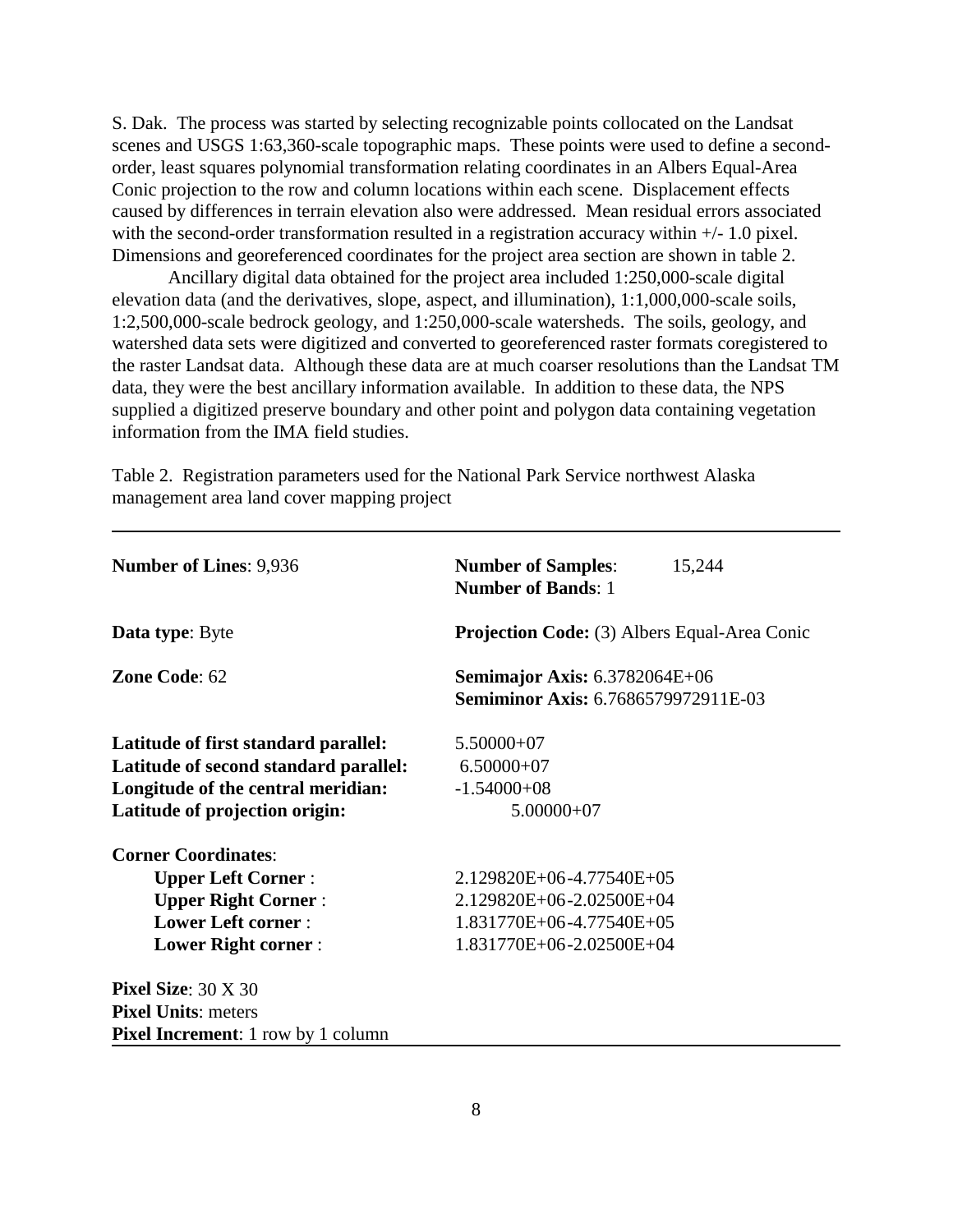Digital elevation data were originally acquired from the Defense Mapping Agency (DMA). The DMA generated the data by digitizing hypsographic features (contour lines, ridge lines, lake boundaries, and point data) from USGS map series (1:63,360 through 1:250,000 scale) and converting them to rectangular grid values with a 3-arc-second by 3-arc-second interval. Slope, aspect, and illumination were computed from the digital elevation data (Ailts and others, 1990). Slope was expressed as percentage slope (that is, units of rise per 100 units of run). Aspect values ranged from 0 to 360 (1-degree increments) in a clockwise direction from true north and were reassigned to values ranging from 0 to 180 (2-degree increments) for conversion to 8- bit data. Illumination was based on the Sun's elevation and azimuth at the time each Landsat scene was acquired. The computed illumination data resulted in values from 0 to 255, indicating a relative amount of radiance to the ground surface; low values indicated shadows and high values indicated sunny slopes.

### Development of Spectral Statistics and Image Classification

Statistics used to generate the preliminary classification were derived individually for each summer satellite scene using a two-step, unsupervised and partially supervised classification process (Swain and Davis, 1978). The first step involved sampling the spectral variability in the satellite scene by extracting every  $10<sup>th</sup>$  row and column from bands 1 - 5 and 7. The sample output was then used to produce 40 to 50 (number subjectively predetermined) discrete spectral clusters on the basis of brightness value of each pixel in each band using an isodata algorithm. Each cluster was defined in terms of descriptive statistics (means, standard deviations, covariance matrices between bands) for all bands (Swain and Davis, 1978). Redundant or overlapping statistics in the initial statistical data set were manually removed or combined, on the basis of descriptive statistics, to form a final set of cluster statistics that provided an independent estimate of the spectral characteristics of each scene being analyzed. Landsat band 6, the thermal band, was not used because of its lower pixel resolution (120 m) and its poor information content in relation to vegetation type and condition.

A Bayesian maximum likelihood classification algorithm (Swain and Davis, 1978) was used to apply the cluster statistics to the entire Landsat scene. The algorithm used a complex mathematical decision rule for evaluating the pixel brightness values compared to the descriptive statistic values obtained for each cluster. Each pixel was then assigned to one of the spectral clusters on the probability that the pixel belonged to the spectral class of that cluster. The result was a spectral classification where each pixel fell into a spectral class.

The spectrally classified satellite scene was then evaluated and each class assigned to a land cover class name on the basis of interpreted color-infrared aerial photographs and field data descriptions. Spectral class inconsistencies within and between geographical areas were noted for possible refinement.

The second step in the classification process occurred after the class labeling described above. A spectral class may include two different vegetation types that are spectrally distinct but not sampled sufficiently during the initial sample to allow for identification of some classes (for example, linear habitats falling between sample units). If these areas were known to exist in a specific class, spectral stratification was used (Ailts and others, 1990). The problem class (from the preliminary classified image) was used as a pattern to extract multispectral information from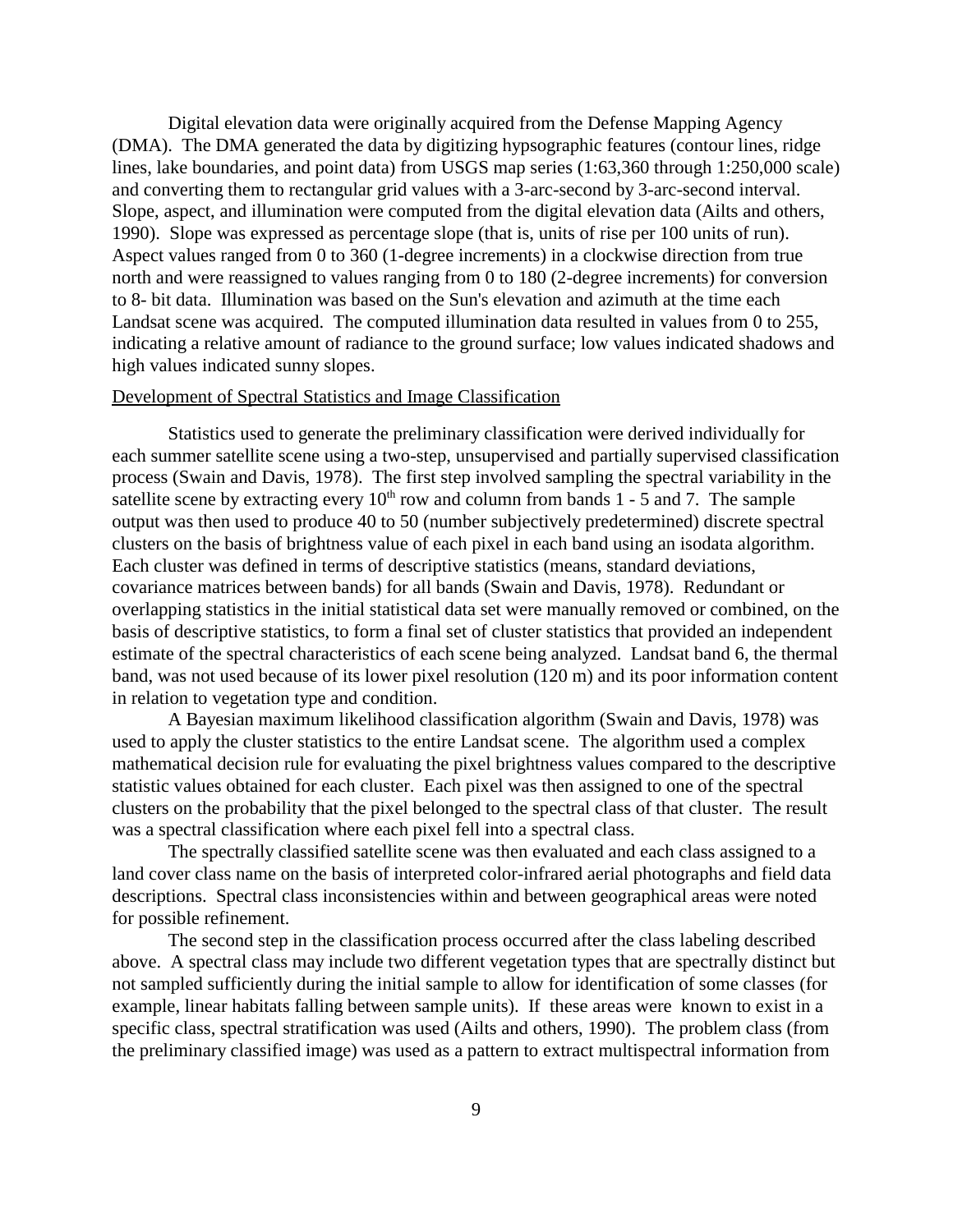the original satellite image (bands 1-5 and 7). This produced a small, multispectral image containing spectral qualities for only that class. The isodata algorithm was then used on this smaller image to produce two to four new spectral clusters. These new clusters were then incorporated into the original classification and labeled as described above.

### Postclassification Refinement Using Ancillary Data

Correct identifications of land cover types from preliminary classifications are often low because of similar spectral response from (1) the presence of similar vegetation type, (2) the effects of shadow and water on the overall reflectance of the vegetation, and (3) subtle changes in vegetation type owing to elevation, slope, or aspect. To improve classification accuracy, ancillary data were applied to distinguish classes that were known to be misclassified. For example, slope and aspect were used to separate shadow from water, and elevation and aspect were used to separate lowland shrub types from upland shrub types. The winter Landsat MSS data were used to differentiate three conifer crown closure classes and to separate closed conifer from other land cover types. Also, the winter MSS data were used to separate some closed conifer types that were spectrally similar to water and some tall shrub types with tall dead stems. This was accomplished by viewing band 4 of the winter MSS data on a display screen and recording the digital numbers corresponding to features shown on aerial photographs and described in field data. For example, digital numbers from 0 to 46 were found to represent closed conifer, 47 to 80 open conifer, and 81 to 89 conifer woodland. These ranges of values were then renumbered to one, two, and three, respectively, and made into a mask. The mask was then matched with areas mapped as conifers in the original spectral data. Those conifer classes that corresponded to one on the mask (digital values of 0 to 46) were then identified as closed conifer; this was repeated for those areas with mask values of two and three.

### Digital and Hard-Copy Products

Final digital products for the three management areas include; original georeferenced Landsat TM and MSS images, land cover, elevation, slope, aspect, and preserve or park boundary. All digital data were stored on transferable media (CD-ROM, tape, and ftp site). Color hard-copy maps of the land cover were produced at a scale of 1:500,000.

### Assessment of Final Land Cover Map

A subjective assessment of the land cover map was made using a random 10-percent sample of the polygons used during the ground sampling and classification process. For each polygon selected we recorded the land cover type previously identified by the field crew, along with the types and quantity of land cover pixels falling in the polygon from the final map. Fieldbased vegetation descriptions were used to assign relative levels of classification uncertainty, or "fuzzy labels" (table 3; also see Gopal and Woodcock, 1994), to each land cover class occurring in each polygon. For example, a polygon identified as open low shrub-birch/ericaceous in the field may have the following combination of classes associated with it: (1) 10 pixels of open low shrub - birch/ericaceous, (2) 5 pixels of open low and dwarf shrub tussock tundra, (3) 1 pixel of clear water, and (4) 1 pixel of wet herbaceous, for a total of 17 pixels. Fuzzy labels given to each of these could be 5, 4, 1, and 1, respectively. Because each polygon often contains two or more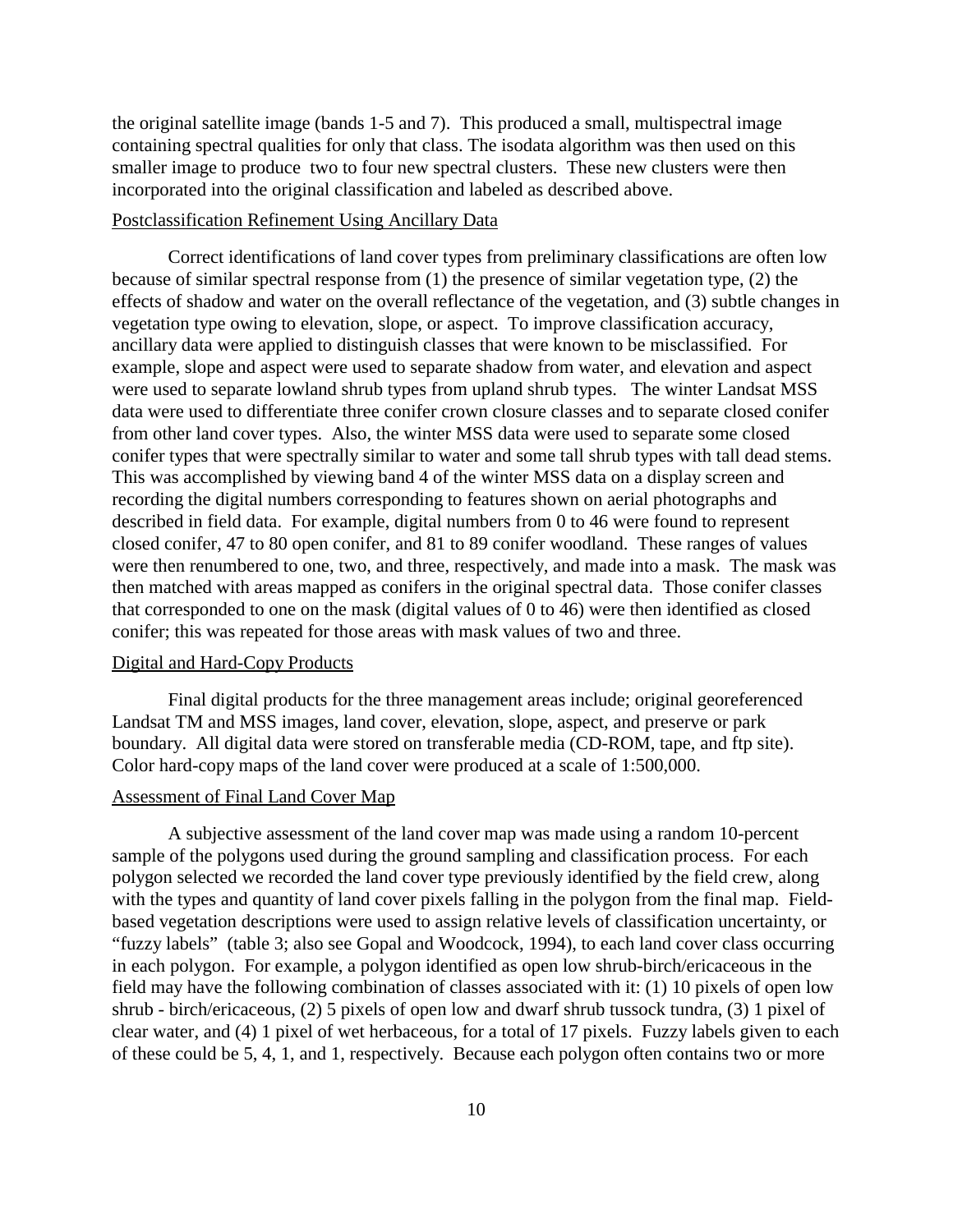land cover classes, the normal set of outputs from a fuzzy logic accuracy assessment was not produced (Gopal and Woodcock, 1994; Markon and Wesser, 1997; Muller and others, 1998). Instead, two tables were produced, one that showed the total number of pixels by fuzzy label, and the other summing the number of pixels occurring in each land cover class by fuzzy label (similar to the Match/Mismatch table as reported by Gopal and Woodcock).

Table 3. Fuzzy label values and descriptions used in assessing land cover types

| <b>Fuzzy Label</b> | Description                                                                                                                                                               |
|--------------------|---------------------------------------------------------------------------------------------------------------------------------------------------------------------------|
|                    |                                                                                                                                                                           |
| 1                  | Absolutely wrong. Land cover type has no relationship to actual<br>vegetation type.                                                                                       |
| 2                  | Wrong. There is very little relationship between the land cover type and<br>the vegetation type described.                                                                |
| 3                  | Somewhat correct. Land cover type matches some of the attributes of<br>actual vegetation. Should be used with caution depending on application<br>of map.                 |
| $\overline{4}$     | Mostly correct. Land cover type could be used for most applications<br>(difference probably due to subject cut points for height or percentage<br>cover of a plant type). |
| 5                  | Absolutely correct. Land cover exactly matches vegetation description.                                                                                                    |

### **RESULTS**

### Land cover Map

The land cover mapping process for the three management areas resulted in six major land cover categories (forest, shrub, herbaceous, sparse/barren, water, other), which were further separated into 19 classes (table 4). Class values were numbered to maintain consistency with other mapping projects. A narrative of each class is found in appendix A, along with class codes corresponding to hierarchical vegetation classification by Viereck and others (1992); a color hard-copy example of the final land cover map is found in the back of a limited number of copies of this report. Class summaries below are described first for the entire project and then for each management unit.

### Project Area

For the entire project area (table 5), open low and dwarf shrub tussock tundra was the largest class, covering a little more than 1.1 million hectares, or 16 percent. The second largest class was open low shrub-birch/ericaceous, with 1.07 million hectares (15 percent), closely followed by clear water (a little less than 931,00 hectares, or 13 percent). Much of the water class (approximately 82 percent) occurs in the ocean, and a very small amount occurs in mountainous areas (owing to shadow effects), which could not be removed with elevation data or its derivatives, slope and aspect. The fourth largest class was open low shrub-alder/willow, with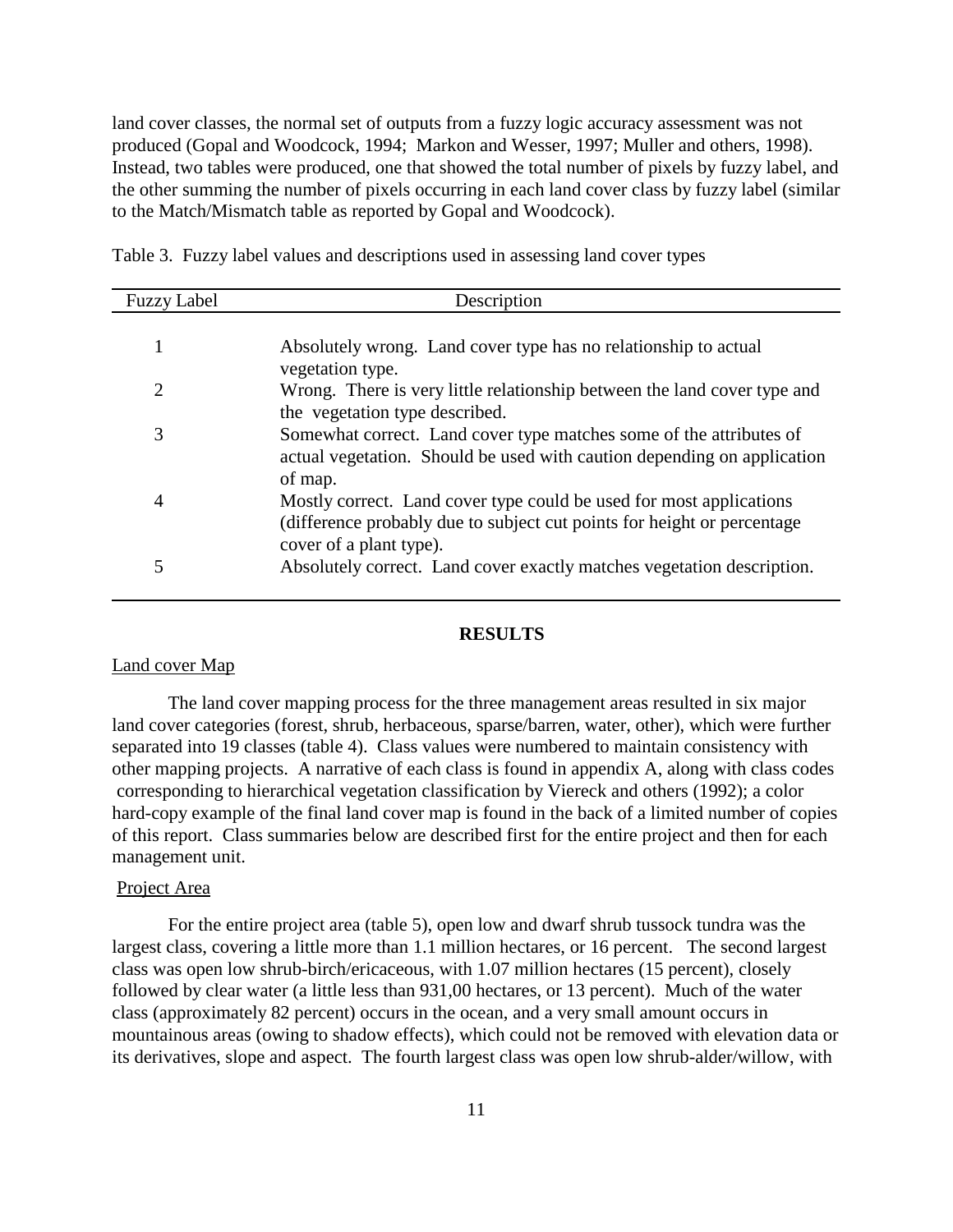about 661,000 hectares, followed by moist or dry herbaceous with over 516,000 hectares. It should be noted that these two classes may be confused if visited in the field because variations in the amount of graminoids present may be high in the tussock type.

| <b>Major Category</b> | <b>Subclass</b>                         | <b>Class Value</b> |
|-----------------------|-----------------------------------------|--------------------|
| Forest                | Closed needleleaf forest                | $\mathbf{1}$       |
|                       | Open needleleaf forest                  |                    |
|                       | Needleleaf woodland                     | $\frac{2}{3}$      |
| Shrub                 | Tall open and closed alder/willow       | 8                  |
|                       | Closed low shrub - alder/willow         | 9                  |
|                       | Closed low shrub - birch/ericaceous     | 10                 |
|                       | Open low shrub - alder/willow           | 11                 |
|                       | Open low shrub - birch/ericacious       | 12                 |
|                       | Open low and dwarf shrub tussock tundra | 13                 |
|                       | Dwarf shrub tundra/dwarf shrub peatland | 14                 |
|                       | Open dwarf shrub - talus/lichen         | 17                 |
| Herbaceous            | Moist or dry herbaceous                 | 19                 |
|                       | Wet herbaceous                          | 20                 |
|                       |                                         | 22                 |
| Sparse/barren         | Sparsely vegetated<br><b>Barren</b>     | 23                 |
|                       | Snow/Ice/Cloud                          | 24                 |
|                       |                                         |                    |
| Water                 | Clear water                             | 25                 |
|                       | Turbid water                            | 26                 |
| Other                 | Shadow                                  | 27                 |

Table 4. Land cover classes and class values used for the National Park Service's northwest Alaska management areas land cover map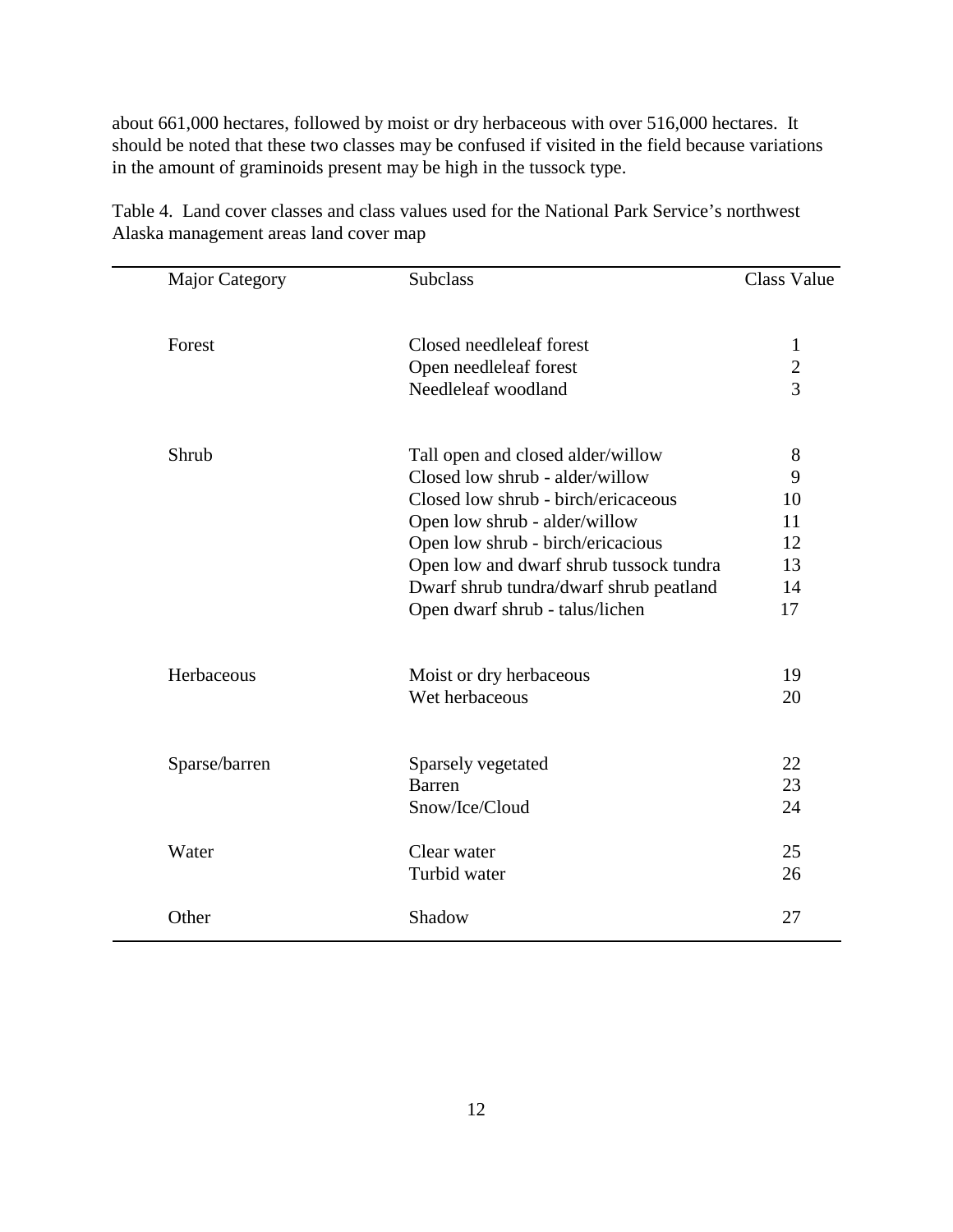Table 5. Hectare summaries for each class for the entire National Park Service northwest Alaska management area and surrounding lands ( $LCC =$  land cover class number, Npixels  $=$  number of pixels)

| <b>LCC</b>     | <b>Class Description</b>                | <b>Npixels</b> | <b>Hectares</b> |        |
|----------------|-----------------------------------------|----------------|-----------------|--------|
| 1              | Closed needleleaf forest                | 1,222,932      | 110,064         | 1.57%  |
| $\overline{2}$ | Open needleleaf forest                  | 2,974,111      | 267,670         | 3.81%  |
| 3              | Needleleaf woodland                     | 2,438,090      | 219,428         | 3.13%  |
| 8              | Tall open and closed alder/willow       | 1,702,662      | 153,240         | 2.18%  |
| 9              | Closed low shrub-alder/willow           | 2,992,922      | 269,363         | 3.84%  |
| 10             | Closed low shrub-birch/ericaceous       | 1,175,742      | 105,817         | 1.51%  |
| 11             | Open low shrub-alder/willow             | 7,344,120      | 660,971         | 9.42%  |
| 12             | Open low shrub-birch/ericaceous         | 11,937,475     | 1,074,373       | 15.31% |
| 13             | Open low and dwarf shrub tussock tundra | 12,497,862     | 1,124,808       | 16.03% |
| 14             | Dwarf shrub tundra/dwarf shrub peatland | 4,755,835      | 428,025         | 6.10%  |
| 17             | Open dwarf shrub-talus/lichen           | 2,608,643      | 234,778         | 3.35%  |
| 19             | Moist or dry herbaceous                 | 5,740,292      | 516,626         | 7.36%  |
| 20             | Wet herbaceous                          | 1,194,115      | 107,470         | 1.53%  |
| 22             | Sparsely vegetated                      | 3,033,807      | 273,043         | 3.89%  |
| 23             | Barren                                  | 4,896,944      | 440,725         | 6.28%  |
| 24             | Snow/ice/cloud                          | 108,720        | 9,785           | 0.14%  |
| 25             | Clear water                             | 10,341,271     | 930,714         | 13.26% |
| 26             | Turbid water                            | 226,391        | 20,375          | 0.29%  |
| 27             | Shadow                                  | 773,478        | 69,613          | 0.99%  |
|                | Total                                   | 77,965,412     | 7,016,887       |        |

The barren class makes up over 440,000 hectares (over 6 percent) of the final map, occurring primarily in the De Long, Baird, Waring, and Schwatka Mountains, and the Mulgrave and Igichuk Hills. The sparsely vegetated class covered approximately one-half of the area (230,000 hectares).

The dwarf shrub tundra/dwarf shrub peatland was found on slightly more than 428,000 hectares (roughly 6 percent). This class may be underrepresented throughout the project area because of complex species mixing in this vegetation type. Open alder/willow communities occur throughout the area, but varying amounts of graminoid, dwarf birch, and ericaceous shrubs are often present in the understory, making it difficult to separate them from the open low shrub dwarf birch/ericaceous shrub class.

Forests occur throughout the central and eastern parts of the project area. Open needleleaf is the most extensive, with over 267,000 hectares (4 percent), followed by needleleaf woodland, with 219,000 hectares (or 3 percent). Closed needleleaf forest was the smallest forested class, with 110,00 hectares (2 percent). Although open mixed forest is found in the Kobuk Valley National Park area, it could not be adequately distinguished from other vegetation classes.

Other prominent classes that have less than 5 percent coverage of the project area include closed low shrub-alder/willow, with a little more than 269,000 hectares, open dwarf shrub-talus lichen, with close to 235,000 hectares, and moist or dry herbaceous, with about 107,000 hectares.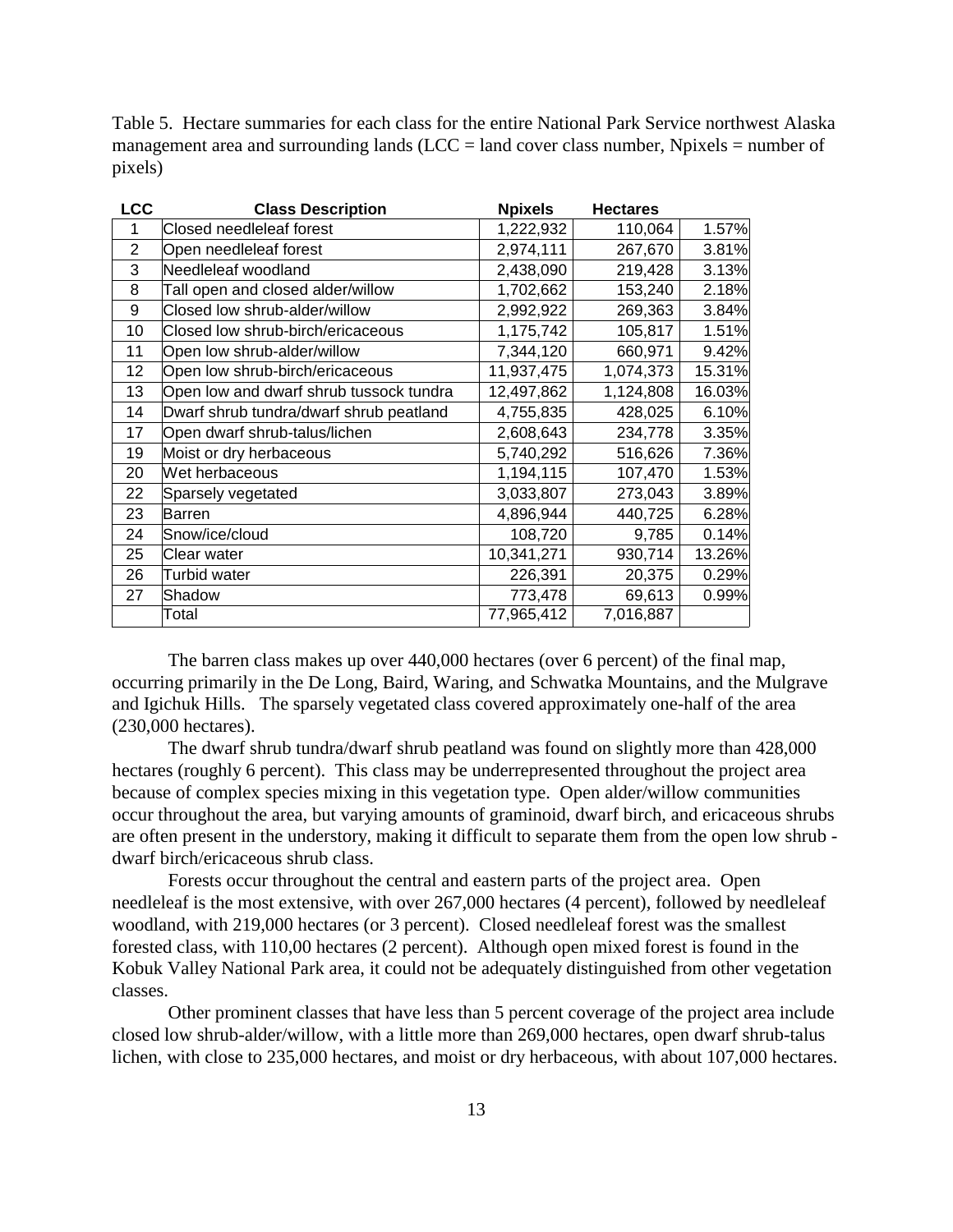### Cape Krusenstern National Monument

Within the Cape Krusenstern National Monument (table 6), four vegetation classes cover close to 70 percent of the area. Open low shrub-birch/ericaceous occupied the largest area, with almost 85,000 hectares (32 percent), followed by open low and dwarf shrub tussock tundra, with about 55,000 hectares (20 percent). These two types were well distributed throughout the

Table 6. Hectare summaries for each class for Cape Krusenstern National Preserve (LCC = land cover class number,  $N$  pixels = number of pixels)

| <b>LCC</b>      | <b>Class Description</b>                | <b>Npixels</b> | <b>Hectares</b> |        |
|-----------------|-----------------------------------------|----------------|-----------------|--------|
|                 | Closed needleleaf forest                | 696            | 63              | 0.02%  |
| $\overline{2}$  | Open needleleaf forest                  | 3,746          | 337             | 0.13%  |
| 3               | Needleleaf woodland                     | 1,506          | 136             | 0.05%  |
| 8               | Tall open and closed alder/willow       | 127,179        | 11,446          | 4.28%  |
| 9               | Closed low shrub-alder/willow           | 93,220         | 8,390           | 3.14%  |
| 10              | Closed low shrub-birch/ericaceous       | 165,724        | 14,915          | 5.58%  |
| 11              | Open low shrub-alder/willow             | 94,069         | 8,466           | 3.17%  |
| 12 <sub>2</sub> | Open low shrub-birch/ericaceous         | 943,655        | 84,929          | 31.77% |
| 13              | Open low and dwarf shrub tussock tundra | 607,519        | 54,677          | 20.46% |
| 14              | Dwarf shrub tundra/dwarf shrub peatland | 113,197        | 10,188          | 3.81%  |
| 17              | Open dwarf shrub-talus/lichen           | 74,662         | 6,720           | 2.51%  |
| 19              | Moist or dry herbaceous                 | 324,377        | 29,194          | 10.92% |
| 20              | Wet herbaceous                          | 91,155         | 8,204           | 3.07%  |
| 22              | Sparsely vegetated                      | 41,414         | 3,727           | 1.39%  |
| 23              | Barren                                  | 78,537         | 7,068           | 2.64%  |
| 24              | Snow/ice/cloud                          | 0              | 0               | 0.00%  |
| 25              | Clear water                             | 202,312        | 18,208          | 6.81%  |
| 26              | Turbid water                            | 6,386          | 575             | 0.22%  |
| 27              | Shadow                                  | 564            | 51              | 0.02%  |
|                 | Total                                   | 2,969,918      | 267,293         |        |
|                 |                                         |                |                 |        |

monument, occurring on low rolling hills and lower mountain slopes. Moist or dry herbaceous covered a little over 29,000 hectares (11 percent) and was most prevalent near the coast in lowland areas, especially in the northern part of the monument. Clear water was the fourth largest class mapped (7 percent). Closed low shrub-birch/ericaceous was fairly common in the region, with almost 15,000 hectares (6 percent), followed by tall open and closed alder/willow (about 11,500 hectares), occurring primarily in drainages and water tracks on upper slopes.

Dwarf shrub tundra/dwarf shrub peatland occurred on a little more than 10,000 hectares (just under 4 percent). Open low shrub-alder/willow occurred on roughly 8,500 hectares (3 percent), primarily along water courses and lower hill slopes, although it also fringed conifer types on middle and upper slopes.

Wet herbaceous sites were less prominent in the monument, covering about 8,200 hectares (3 percent) and occurring in low areas, especially within and near the coastal lagoons. It should be noted that both the wet herbaceous and moist or dry herbaceous types also may occur in upper mountain valleys in the north.

All other classes covered less than 3 percent of the area.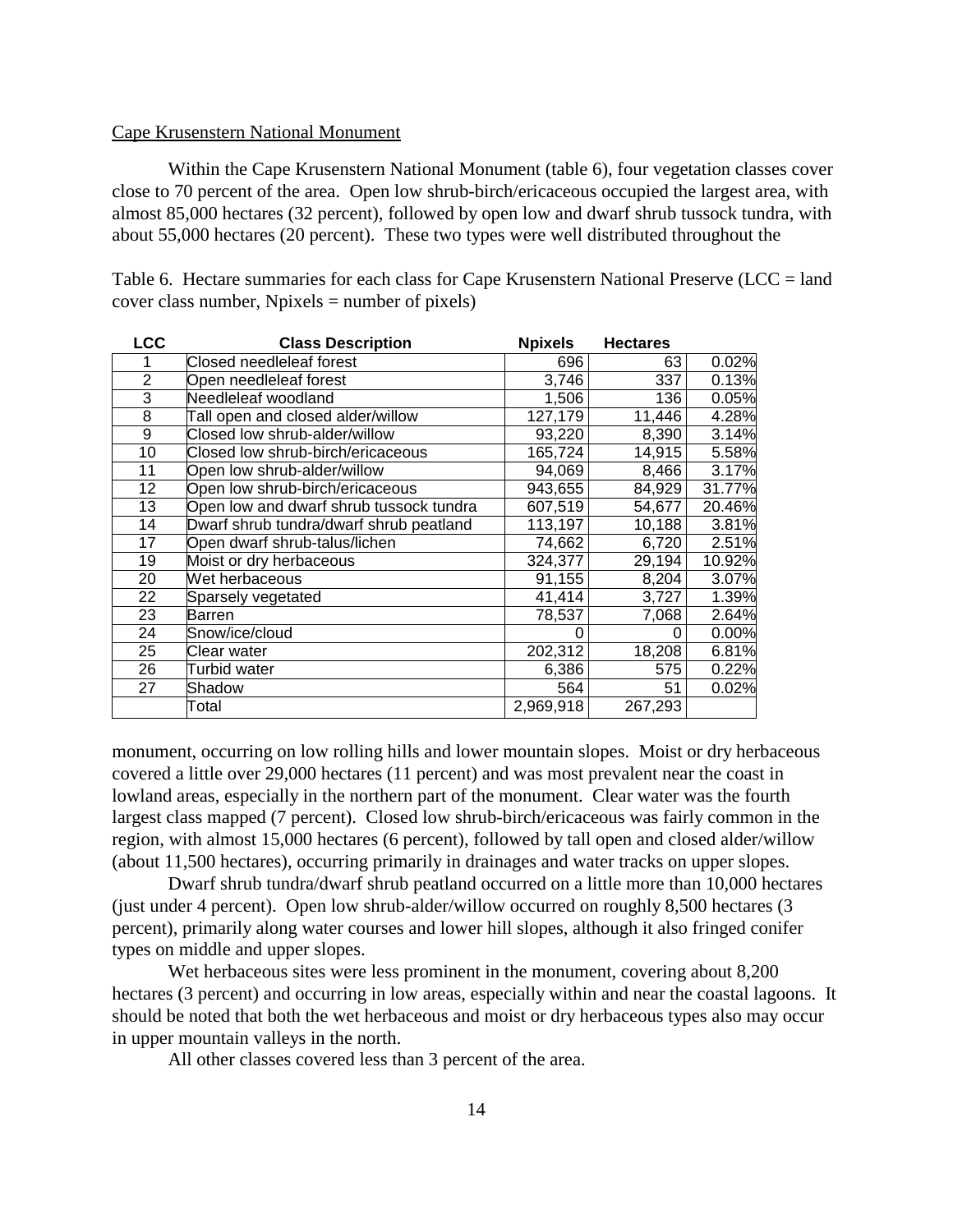#### Noatak National Preserve management area

The Noatak National Preserve has both preserve and wilderness designations. Although table 7 provides total hectares by land cover class for both, the following summarizes the land cover types over the entire management area.

Four land cover classes occupied more than 50 percent of the land area (1.62 million hectares) of the Noatak National Preserve. Open low shrub-dwarf shrub tussock tundra covered the largest area (20 percent), being a prominent cover type on the many rolling hills and lower mountain slopes. Associated with this class and occurring on the same type of terrain was open low shrub- birch/ericaceous covering 17 percent. Vegetatively, these two types are very similar, the main difference being the amount of tussock-forming graminoid present (that is, *Carex bigelowii* or *Eriophorum vaginatum*). Transitions between the two are often subtle and difficult to map. The third largest class was open low shrub- alder/willow (14 percent). This class was found primarily on mid-slopes of hills and mountains with low ericaceous shrub types occurring both below and above. In some areas, this class had an understory dominated by dwarf birch and ericaceous plants, which in some areas may be mapped as an open low shrub-dwarf birch/ericaceous type.

The fourth class was moist or dry herbaceous (11 percent). In many cases, this class was difficult to separate from wet herbaceous, which may be the reason for such low coverage (less than 1 percent). These two types are often difficult to separate, both *in situ* and by remote sensing. Local, short-term climate conditions may change the appearance of a moist herbaceous site to that of a wet herbaceous site simply by the amount and duration of rainfall occurring shortly before satellite images were obtained or the field crew visited the site.

The fifth largest class mapped in the area was barren, with close to 216,000 hectares (9 percent), occurring primarily in the mountains but also found in the lower reaches of the Noatak River. Dwarf shrub tundra/dwarf shrub peatland was somewhat common throughout the preserve with about 209,000 hectares (8 percent), especially in the east, where it occurred on mountain slopes, lower valley reaches, and bottomlands.

Sparsely vegetated and open dwarf shrub- talus/lichen were present, but not in large amounts (about 5 percent of the total area for both). Both of these types commonly occur in transition areas between more densely vegetated areas on lower slopes and barren areas on upper slopes.

Closed low shrub-alder/willow is fairly common throughout the preserve, although in small amounts (less than 3 percent), occurring primarily in drainages along stream and river shorelines, and in larger floodplains. It can often be mapped incorrectly as tall open and closed alder/willow (which covered about 2 percent of the area) because the only prominent separation is height (greater than 1.5 m). In the lower Noatak River area, either of these classes also may contain aspen (*Populus tremuloides*) and cottonwood (*Populus balsamifera*).

### Kobuk Valley National Park

Among the most prominent differences between the Kobuk Valley National Park and the other two management areas are the extensive forests and the presence of active sand dunes. Open needleleaf forest occupies a little less than 88,00 hectares (table 8), closely followed by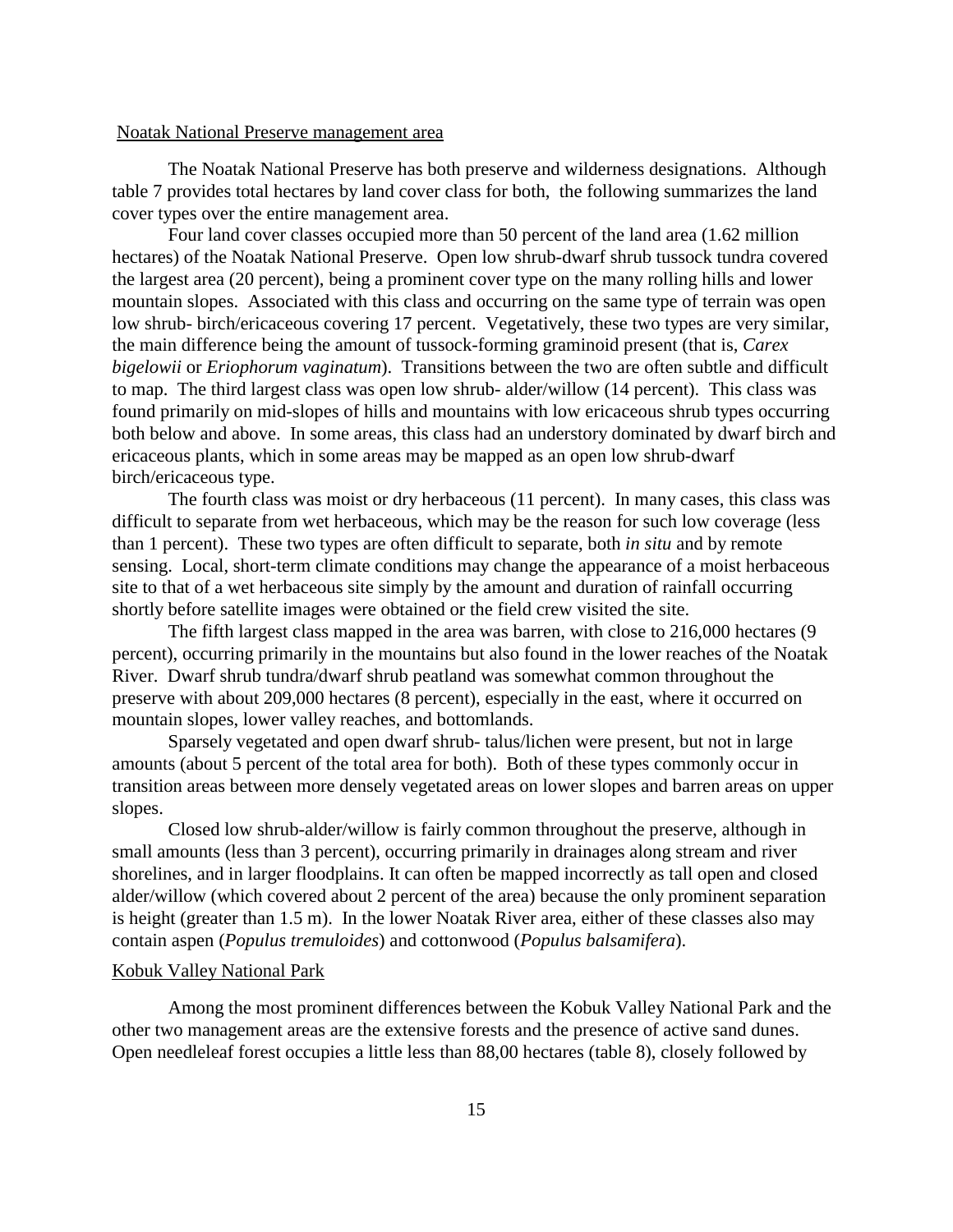Table 7. Hectare summaries for each class for the Noatak National Monument (LCC = land cover class number, Npixels = number of pixels)

|                                            |                      | <b>Preserve</b> |       |                | <b>Wilderness</b> |       | Total          |                 |       |
|--------------------------------------------|----------------------|-----------------|-------|----------------|-------------------|-------|----------------|-----------------|-------|
| <b>LCC</b><br><b>Class Description</b>     | <b>Npixels</b>       | <b>Hectares</b> | %     | <b>Npixels</b> | <b>Hectares</b>   | ℅     | <b>Npixels</b> | <b>Hectares</b> | ℅     |
| 1 Closed needleleaf forest                 | 37,717               | 3,395           | 0.14  | 22,892         | 2,060             | 0.67  | 60,609         | 5,455           | 0.21  |
| 2 Open needleleaf forest                   | 88,733               | 7,986           | 0.34  | 79,127         | 7,121             | 2.32  | 167,860        | 15,107          | 0.57  |
| 3 Needleleaf woodland                      | 136,161              | 12,254          | 0.52  | 67,332         | 6,060             | 1.97  | 203,493        | 18,314          | 0.69  |
| 8 Tall open and closed alder/willow        | 436,140              | 39,253          | 1.67  | 55,002         | 4,950             | 1.61  | 491,142        | 44,203          | 1.66  |
| 9 Closed low shrub-alder/willow            | 759,397              | 68,346          | 2.91  | 38,193         | 3,437             | 1.12  | 797,590        | 71,783          | 2.70  |
| 10 Closed low shrub-birch/ericaceous       | 279,563              | 25,161          | 1.07  | 72,267         | 6,504             | 2.12  | 351,830        | 31,665          | 1.19  |
| 11 Open low shrub-alder/willow             | 3,807,229            | 342,651         | 14.57 | 452,654        | 40,739            | 13.26 | 4,259,883      | 383,389         | 14.42 |
| 12 Open low shrub-birch/ericaceous         | 4,337,606            | 390,385         | 16.60 | 755,765        | 68,019            | 22.15 | 5,093,371      | 458,403         | 17.24 |
| 13 Open low and dwarf shrub tussock tundra | 5,281,952            | 475,376         | 20.22 | 585,728        | 52,716            | 17.16 | 5,867,680      | 528,091         | 19.87 |
| 14 Dwarf shrub tundra/dwarf shrub peatland | 2,122,341            | 191,011         | 8.12  | 206,188        | 18,557            | 6.04  | 2,328,529      | 209,568         | 7.88  |
| 17 Open dwarf shrub-talus/lichen           | 1,328,565            | 119,571         | 5.09  | 107,245        | 9,652             | 3.14  | 1,435,810      | 129,223         | 4.86  |
| 19 Moist or dry herbaceous                 | 2,857,120            | 257,141         | 10.94 | 285,667        | 25,710            | 8.37  | 3,142,787      | 282,851         | 10.64 |
| 20 Wet herbaceous                          | 179,535              | 16,158          | 0.69  | 55,924         | 5,033             | 1.64  | 235,459        | 21,191          | 0.80  |
| 22 Sparsely vegetated                      | 1,416,502            | 127,485         | 5.42  | 190,624        | 17,156            | 5.59  | 1,607,126      | 144,641         | 5.44  |
| 23 Barren                                  | 2,399,858            | 215,987         | 9.19  | 363,813        | 32,743            | 10.66 | 2,763,671      | 248,730         | 9.36  |
| 24 Snow/ice/cloud                          | 56,281               | 5,065           | 0.22  |                |                   |       | 56,281         | 5,065           | 0.19  |
| 25 Clear water                             | 265,499              | 23,895          | 1.02  | 47,963         | 4,317             | 1.41  | 313,462        | 28,212          | 1.06  |
| 26 Turbid water                            | 158,779              | 14,290          | 0.61  | 1,572          | 141               | 0.05  | 160,351        | 14,432          | 0.54  |
| 27 Shadow                                  | 174,138              | 15,672          | 0.67  | 24,767         | 2,229             | 0.73  | 198,905        | 17,901          | 0.67  |
| Total                                      | 26,123,116 2,351,080 |                 |       | 3,412,723      | 307,145           |       | 29,535,839     | 2,658,226       |       |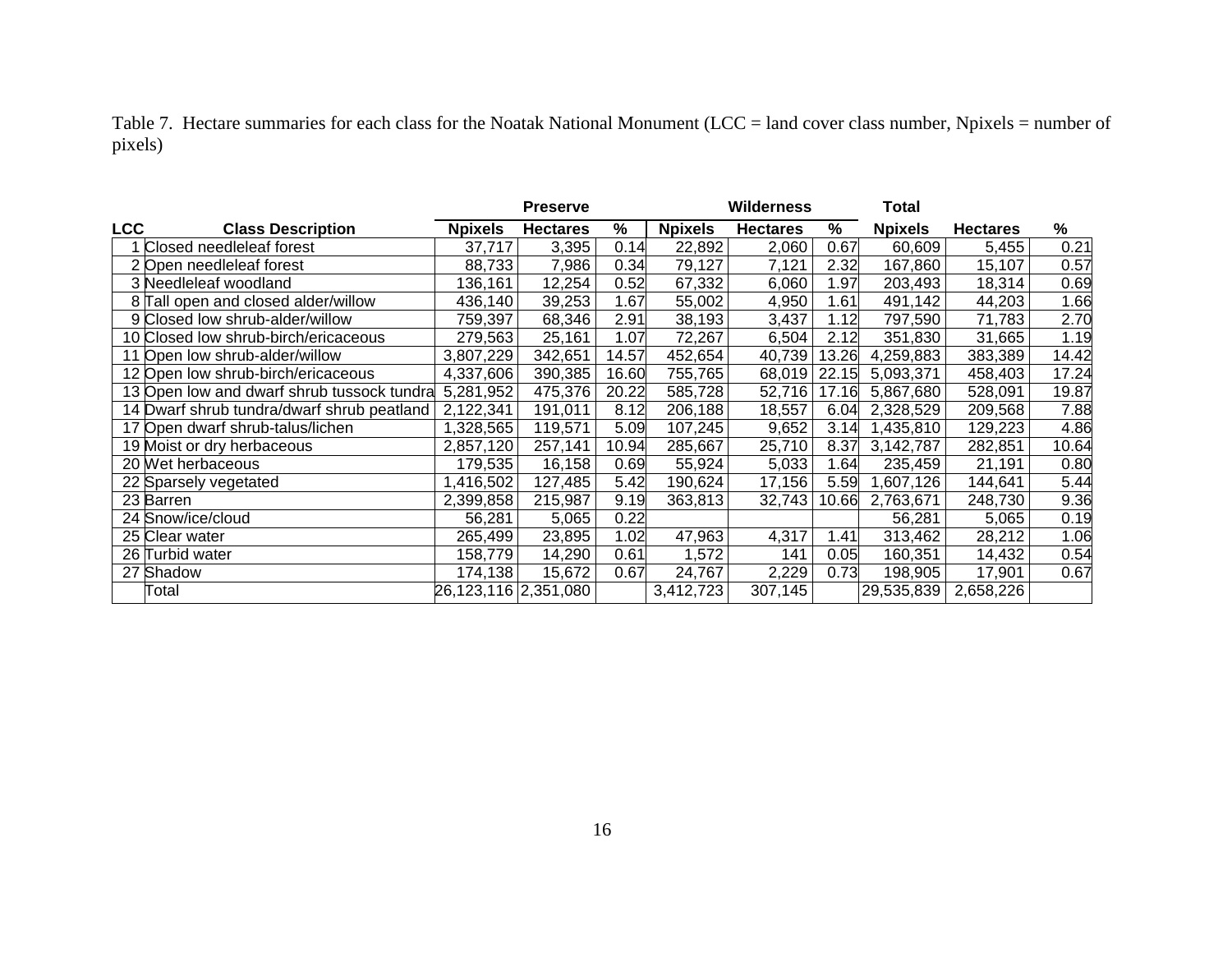|  | Table 8. Hectare summaries for each class for the Kobuk National Park (LCC = land cover |  |  |  |  |  |
|--|-----------------------------------------------------------------------------------------|--|--|--|--|--|
|  | class number, Npixels $=$ number of pixels)                                             |  |  |  |  |  |

| <b>LCC</b>     | <b>Class Description</b>                | <b>Npixels</b> | <b>Hectares</b> | ℅     |
|----------------|-----------------------------------------|----------------|-----------------|-------|
| 1              | Closed needleleaf forest                | 296,623        | 26,696          | 3.77  |
| $\overline{2}$ | Open needleleaf forest                  | 977,484        | 87,974          | 12.44 |
| 3              | Needleleaf woodland                     | 947,304        | 85,257          | 12.05 |
| 8              | Tall open and closed alder/willow       | 221,394        | 19,925          | 2.82  |
| 9              | Closed low shrub-alder/willow           | 762,473        | 68,623          | 9.70  |
| 10             | Closed low shrub-birch/ericaceous       | 206,281        | 18,565          | 2.63  |
| 11             | Open low shrub-alder/willow             | 456,073        | 41,047          | 5.80  |
| 12             | Open low shrub-birch/ericaceous         | 954,588        | 85,913          | 12.15 |
| 13             | Open low and dwarf shrub tussock tundra | 1,333,111      | 119,980         | 16.96 |
| 14             | Dwarf shrub tundra/dwarf shrub peatland | 447,772        | 40,299          | 5.70  |
| 17             | Open dwarf shrub-talus/lichen           | 134,591        | 12,113          | 1.71  |
| 19             | Moist or dry herbaceous                 | 134,234        | 12,081          | 1.71  |
| 20             | Wet herbaceous                          | 10,828         | 975             | 0.14  |
| 22             | Sparsely vegetated                      | 202,337        | 18,210          | 2.57  |
| 23             | Barren                                  | 362,087        | 32,588          | 4.61  |
| 24             | Snow/ice/cloud                          | 13             |                 | 0.00  |
| 25             | Clear water                             | 262,282        | 23,605          | 3.34  |
| 26             | Turbid water                            | 1,369          | 123             | 0.02  |
| 27             | Shadow                                  | 147,347        | 13,261          | 1.88  |
|                | Total                                   | 7,858,191      | 707,237         |       |

needleleaf woodland, with a little more than 85,000 hectares. Small amounts of closed needleleaf forest were mapped (less than 28,000 hectares), occurring along and within the Kobuk River floodplain. The largest class mapped was open low and dwarf shrub tussock tundra, with a little less than 120,000 hectares (17 percent); it is ubiquitous throughout the Park. Closed low shrub-alder/willow was less common, covering more than 68,000 hectares (10 percent), occurring along all stream and river courses, most low to middle slopes of mountains, and high hills, and often revegetating burned forest areas. Open low shrub-alder willow occupied similar sites, with about 41,000 hectares (6 percent). Of the alder/willow types, tall open and closed alder/willow was the least prominent, with just under 20,000 hectares (3 percent). As with the open class, this type also occurred on mid-mountain slopes and along water courses.

Dwarf shrub tundra/dwarf shrub peatland was the seventh largest class mapped, with a little more than 40,000 hectares (6 percent), occurring primarily on upper slopes in the northern part of the park. Open low shrub-birch/ericaceous covered about one-half as much area, less than 19,000 hectares (3 percent), occurring primarily in the Kobuk River valley.

Barren areas covered over 32,000 hectares (5 percent), owing to the extensive mountains in the northern half of the park.

### Phytogeographic patterns

Vegetation patterns across the landscape are based on a number of physiographic, edaphic, climatic, and topographic processes. A series of vegetation profiles and site descriptions based primarily on topographic characteristics were obtained for Cape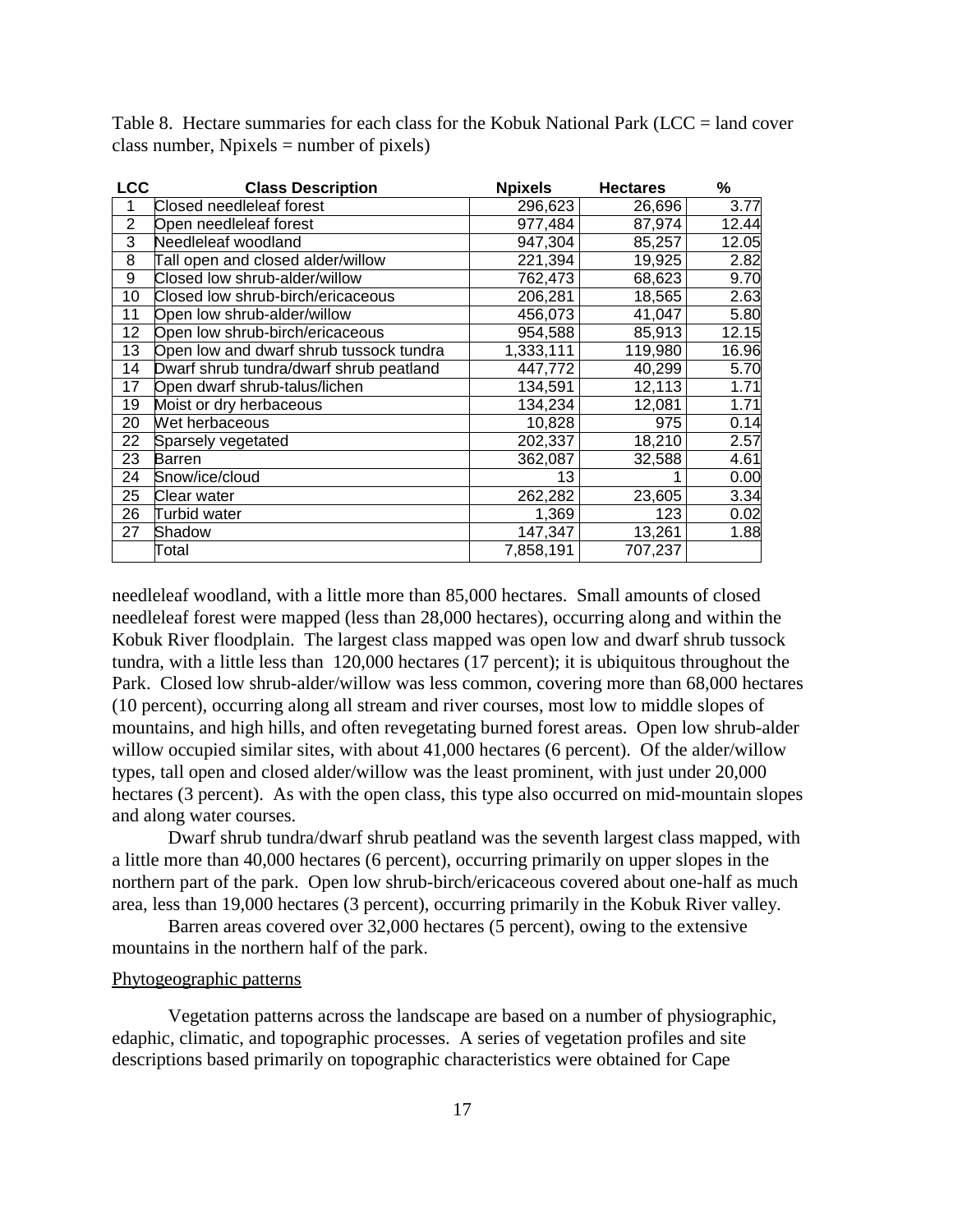Krusenstern National Park and Noatak National Preserve areas during brief helicopter overflights and a limited number of landings in 1995, 1996, and 1997. Because of constraints in flight time and landing restrictions, only general representations of the many and varied conditions for the two management areas are given; similar overflights were not performed for Kobuk Valley National Park. In general, the following descriptions begin at the Noatak River delta, proceed north through the Cape Krusenstern National Park and western Noatak National Preserve, northward to the Kelly River, and then eastward through the Noatak River watershed and tributaries culminating in the Cutler River drainage.

Just north of the village of Kotzebue, the Noatak River forms a small delta as it empties into Kotzebue Sound. On the east side of the delta, mud flats quickly transition from mud to graminoid to open shrub types, followed by open needleleaf forest and woodland (primarily of *Picea glauca*). The west side of the delta is somewhat different in that there are much fewer trees and shrubs, possibly indicating a younger or more active flood plain.

To the north, as the landscape rises up out of the active floodplain and delta area into Cape Krusenstern National Park, conifers are more prevalent, forming small stands of forests, especially on the upper hillslopes. In the lower rolling hills, low shrub-graminoid tussock tundra is prominent on all slopes and aspects, with open and closed alder (*Alnus* spp.) or willow (*Salix* spp.) thickets in drainages and around lake and pond ridges. Alder also is found on the lower and upper slopes of mountains, with other types of communities on the mid-slopes. A common topographic sequence (fig. 3) is alder on the toe slope, forming a transition zone between tussock tundra below and needleleaf forest above, extending through the needleleaf forest and beyond the treeline to the upper slope. Above this, the alder thins out into low and dwarf shrub communities (*Betula nana*, *Cassiope tetragona*, *Dryas* spp., and *Arctostaphylos rubra*, to name a few), occurring with various graminoids and forbs. The upper slope finally culminates with a lichen-barren talus community and a few scattered dwarf and prostrate shrubs.

In the central part of Cape Krusenstern National Park is a small valley situated between the Igichuk Hills to the south and the Mulgrave Hills to the north; it is the site of a westward lobe of a middle Pleistocene glacier that covered the Noatak valley (Coulter and others, 1965). This area consists of rolling hills less than 200 meters high, with small ponds and lakes in the east and central part and numerous small wetlands to the west. Open low ericaceous shrubs (for example, *Vaccinium uliginosum, V. vitis-idaea, Ledum palustre, Empetrum nigrum*) dominate the hills along with areas of low shrub-graminoid tussock tundra. Bordering small streams, ponds, and lake shorelines are open tall and low willow, often with an ericaceous shrub understory.

Between the lower Noatak Canyon and Kelly River is a wide valley that has broad, low rolling hills less than 100 m high, gently sloping toward the Noatak River with numerous lakes, ponds, and wetlands. In this area, three different types of shrub communities occur, depending on local hydrology. In areas of moderate to swift flowing water away from the main active Noatak River floodplain, found in stream channels or in areas of sheet wash, low willow dominates. In other areas, where the water is slow moving or is found in small pockets owing to a shallow thaw layer, dwarf birch and other ericaceous shrubs dominate. In areas near the active floodplain of the Noatak River, where the substrate is generally warmer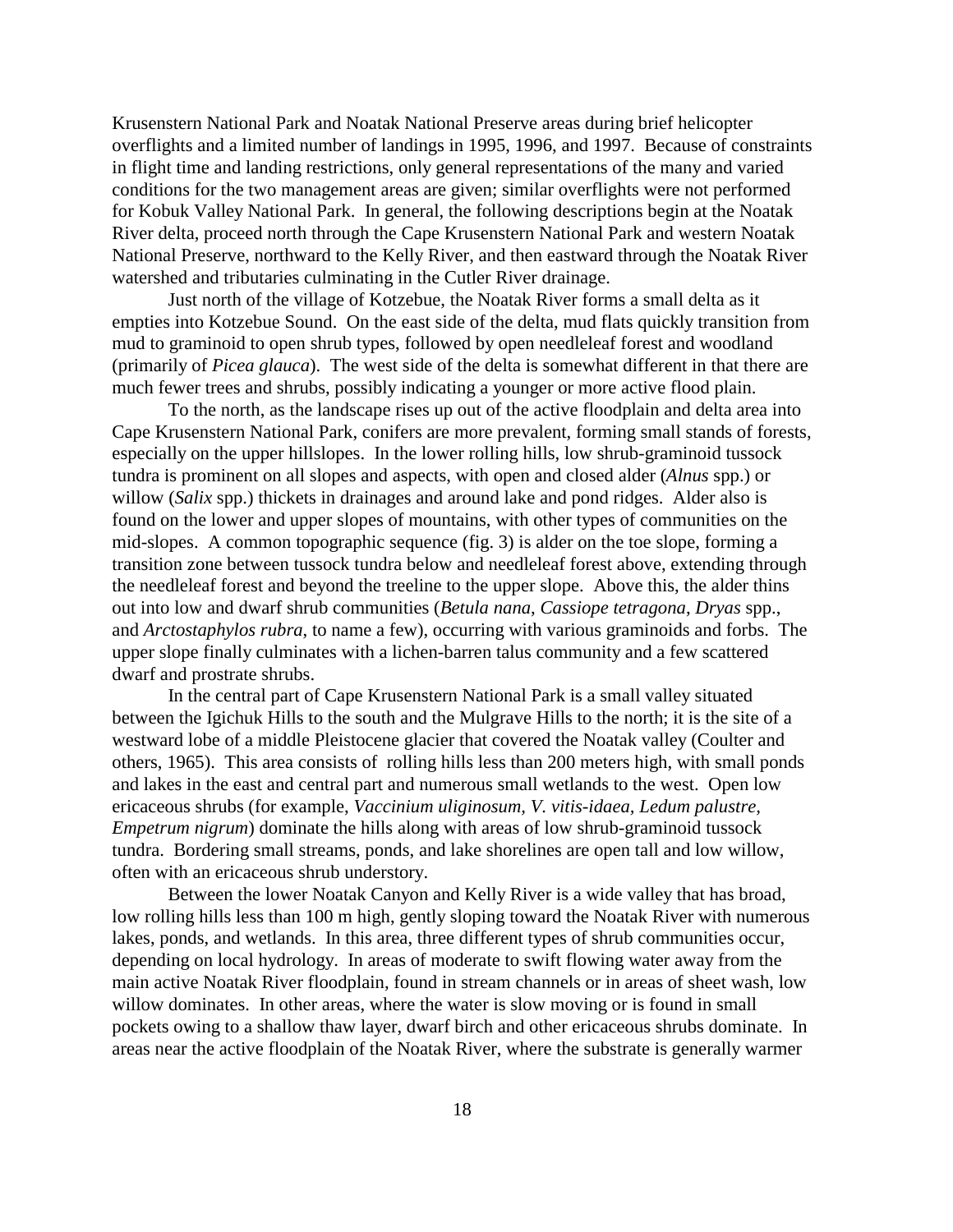

Figure 3. Typical vegetation profile from mouth of Noatak River to Igisukruk Mountain in southeast Cape Krusenstern National Monument.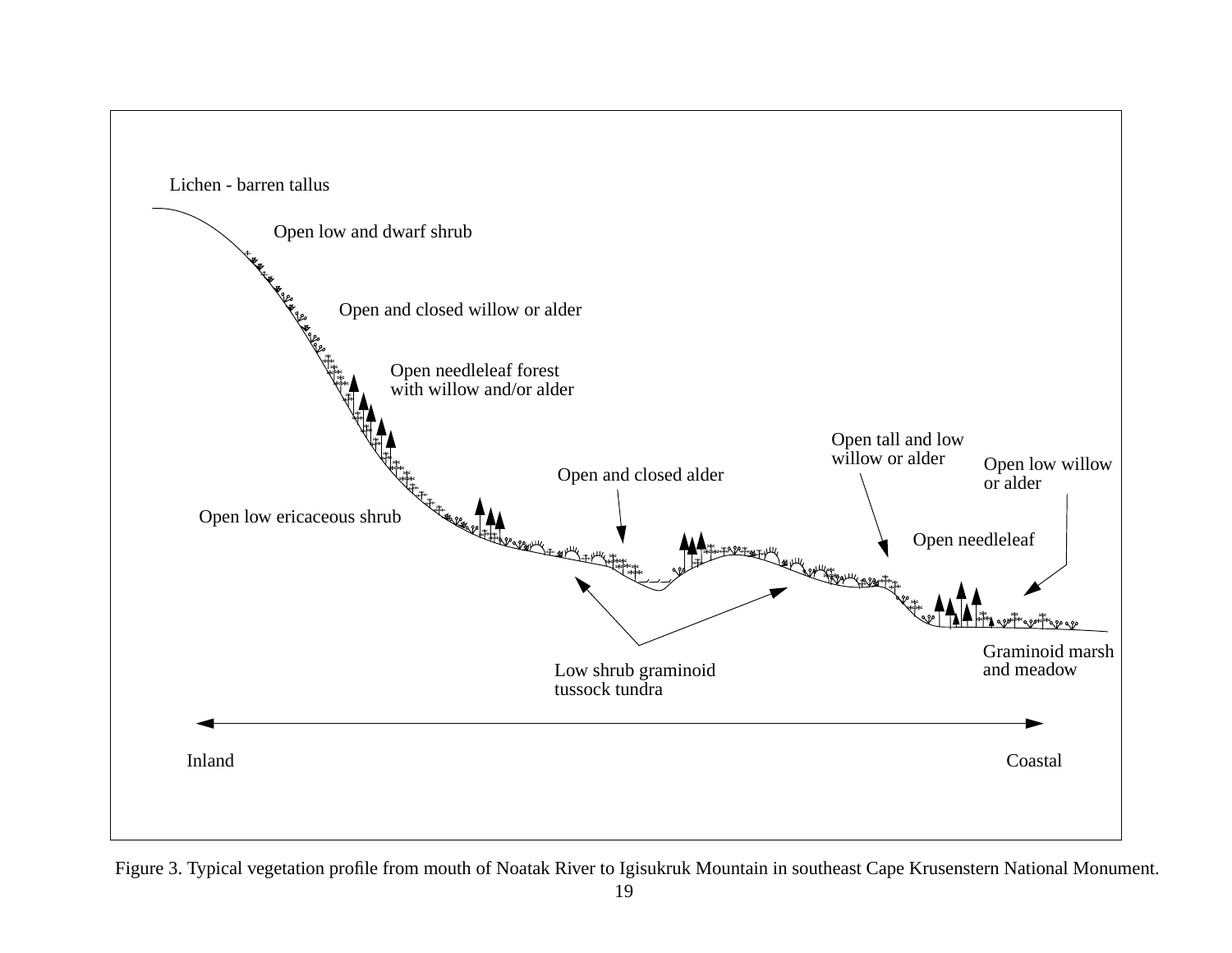and more gravelly, tall willows such as *Salix alaxensis* are more common, as are open and closed needleleaf forests.

To the north, approximately where the Noatak River bends to the east, the valleys generally become narrower, the terrain slightly higher, and the vegetation patterns more complex because of topography, proximity to active floodplains, and recent fire history (fig. 4). Along the larger rivers, cottonwood-willow forests can occur, along with needleleaf forests that expand outward from the river. Beyond the needleleaf forests, open low shrub (willow and ericaceous species) communities are common. Some of these shrub communities are a result of tundra or forest fires and are dominated by willows, dwarf birch (*Betula glandulosa, B. nana*), and ericaceous plants. In other areas, these same woody species may be associated with graminoid tussocks but not necessarily with fires.

Further away from the thermal influence of the river, a number of different plant communities may occur. Dwarf shrub peatland may be found in low shallow basins with low shrub graminoid tussock communities on the surrounding low, rolling hills. Occasionally, there are small knolls commonly associated with water bodies and streams in which open needleleaf forests or closed alder/willow shrubs occur. These knolls often have low shrub graminoid tussocks on the opposite side away from the water body. Small depressions are numerous throughout the valley and will have moist or wet herbaceous types, often with scattered willows.

As the landscape begins a quick ascent up the toe slope of a nearby mountain, the low shrub graminoid tussocks give way to low willow-ericaceous shrub communities. Open needleleaf forests occur again about mid-slope, often associated with alder or willow. Above the needleleaf forests, alder or willow communities are present and eventually give way to ericaceous shrub and then finally to lichen talus at the mountain crest.

The next major river valley to the east is the Kugururok River. An interesting feature of the lower reaches of this river drainage is the dissimilarity between the east and west valley slopes. Distances between the river and nearby mountain peaks are shorter on the west side than on the east side. The east side is primarily represented by broad, low rolling hills with dwarf shrub- graminoid tussock or by graminoid-dominated tussock tundra with tall and low stands of willow in small drainages. On the west side, closed stands of needleleaf forest are common in the floodplain and may continue up to mid-slope. Low shrubs and dwarf shrub-graminoid tussock communities occur in the surrounding hills and open tundra areas as well as the lower mountain slopes. As with the east side, tall and low stands of willow occur in smaller drainages. In some areas, moist graminoid communities occur above the treeline and lichen talus is common on upper slopes.

Upriver from the Kugururok is the Kaluktavik River. This relatively small drainage is notable in that needleleaf forests are absent; however, large groves of cottonwood (*Populus balsamifera*) are present. Since these stands are a few kilometers upstream from the river's confluence with the Noatak River, it is not known if the seed source was brought in by wind or by animal-borne vectors, or if the stands are relics from larger forests that may have been there in the past (Bob Gall, NPS, oral communication). Small cottonwood groves (10-30 trees) also can be found along the Noatak River, up to and including its confluence with the Nimiuktuk River.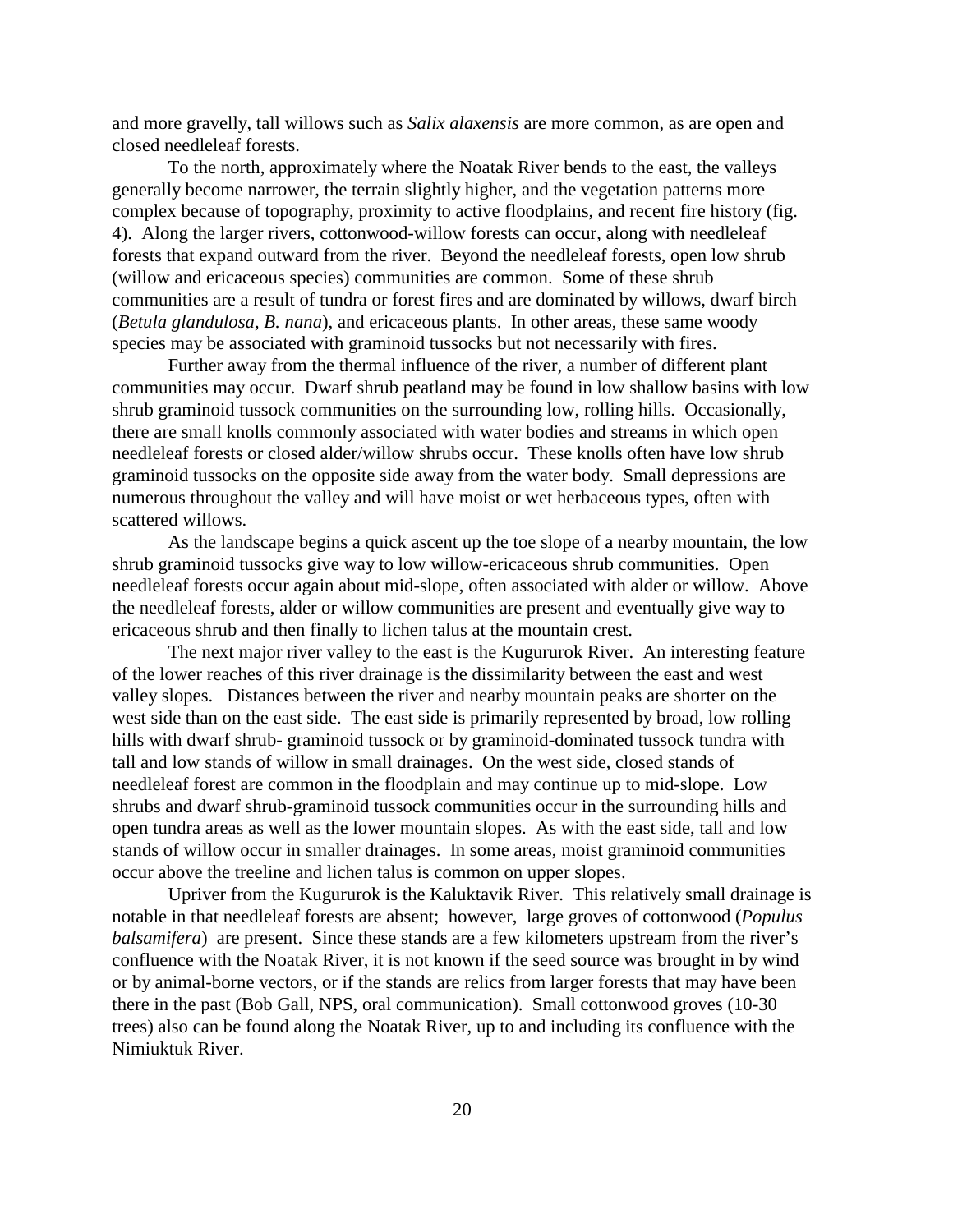

Figure 4. Vegetation profile of the Kelly River area.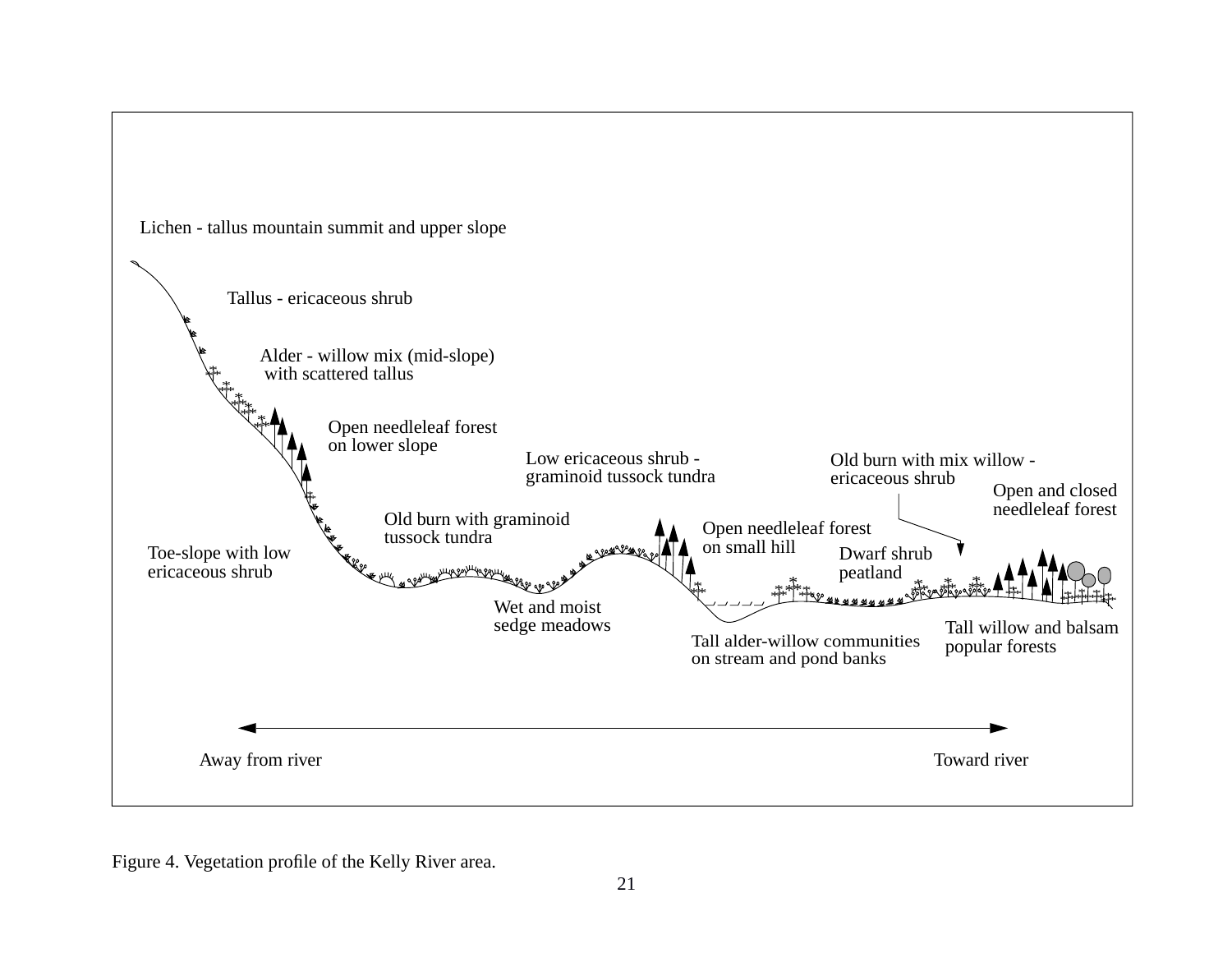The Nimiuktuk River flows through a broad valley in the north central part of the Noatak National Preserve. Numerous low, sloping hills occur throughout the valley, along with occasional rock outcrops. The prominent plant community covering the hills is dwarf shrub-graminoid tussock tundra, although some mid-slopes have open alder stands. Lower parts of hillslopes often level out with graminoid tussock communities and graminoid marshes in depressions or in low-centered polygons. Water tracks occur in this area and are often dominated by dense stands of dwarf birch. The Nimiuktuk River floodplain is usually broad, especially in the lower reaches, and is typically dominated by low and tall willows and, occasionally, alders on upper terraces (fig. 5). Northeast of the Nimiuktuk River is the Anisak River. The headwaters of the Anisak River are in a narrow valley with alder communities common on the mid- and upper-slopes and willow, dwarf birch, and ericaceous plants on the lower slopes. The slightly braided river floodplain is often dominated by open and closed tall and low willows.

Continuing down river, graminoid marshes occur on level terraces on either side of the valley, with dwarf birch and ericaceous shrubs occupying drier sites and lower slopes; alder is still present on upper slopes. The Anisak River eventually flows into a wide valley (part of glacial Lake Noatak) consisting of broad, low hills. In the Desperation Lake area (fig. 6), these hills are dominated by low willow/birch and dwarf shrub-graminoid tussock tundra, with some hillcrests consisting primarily of *Dryas* spp., lichens, and talus. Wet graminoid marshes are common along the Anisak River and on some low hills in water tracks. Alder is no longer common in this area, but open low willow communities are. These types of conditions continue eastward into the Amuik River area and to the south where broad valleys of low rolling hills occur. In general, alder is sparse and insignificant in this area, occurring on river and stream cut banks, at times following stream courses up to 500 m in elevation. Low and dwarf shrub- graminoid tussock types are more common, with willow thickets along streams and rivers or in some moist areas.

The central part of the Noatak National Preserve is composed of steep hills and rugged mountains. The area where the Noatak River cuts through is often referred to as the Grand Canyon of the Noatak River. The river course in this area occurs in a transition zone where trees are a relatively common occurrence to the west but are absent in the east. On the western end of the canyon (hills east of Kaluktavik River), white spruce (*Picea glauca*), balsam cottonwood (*Populus balsamifera*), and paper birch (*Betula papyrifera*) all occur. The paper birch was not observed in other areas in the western part of the Noatak National Preserve, although some 'tree-like' plants seemed to be a hybrid of *Betula papyrifera* and *B. glandulosa* (a shrub). The spruce and cottonwood grow in small stands or singly, whereas the birch is normally found singly. Willows are common on lower slopes and in drainages, and alder is common on steep upper slopes. In the central part of the canyon (Sisiak Creek area; fig. 7), the spruce eventually disappears. Cottonwoods are common in small groves on the river floodplain and up on the first terrace above the river (rising approximately 50 m in elevation); birch trees also are present.

West of the Sapun Creek confluence with the Noatak River, the trees disappear, and the vegetation consists primarily of tall and low shrubs along the drainages, with low and dwarf shrubs on the nearby rolling hills and lower mountain slopes (similar to figure 7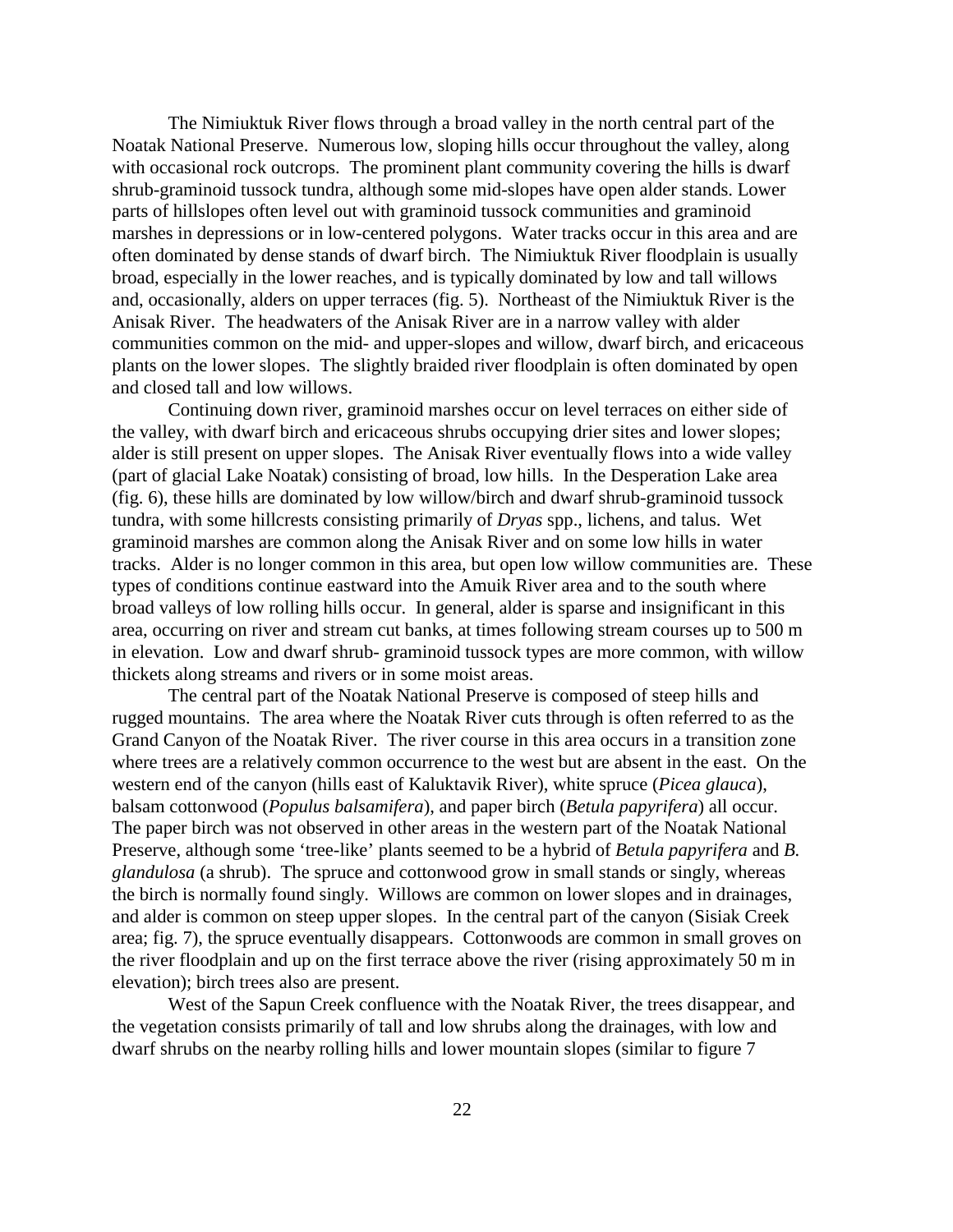

Figure 5. Typical vegetation profile of lower Nimiuktuk River valley.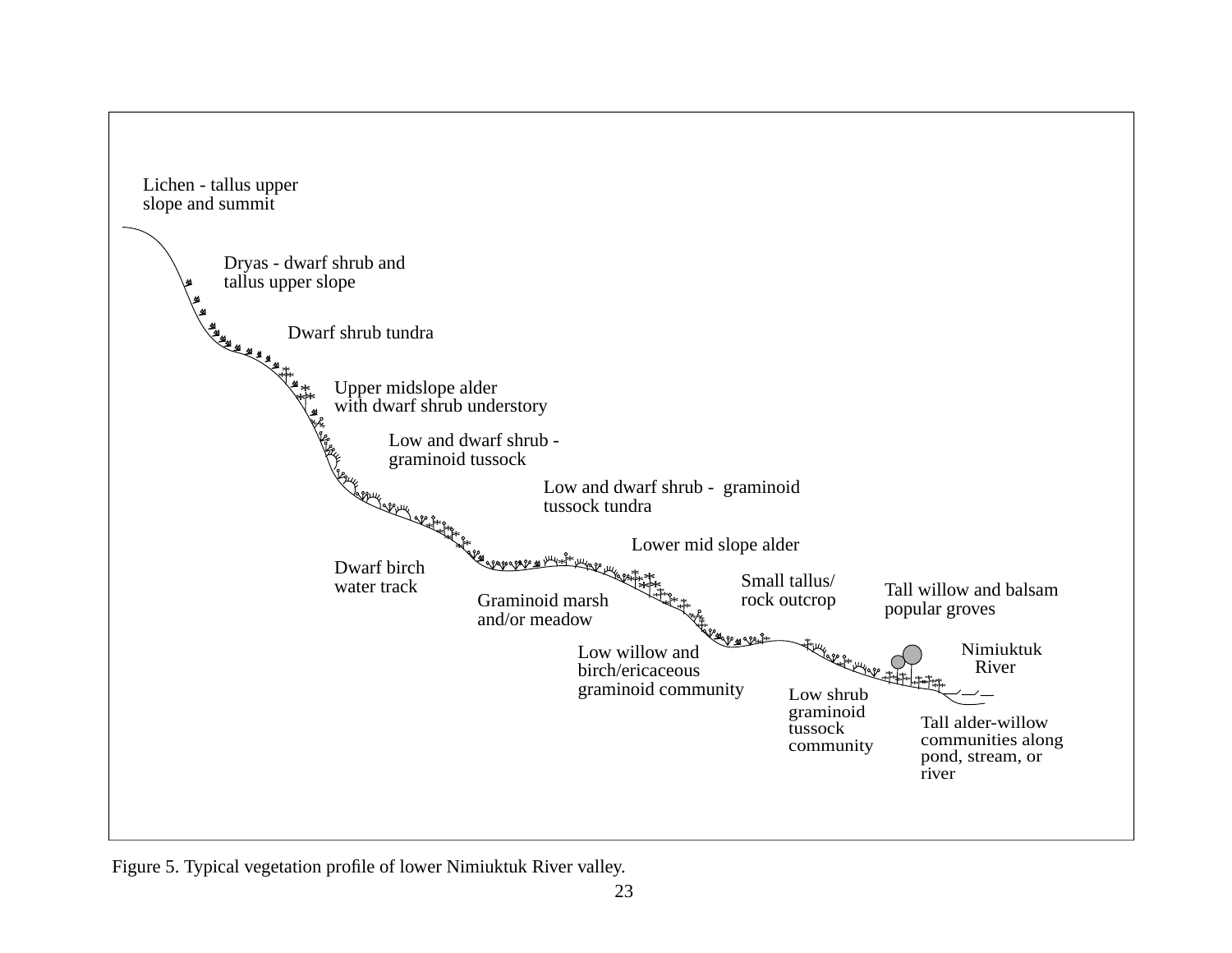

Figure 6. Vegetation profile in the Desperation Lake area of northern Noatak National Monument.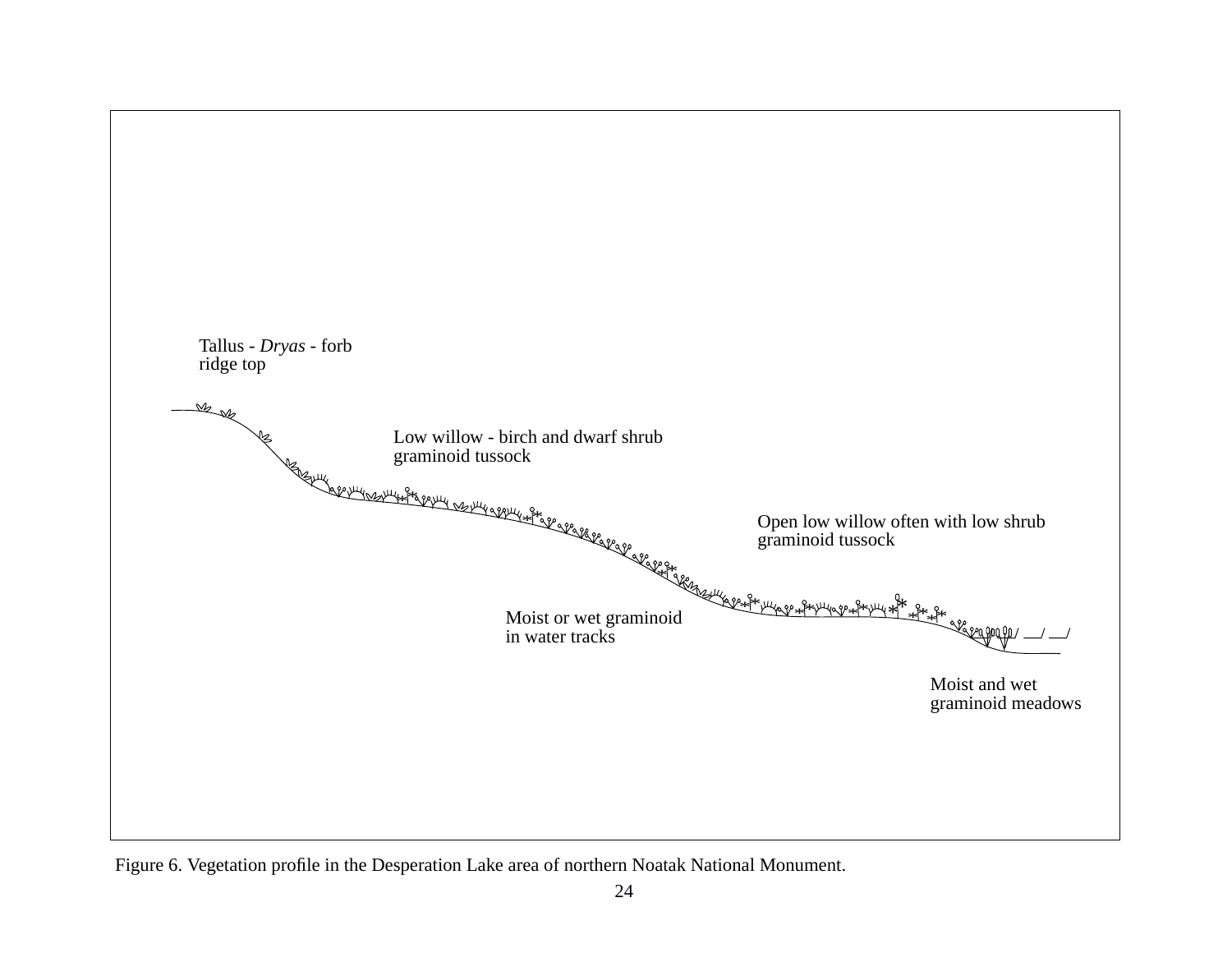

Figure 7. Vegetation profile in the Sisiak River area along the Noatak River.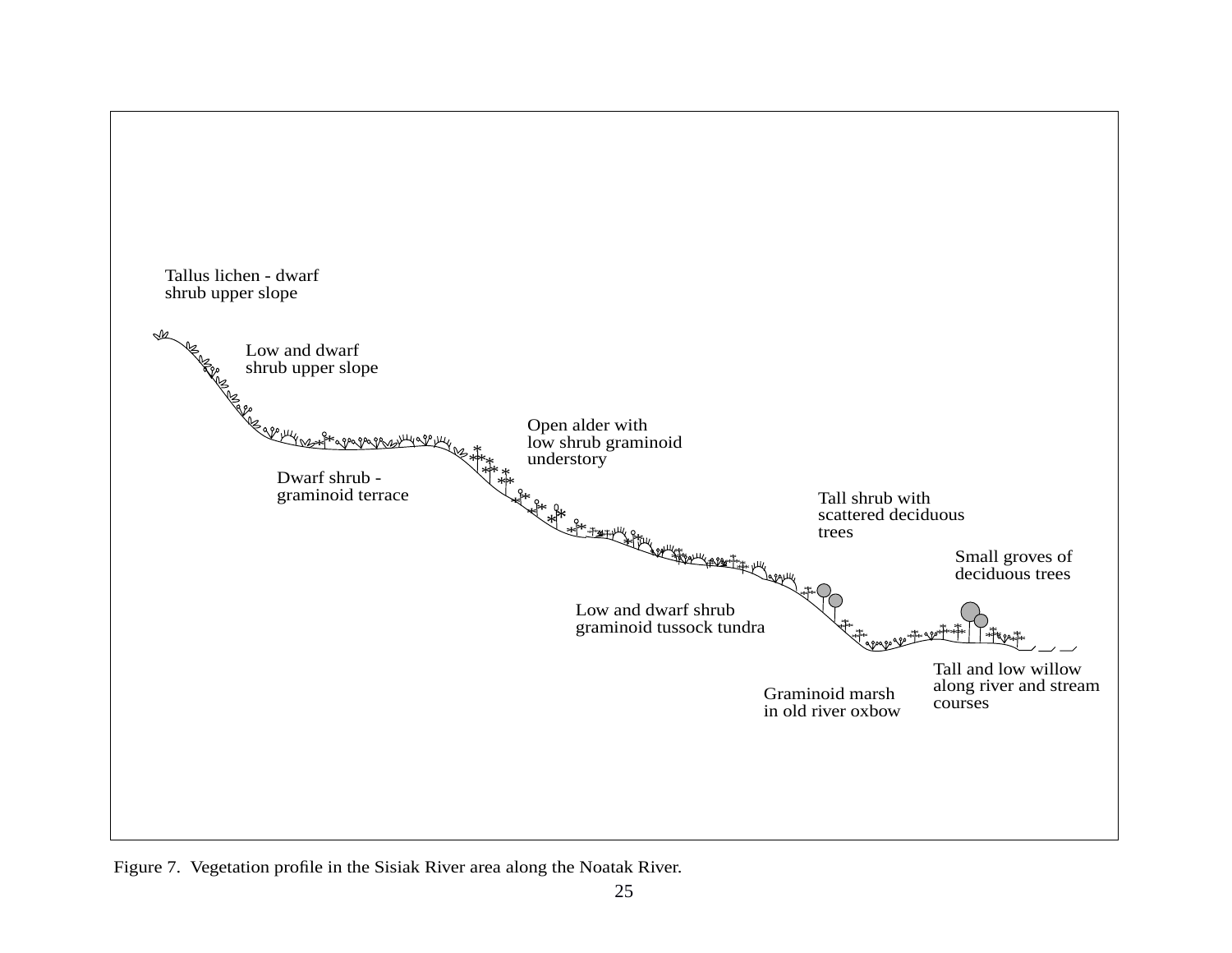without tree species).

The eastern part of the Noatak National Preserve consists of broad, low rolling hills (to 500 m) surrounded by tall, rugged mountains (to 1,100 m) and was once covered by glacial Lake Noatak. Tall, rounded summits in the southern part of the area drained by the Coulter River contain striations indicative of old shorelines. Vegetation communities in this area are much like those of the Desperation Lake area to the north. Talus-lichen and dwarf shrubs occur on the higher rounded hilltops. Dry to moist graminoid-forb (*Equisetum* sp., *Carex* sp.) communities are common on upper and middle slopes, as are low shrub and dwarf shrub communities. The most common vegetation type is the low and dwarf shrubgraminoid tussock, which can extend uninterrupted for many kilometers. Most of the stream banks and small drainages are lined with low willows, with some high (+ 10 m) noneroded banks vegetated by tall willow and occasionally alder. Surrounding mountain summits and escarpments are normally sparsely vegetated or barren, especially above 400 m.

#### Map Assessment

A 10-percent sample of all polygons occurring within the Cape Krusenstern National Park, Noatak National Preserve, and Kobuk Valley National Park areas resulted in 31 polygons containing 7,158 pixels (appendix B). Table 9 shows the total number of pixels found by fuzzy label type. Assuming homogenous plant cover within each polygon and

| <b>Fuzzy Label</b> | Number of Pixels | Percent |  |
|--------------------|------------------|---------|--|
|                    | 434              | n       |  |
|                    | 608              | δ       |  |
| 2                  | 1,594            | 22      |  |
| 4                  | 2,337            | 33      |  |
|                    | 2,185            |         |  |

Table 9. Number of pixels by fuzzy label for all classes found in the sample polygons

acceptable fuzzy labels of 4 and 5, overall agreement between the mapped pixels occurring in the polygons and field observations was 64 percent. If a fuzzy label of 3 also were acceptable, then the agreement would increase to 86 percent. However, the acceptance of a fuzzy label of 3 may have more severe consequences than the acceptance of a 4 and 5. To consider a fuzzy label of 3 acceptable would depend upon the land cover class type, the ultimate use of the data, and intimate knowledge of the relationship between the class type and actual vegetation occurring in the field. Whereas the difference between a 4 and a 5 may be due to a percentage cover or height cut point, a value of 3 may represent areas that have entirely different plant species or combinations of plant species. For example, a pixel may be mapped as open low shrub- alder/willow but actually be an open low shrub-birch ericaceous. Although these two classes may be similar in terms of cover, they may be very different in terms of soils, nutrients, or wildlife use.

Table 10 provides a somewhat more detailed assessment by looking at individual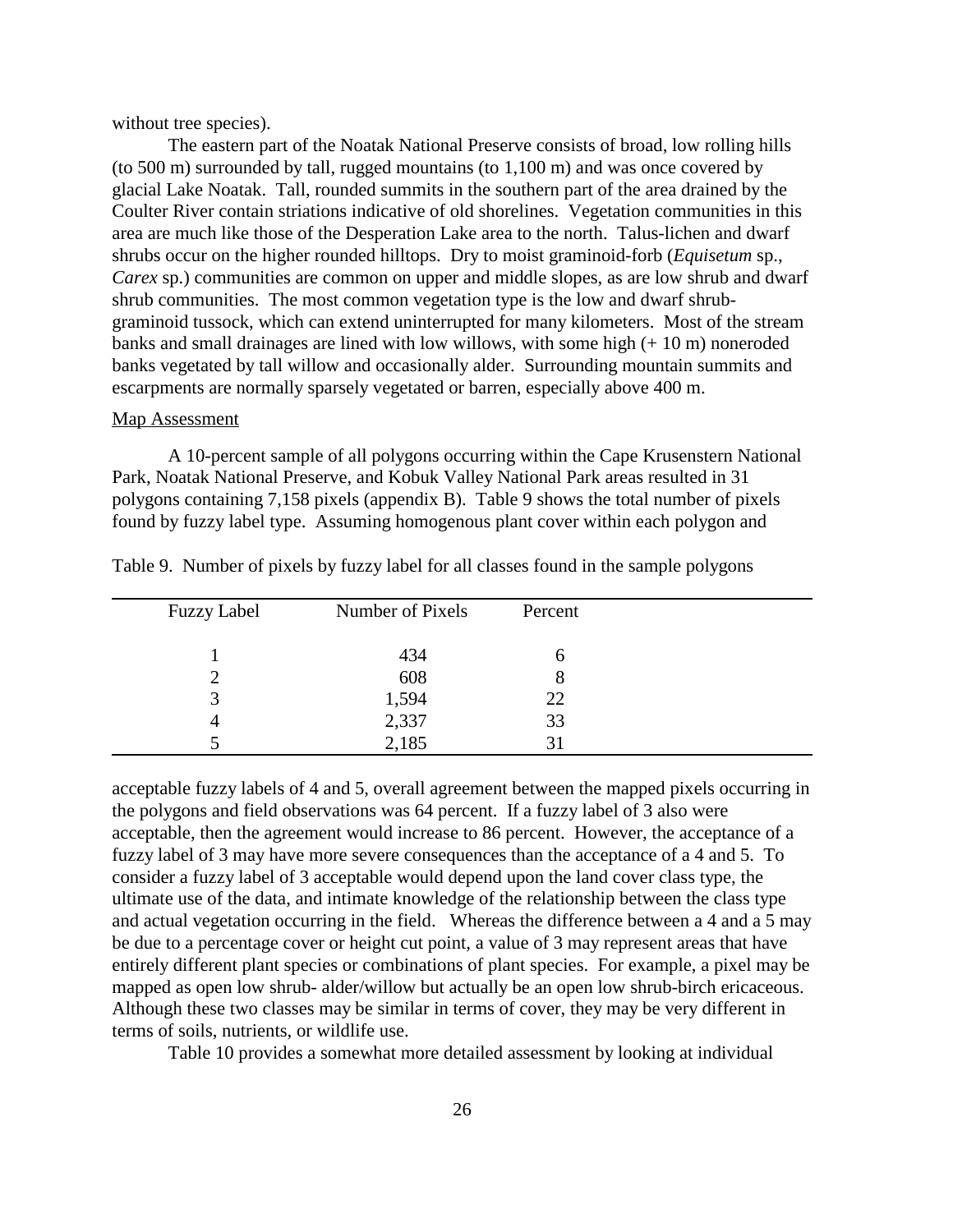Table 10. Map assessment using weighted fuzzy labels for a 10-percent sample of the IMA polygons used during the mapping process

|                 |                                         | <b>Number</b>    | <b>Fuzzy</b>     | Remaining       | <b>Fuzzy</b>     | Remaining        | <b>Fuzzy</b> | Remaining       |
|-----------------|-----------------------------------------|------------------|------------------|-----------------|------------------|------------------|--------------|-----------------|
| <b>LCC</b>      | <b>Description</b>                      | <b>Pixels</b>    | 5                | <b>Mismatch</b> | 4                | <b>Mismatch</b>  | 3            | <b>Mismatch</b> |
|                 |                                         |                  |                  |                 |                  |                  |              |                 |
|                 | Closed needleleaf forest                | 80               | 0                | 0               | 31               | 49               | 49           | 0               |
| 2               | Open needleleaf forest                  | 229              | 185              | 44              | 41               | 3                | 0            | 0               |
| 3               | Needleleaf woodland                     | 262              | 97               | 165             | 157              | 8                | 0            | 0               |
| 8               | Tall closed alder/willow                | 86               | 19               | 67              | 57               | 10               | 0            | $\Omega$        |
| 9               | Closed low shrub-alder/willow           | $\overline{543}$ | $\overline{218}$ | 325             | $\overline{207}$ | $\overline{118}$ | 57           | 61              |
| 10              | Closed low shrub-birch/ericaceous       | 112              | 10               | 102             | 0                | $\Omega$         | 100          | 2               |
| 11              | Open low shrub-alder/willow             | 555              | 98               | 457             | 206              | 251              |              | 250             |
| $\overline{12}$ | Open low shrub-birch/ericaceous         | 1,104            | 285              | 819             | 250              | 569              | 421          | 148             |
| 13              | Open low and dwarf shrub tussock tundra | 1,431            | 597              | 834             | 104              | 730              | 587          | 143             |
| 14              | Dwarf shrub tundra/dwarf shrub peatland | 797              | 238              | 559             | 314              | 245              | 175          | 70              |
| 17              | Open dwarf shrub-talus/lichen           | 201              | 82               | 119             | 101              | 18               | 6            | 12              |
| 19              | Moist or dry herbaceous                 | 981              | 0                | 0               | 635              | 346              | 166          | 180             |
| 20              | Wet herbaceous                          | 98               | 5                | 93              | 2                | 91               |              | 90              |
| 22              | Sparsely vegetated                      | 127              | 13               | 114             | 82               | 32               | 0            | 0               |
| 23              | <b>Barren</b>                           | 349              | 224              | 125             | 112              | 13               | 8            | 5               |
| 25              | Clear water                             | 182              | 114              | 68              | 24               | 44               | 23           | 21              |
| 26              | Turbid water                            | 14               | 0                | 0               | 7                | 7                | 0            | 0               |
| 27              | Shadow                                  | 7                | $\Omega$         | 0               | 7                | $\Omega$         | 0            | $\Omega$        |
|                 | Total                                   | 7,158            | 2,185            | 3,891           | 2,337            | 2,534            | 1594         | 982             |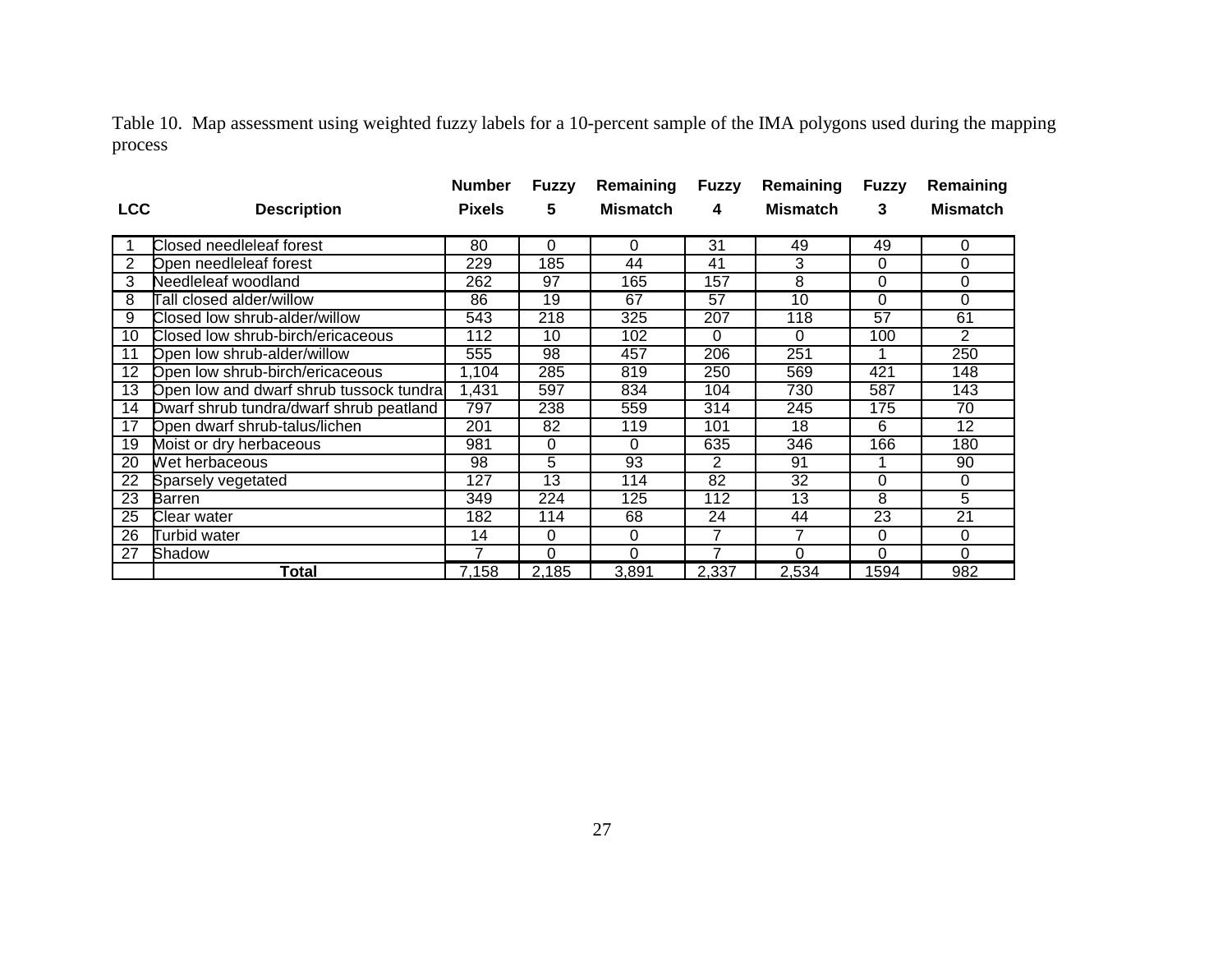#### Table 10. Continued

|                 |                                         | Fuzzy           | Remaining       | Fuzzy    | Remaining       |
|-----------------|-----------------------------------------|-----------------|-----------------|----------|-----------------|
| <b>LCC</b>      | <b>Description</b>                      | 2               | <b>Mismatch</b> |          | <b>Mismatch</b> |
| 1               | Closed needleleaf forest                | 0               | 0               | 0        | 0               |
| 2               | Open needleleaf forest                  | 0               | 0               | 3        | 0               |
| 3               | Needleleaf woodland                     | 0               | 0               | 8        | 0               |
| 8               | Tall closed alder/willow                | 0               | 0               | 10       | 0               |
| $\overline{9}$  | Closed low shrub-alder/willow           | $\overline{17}$ | 44              | 44       | $\overline{0}$  |
| $\overline{10}$ | Closed low shrub-birch/ericaceous       | $\overline{2}$  | 0               | 0        | 0               |
| 11              | Open low shrub-alder/willow             | 170             | 80              | 80       | 0               |
| 12              | Open low shrub-birch/ericaceous         | 63              | 85              | 85       | 0               |
| $\overline{13}$ | Open low and dwarf shrub tussock tundra | 143             | 0               | 0        | $\overline{0}$  |
| 14              | Dwarf shrub tundra/dwarf shrub peatland | 57              | 13              | 13       | 0               |
| $\overline{17}$ | Open dwarf shrub-talus/lichen           | 10              | 2               | 2        | 0               |
| 19              | Moist or dry herbaceous                 | 141             | 39              | 39       | 0               |
| 20              | Wet herbaceous                          | 0               | 0               | 90       | 0               |
| 22              | Sparsely vegetated                      | 0               | 0               | 32       | $\mathbf 0$     |
| 23              | Barren                                  | 5               | 0               | $\Omega$ | 0               |
| 25              | Clear water                             | 0               | 0               | 21       | 0               |
| 26              | <b>Turbid water</b>                     | 0               | 0               | 7        | 0               |
| 27              | Shadow                                  | 0               | 0               | 0        | 0               |
|                 | Total                                   | 608             | 263             | 434      | 0               |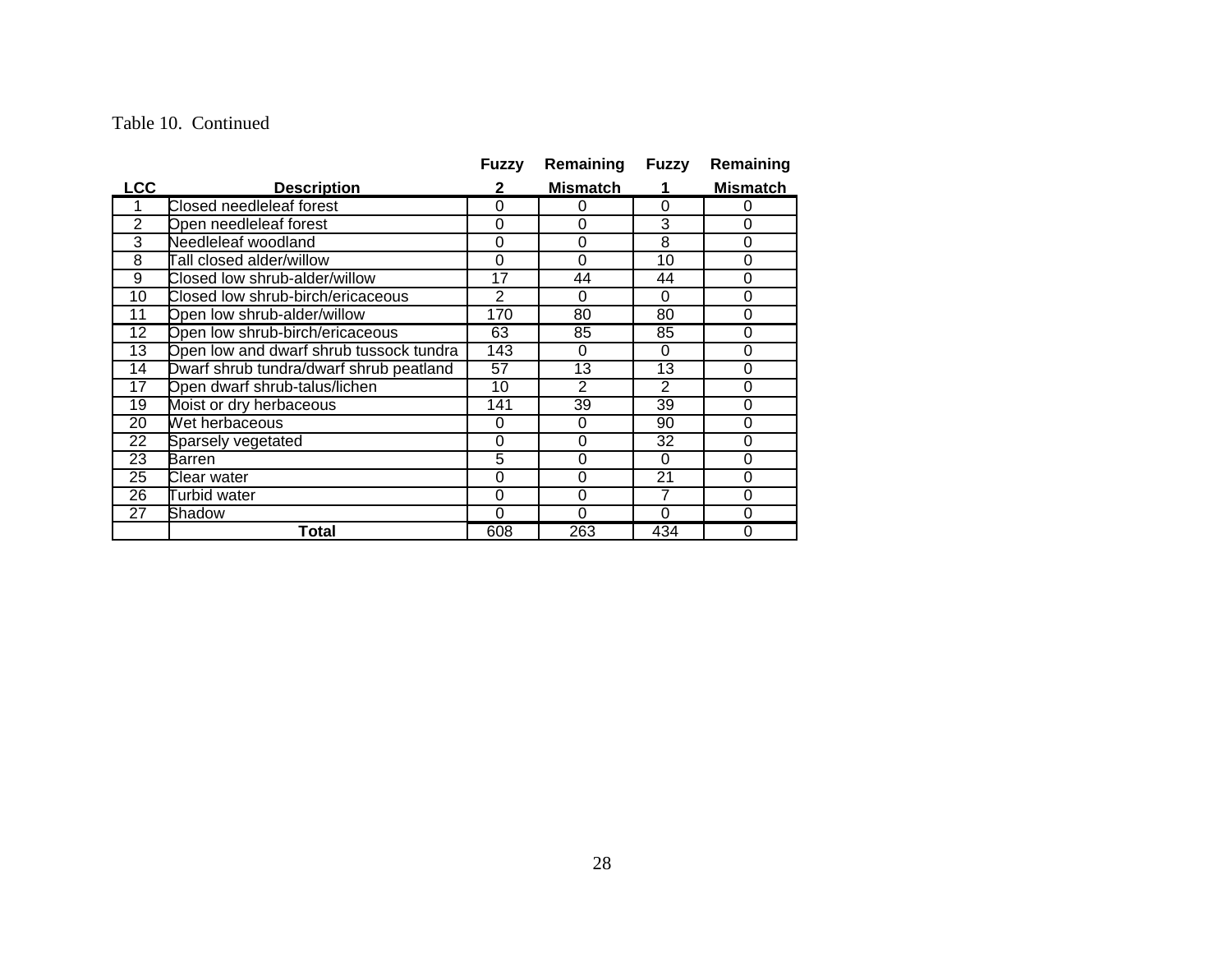#### Table 10. Continued

|            |                                         | <b>Number</b> | <b>Fuzzy</b> | Remaining       | <b>Fuzzy</b> | Remaining       | <b>Fuzzy</b> | Remaining                |
|------------|-----------------------------------------|---------------|--------------|-----------------|--------------|-----------------|--------------|--------------------------|
| <b>LCC</b> | <b>Description</b>                      | <b>Pixels</b> | 5            | <b>Mismatch</b> | 4            | <b>Mismatch</b> | 3            | <b>Mismatch</b>          |
|            | Closed needleleaf forest                | 80            | 0%           | 100%            | 39%          | 61%             | 61%          | $0\%$                    |
| 2          | Open needleleaf forest                  | 229           | 81%          | 19%             | 18%          | 1%              | 0%           | $- -$                    |
| 3          | Needleleaf woodland                     | 262           | 37%          | 63%             | 60%          | 3%              | 0%           | $-1$                     |
| 8          | Tall closed alder/willow                | 86            | 22%          | 78%             | 66%          | 12%             | 0%           | 12%                      |
| 9          | Closed low shrub-alder/willow           | 543           | 40%          | 60%             | 38%          | 22%             | 10%          | 11%                      |
| 10         | Closed low shrub-birch/ericaceous       | 112           | 9%           | 91%             | 0%           | 91%             | 89%          | $2\%$                    |
| 11         | Open low shrub-alder/willow             | 555           | 18%          | 82%             | 37%          | 45%             | 0%           | 45%                      |
| 12         | Open low shrub-birch/ericaceous         | 1,104         | 26%          | 74%             | 23%          | 52%             | 38%          | 13%                      |
| 13         | Open low and dwarf shrub tussock tundra | 1,431         | 42%          | 58%             | 7%           | 51%             | 41%          | 10%                      |
| 14         | Dwarf shrub tundra/dwarf shrub peatland | 797           | 30%          | 70%             | 39%          | 31%             | 22%          | 9%                       |
| 17         | Open dwarf shrub-talus/lichen           | 201           | 41%          | 59%             | 50%          | 9%              | 3%           | --                       |
| 19         | Moist or dry herbaceous                 | 981           | 0%           | 100%            | 65%          | 35%             | 17%          | 18%                      |
| 20         | Wet herbaceous                          | 98            | 5%           | 95%             | 2%           | 93%             | 1%           | 92%                      |
| 22         | Sparsely vegetated                      | 127           | 10%          | 90%             | 65%          | 25%             | 0%           | 25%                      |
| 23         | <b>Barren</b>                           | 349           | 64%          | 36%             | 32%          | 4%              | 2%           | $\overline{\phantom{a}}$ |
| 25         | Clear water                             | 182           | 63%          | 37%             | 13%          | 24%             | 13%          | 12%                      |
| 26         | <b>Turbid water</b>                     | 14            | 0%           | 100%            | 50%          | 50%             | 0%           | 50%                      |
| 27         | Shadow                                  | 7             | 0%           | 100%            | 100%         | 0%              | 0%           | $\sim$ $\sim$            |
|            | Total                                   | 7,158         | 31%          | 69%             | 33%          | 37%             | 22%          | 15%                      |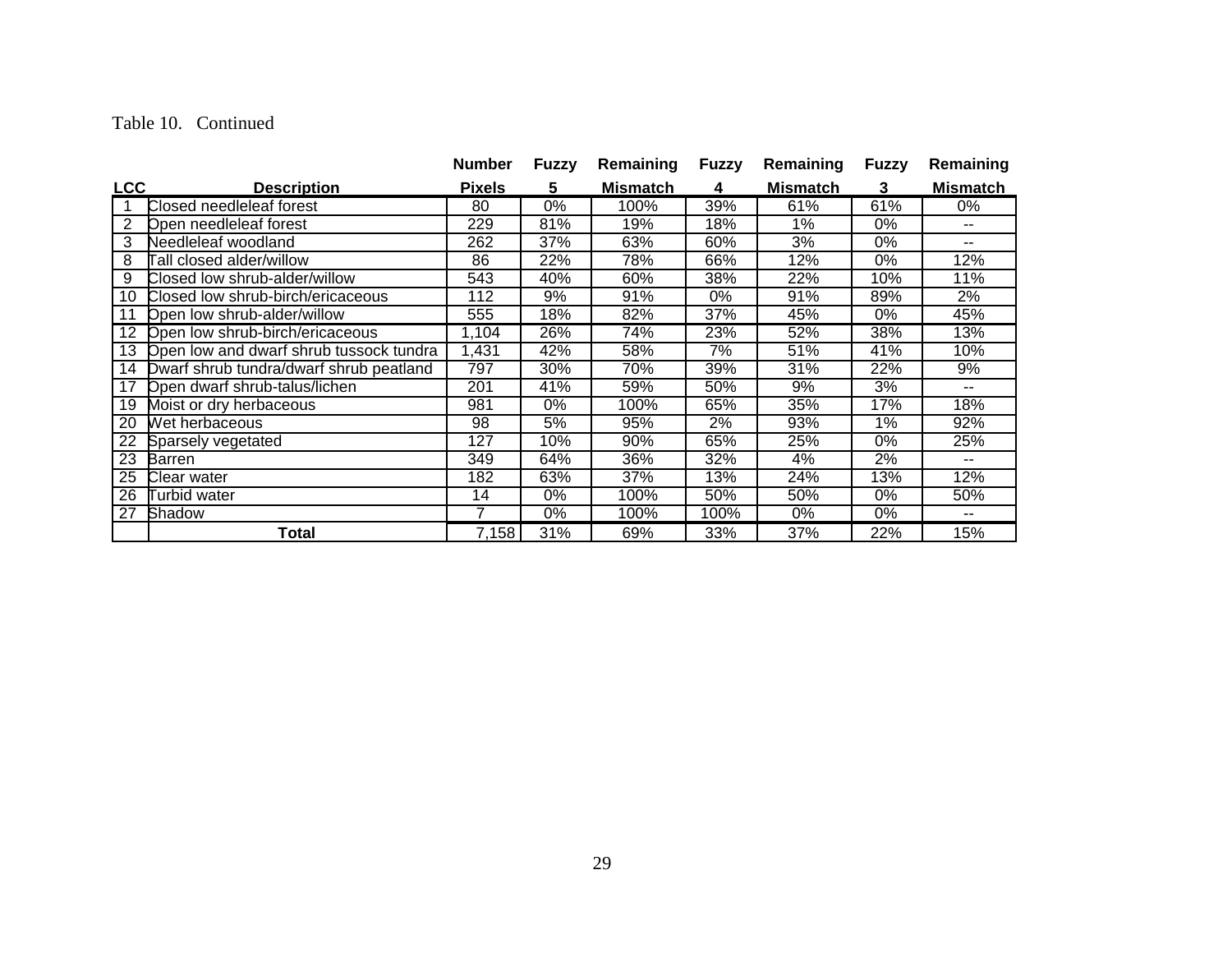#### Table 10. Continued

|                 |                                         | <b>Fuzzy</b> | Remaining       | Fuzzy | Remaining       |
|-----------------|-----------------------------------------|--------------|-----------------|-------|-----------------|
| <b>LCC</b>      | <b>Description</b>                      | $\mathbf{2}$ | <b>Mismatch</b> | 1     | <b>Mismatch</b> |
| 1               | Closed needleleaf forest                | $0\%$        |                 | 0%    | --              |
| 2               | Open needleleaf forest                  | 0%           | $\overline{a}$  | 1%    | $-$             |
| 3               | Needleleaf woodland                     | $0\%$        | --              | 3%    | --              |
| 8               | <b>Fall closed alder/willow</b>         | 0%           | 12%             | 12%   | --              |
| $\overline{9}$  | Closed low shrub-alder/willow           | 3%           | 8%              | 8%    |                 |
| $\overline{10}$ | Closed low shrub-birch/ericaceous       | 2%           | $-$             | 0%    | --              |
| 11              | Open low shrub-alder/willow             | 31%          | 14%             | 14%   | --              |
| $\overline{12}$ | Open low shrub-birch/ericaceous         | 6%           | 8%              | 8%    | --              |
| $\overline{13}$ | Open low and dwarf shrub tussock tundra | 10%          |                 | $0\%$ |                 |
| $\overline{14}$ | Dwarf shrub tundra/dwarf shrub peatland | 7%           | --              | 2%    | --              |
| $\overline{17}$ | Open dwarf shrub-talus/lichen           | 5%           | --              | 1%    |                 |
| 19              | Moist or dry herbaceous                 | 14%          | 4%              | 4%    | --              |
| 20              | Wet herbaceous                          | 0%           | 92%             | 92%   |                 |
| 22              | Sparsely vegetated                      | 0%           | 25%             | 25%   | --              |
| 23              | Barren                                  | 1%           |                 | 0%    |                 |
| 25              | Clear water                             | 0%           | 12%             | 12%   | --              |
| 26              | Turbid water                            | 0%           | 50%             | 50%   |                 |
| 27              | Shadow                                  | 0%           | $-$             | 0%    | --              |
|                 | Total                                   | 8%           | 6%              | 6%    |                 |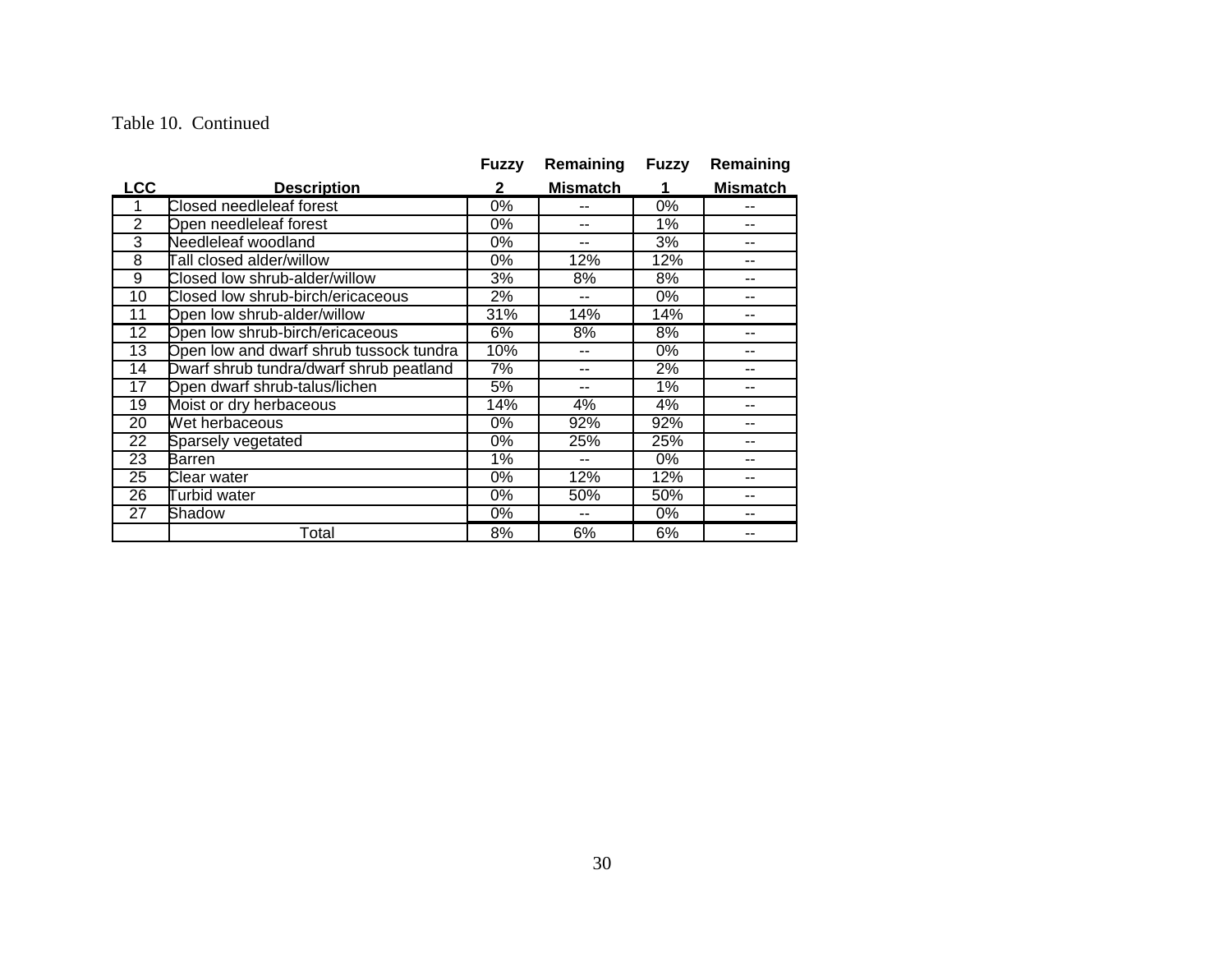classes. All map classes are represented, although some only minimally. The fuzzy columns represent the number of pixels found for each respective class that received that fuzzy value. The "Remaining Mismatch" column represents the remainder of pixels that received a fuzzy value less than the preceding higher fuzzy value. Successive mismatch columns are reduced by the sum of previous fuzzy column amounts. For example, for land cover closed low shrub-alder/willow (class 9), the "Remaining Mismatch" column following "Fuzzy 4" represents the sum of all pixels in the class (543) minus the number of pixels with a fuzzy value of 5 (218), minus the number of pixels with a fuzzy value of 4 (207). Thus, class 9 had an accuracy of approximately 78 percent (lower half of table 10) if fuzzy values of 4 and 5 were acceptable.

Using fuzzy values of 4 and 5, the four classes that had the highest agreement with the polygon data were open needleleaf forest (class 2, 99 percent), needleleaf woodland (class 3, 97 percent), open dwarf shrub-talus/lichen (class 17, 91 percent), and barren (class 23, 96 percent). Those with the worst agreement were wet herbaceous (class 20, 7 percent), followed by closed low shrub-birch/ericaceous (class 10, 8 percent).

### **DISCUSSION**

The northwest areas land cover map was derived using parts of nine different satellite scenes, over a wide range of seasonal dates (30 June to 8 August), and using field data collected by different crews. This caused major problems in mapping such an extensive area, including unresolved classes at scene boundaries, spectral class overlap, and inconsistency in field data collection.

 Differences in vegetation phenology and natural disturbances alter the way data are recorded by the sensor, making seamless data merging between satellite scenes difficult. In northwest Alaska, changes in vegetation cover across the landscape can be subtle, and slight changes in data acquisition dates may make a difference in how a particular spectral class is ultimately labeled. Early data acquisition dates (that is, June) may capture shrub vegetation in its initial leaf-out condition, thereby allowing dead, previous-year understory vegetation to show. In contrast, data acquired in July will pick up full shrub leaf-out conditions. Thus, the same vegetation community will have two very different spectral responses and may ultimately be assigned to different land cover classes. This is especially true in the Noatak National Preserve and in the central and northern parts of the Cape Krusenstern National Monument. Small changes in shrub and graminoid cover can occur within 30 to 120 m (1-4 pixels), depending on soil moisture, slope, and aspect (all of which affect the type of spectral class being identified). As an example, alder was fairly common throughout the area, although it was found most often on steeper hillslopes or mid-slopes of mountains. In many cases, the spectral class of open alderstands would be the same as those of open low shrubdwarf birch/ericaceous cover because the understory vegetation would be dominated by dwarf birch and ericaceous plants. Alder also occurred on aspects away from the dominant sun angle (effects of shading), producing a spectral signature close to that of a dwarf birch/ericaceous type.

These types of problems can be somewhat expected, as a spectral classification is basically the grouping of spectral responses into abstract classes of shared characteristics (Norwine and Greegor, 1983). To alleviate this problem, good field information is needed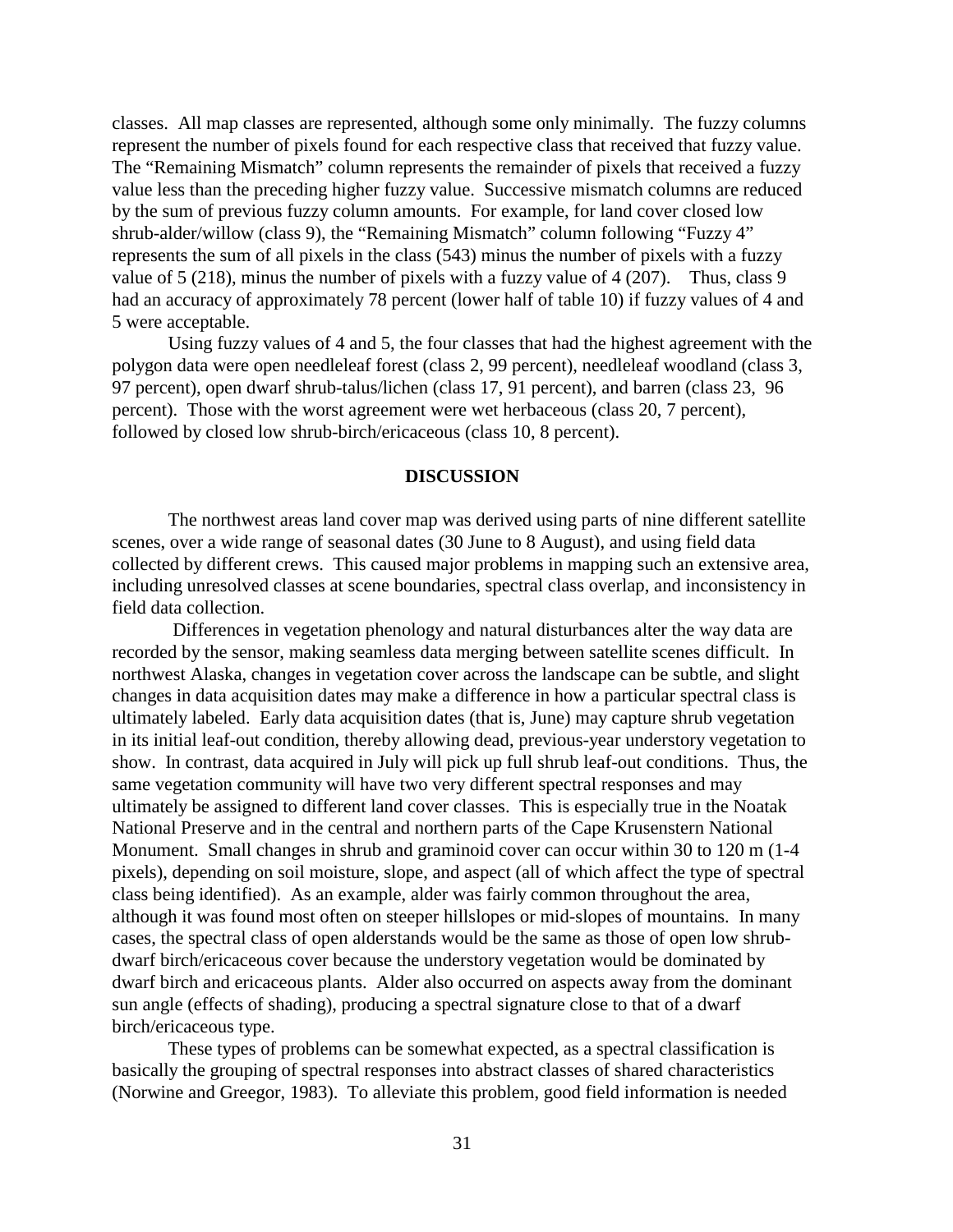for the areas in question, but was lacking in parts of this study because field information was not always collected near the time of satellite data acquisition.

Another difficulty of this mapping project was the use of three different crews to collect the *in situ* field information over a period of 4 years (1988-91). As a result, some of the field calls by different individuals were not consistent across the project area. In addition, the aerial photographs used for spectral class identification that accompanied the field data span a period of 8 years (1977-85) and predate the satellite data. Although this is not a major problem, some of the photographs showed fire scars that were completely revegetated on the satellite images. Burned areas were not visited during the field campaigns, and assumptions had to be made as to what land cover type was identified by the satellite data. Also, field data were collected for the identification and description of mapped classes and not necessarily for accuracy assessments, thereby prompting the use of "fuzzy labels" and the polygon data.

The vegetation descriptions in appendix A are broad in scope and often meager in detail. This is primarily because (1) field data collection focused on general vegetative cover instead of detailed species descriptions and (2) very little time was allowed for botanical data collection. Also, field data procedures stressed that dominant species or microcommunity (for example, tussock) cover add up to 100 percent in an effort to catagorize what the satellite sensor would detect. This left out the opportunity to record other (possibly important) species and site conditions that may have been present. It would be useful to obtain more complete species information in the future for each of the vegetation types listed to better relate how cover types change throughout the management area.

There was a problem with comparable resolution between data sets. The Landsat TM data have a pixel resolution of 30 meters, making these data very useful for landscape-scale projects (1:60,000 to 1:100,000). However, the digital elevation data, an important component for separating mixed classes and its derivatives, slope and aspect, were derived from data with an initial pixel resolution of 90 to 100 meters. This resulted in much broader changes in spectral and land cover class discrimination than desired. For example, valleys that could be identified on the Landsat data and contained classes to be modified would disappear after application of the elevation data. This also was a problem, albeit to a lesser degree, with the bedrock geology data (1:2,500,000 scale) and soils data (1:1,000,000-scale). Similar problems can occur when using winter Landsat MSS data with a nominal pixel resolution of 80 meters, but appeared to be minimal when used for conifer stratification in this study.

Map accuracies are an important result of any mapping project. They allow users to judge the usefulness of individual classes and the map as a whole. The accuracy of the final land cover from this project was lower (64 percent) than what is normally considered acceptable (80 percent or greater). The low accuracy is partially due to the use of pixel labels that occurred within the sampled polygons, a procedure that is not entirely valid but is used elsewhere and is perhaps the only logical means of obtaining a sense of the map's usefulness. Even though the polygons appeared to be homogeneous on the photograph, the influences of subtle vegetation changes across the polygon, in combination with aspect and slope effects on lighting, often lead to individual pixels being classed differently. Also, the collection of field data within those polygons was not designed to be used in an accuracy assessment. Only a small part of each polygon was visited (not the entire polygon), with the assumption that the entire polygon was characterized by the site visited. Therefore, it is not known what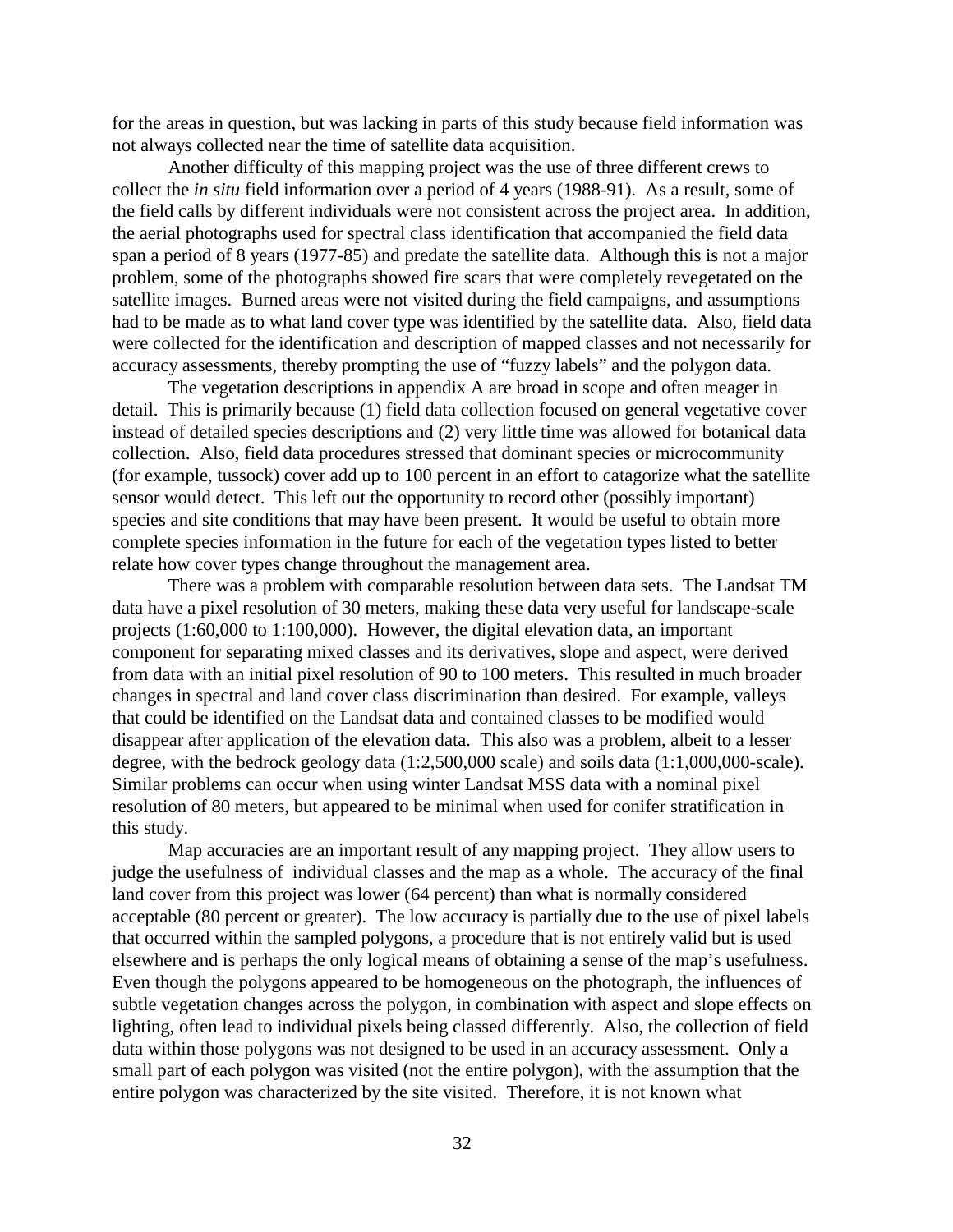vegetation actually occurred within any given pixel in any given polygon.

The use of this project's accuracy assessment information is further compounded in that the sampled polygons may have been used for spectral class identification. Although some believe that, ultimately, this should make no difference on the final accuracy (Mike Fleming, USGS, oral commun.), others believe that it may and that the two data sets should be kept separate. For this type of accuracy assessment to be valid in the future, polygons used for the accuracy assessment should be kept independent of spectral class identification, and each pixel within the sample polygon should be sampled.

### **CONCLUSIONS**

Federal land management agencies in Alaska have been using Landsat data for mapping land cover since the early to mid-1970's (Markon, 1995), the National Park Service being one of the initial users of the data (Dean and Heebner, 1982). This most recent land cover map and the resulting digital data base produced for the National Park Service's Northwest Management Area provides information that can be used by regional and local resource planners, managers, and researchers. Although many management personnel prefer higher resolution data products than the Landsat TM provides, it is currently the most available and cost effective way to obtain land cover information for large areas such as the Northwest Alaska management area.

The final land cover map may have several different applications, depending on the user and purpose. Some users may want to use the entire map, others may only be interested in one or a few classes. Although the accuracy assessment provides some information about the usefulness of the mapped data, users may want to perform more detailed analysis of the data, especially if they are interested in individual classes. For others, however, general information may suffice. For example, a wildlife biologist may only be interested in locating areas that generally contain tall and low shrub, regardless of shrub type and association with other vegetation communities. Since shrub types are generally easy to separate from nonshrub types, the current information may be sufficient.

The northwest area is a land rich in historical uses by Native Americans, containing many significant archeological sites. The land cover data base may be manipulated to show various land cover types important to animals or indigenous peoples, or it may be used in conjunction with terrain data to determine possible historical land use sites or travel routes. The fact that the data base is georeferenced also allows other data to be included for further manipulation, enhancement, or updating.

### **LITERATURE CITED**

Ailts, B., Akkerman, D., Quirk, B., and Steinwand, D., 1990, LAS 5.0 -- An image processing system for research and production environments, *in* American Congress on Surveying and Mapping (ACSM)/American Society for Photogrammetry and Remote Sensing (ASPRS) Annual Convention, Denver, Colorado, March 1990, Proceedings: Bethesda, Md., ACSM/ASPRS, v. 4, p. 1-12.

Beikman, H.M., 1980, Geological map of Alaska: U.S. Geological Survey Map.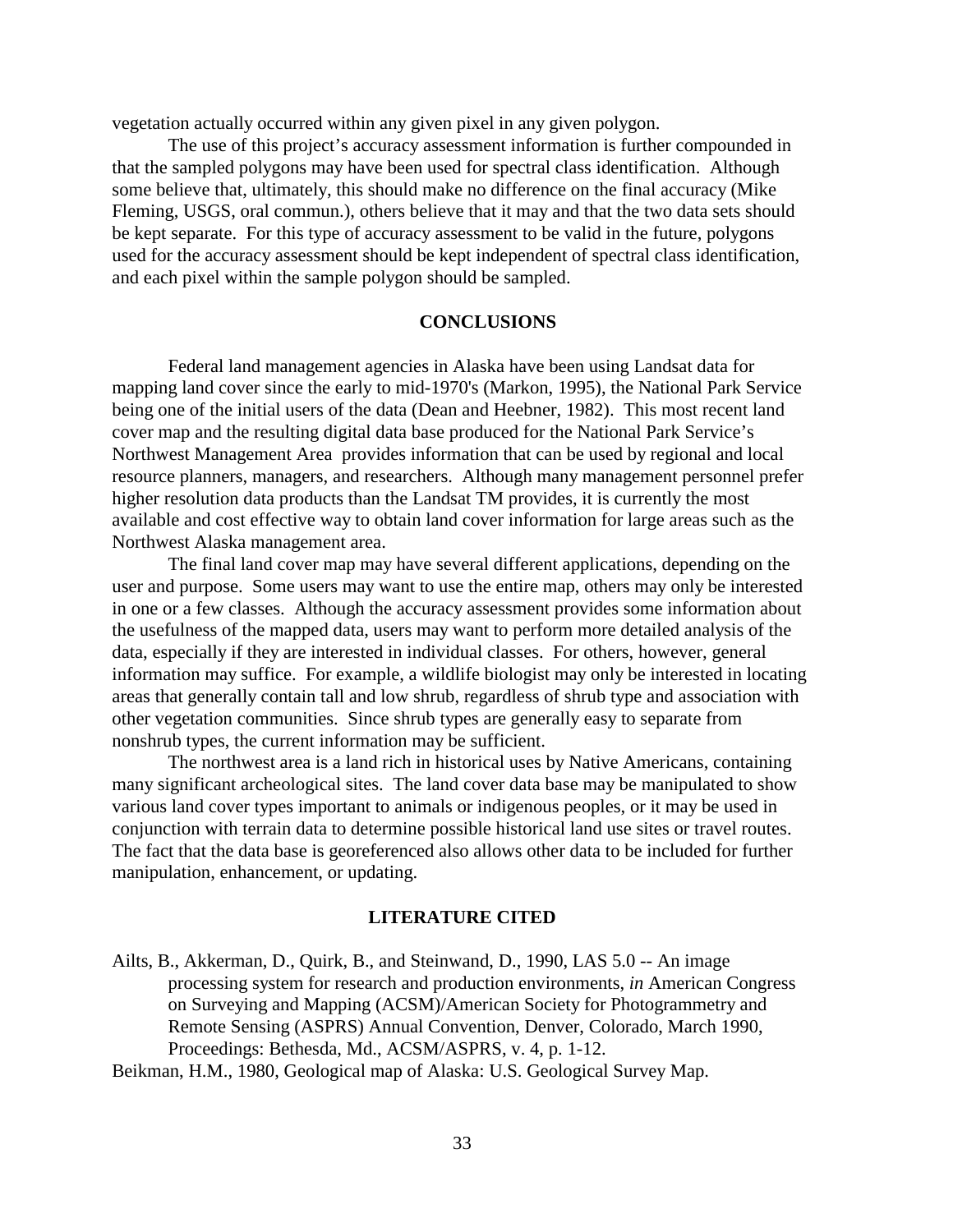- Coulter, H.W., Hopkins, D.M., Karlstrom, T.N.V., Pewe, T.L., Wahrahaftig, C., and Williams, J.R., 1965, Map showing extent of glaciation in Alaska: U.S. Geological Survey Miscellaneous Geologic Investigations, Map I-415, scale 1:2,500,000.
- Craighead, J.J., Craighead, F.L., Craighead, D.J., and Redmond, R.L., 1988, Mapping arctic vegetation in northwest Alaska using Landsat MSS imagery: National Geographic Research, v. 4, p. 496-527
- Dean, F.C., and Heebner, D.K., 1982, Landsat based vegetation mapping of Mount McKinley National Park region, Alaska: Alaska Cooperative Park Studies Unit, University of Alaska, Fairbanks.
- Faeo, V., 1993, Cape Krusenstern National Monument, Alaska, satellite land cover map user's guide: National Park Service, Alaska Regional Office, Anchorage, Alaska, 25 p.
- Fleming, M..D., 1975, Computer-aided analysis of Landsat data: A comparison of three approaches including modified clustering approach: West Lafayette, Ind., Purdue University Laboratory for Applications of Remote Sensing, LARS Information Note 072475, 9 p.
- 1988, An integrated approach for automated cover type mapping of large inaccessible areas in Alaska: Photogrammetric Engineering and Remote Sensing, v. 54, no. 3, p. 357-362.
- Gallant, A.L., Binnian, E.F., Omernik, J.M., and Shasby, M.B., 1995, Ecoregions of Alaska: U.S. Geological Survey Professional Paper 1567, 73 p.
- Gopal, S., and Woodcock, C., 1994, Theory and methods for accuracy assessment of thematic maps using fuzzy sets: Photogrammetric Engineering and Remote Sensing, v. 60, no. 2, p. 181-188.
- Karlstrom, T.N., Coulter, H.W., Fernald, A.T., Williams, J.R., Hopkins, D.M., Pewe, T.L., Drewes, H., Muller, E.H., and Condon, H., 1964, Surficial Geology of Alaska: U.S. Geological Survey Miscellaneous Geological Investigations Map I-357, two map series, scale 1:1,584,000.
- Kuchler, A. W., 1966, Potential natural vegetation of Alaska: National Atlas of the United States of America, Washington, D.C., U.S. Geological Survey, p. 92.
- Loveland, T.R., and Shaw D.M.., 1996, Multiresolution land characterization: Building collaborative partnerships, *in* Scott, J.M.., Tear, T., and Davis, F., Gap Analysis: A Landscape Approach to Biodiversity Planning, Proceedings of the ASPRS/GAP Symposium, Charlotte, N.C., National Biological Service: Moscow Idaho, p. 83-89.
- Markon, C.J., 1995, History and use of remote sensing for conservation and management of Federal lands in Alaska, USA: Natural Areas Journal, v. 15, p. 329-338.
- Markon, C.J., Fleming, M.D., and Binnian, E.F., 1995, Characteristics of vegetation phenology over the Alaskan landscape using AVHRR time series data: Polar Record, v. 31, p. 179-190.
- Markon, C.J., and Wesser, S., 1997, The Bering Land Bridge National Preserve land cover map and its comparability with 1995 field conditions: U.S. Geological Survey Open-File Report, 97-103, 27 p.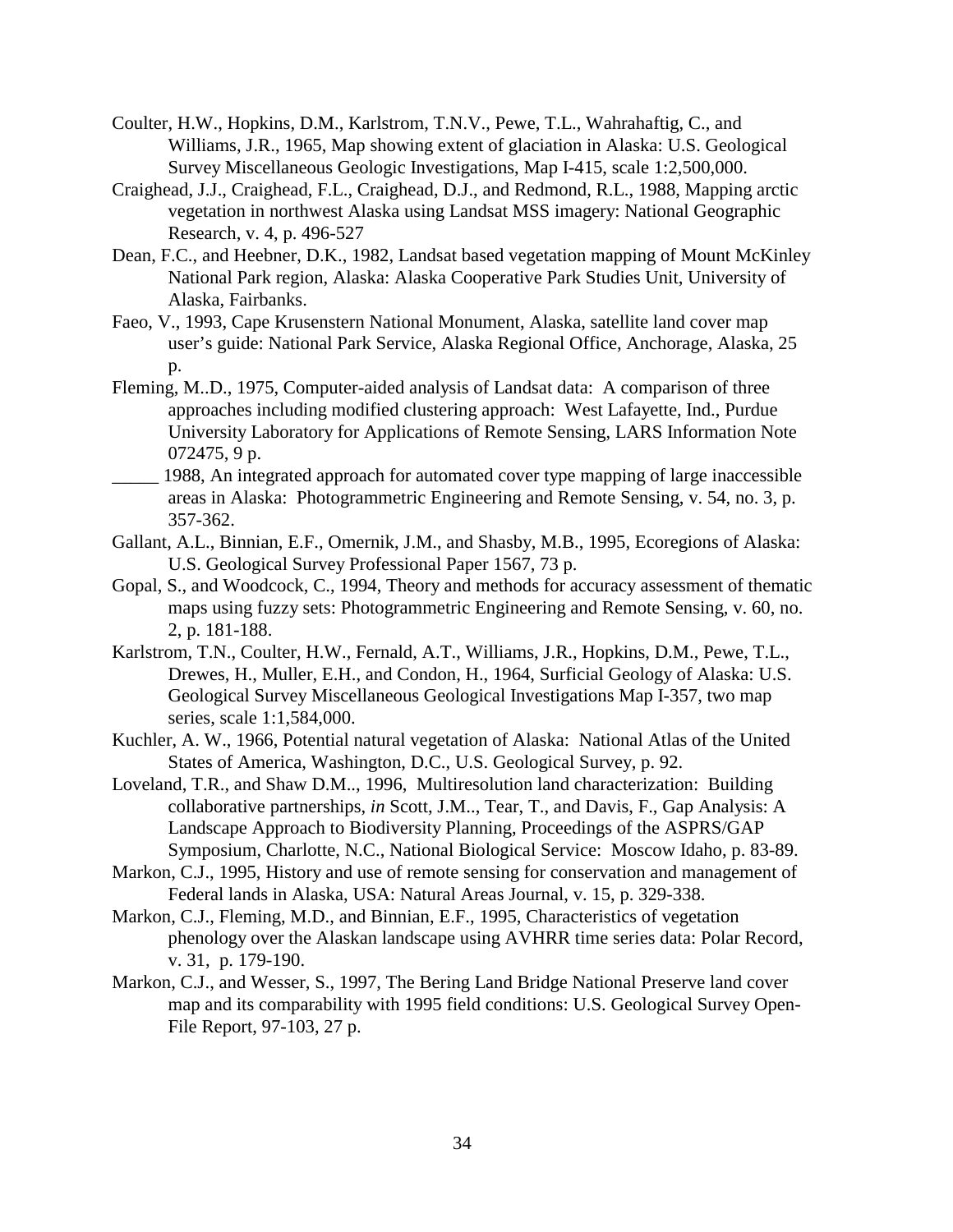- Muller, S.V., Walker, D.A., Nelson, F.E., Auerback, N.A., Bockheim, J.G., Guyer, S., and Sherba, D. 1998, Accuracy assessment of a land-cover map of the Kuparuk River Basin, Alaska: considerations for remote regions: Photogrammetric Engineering and Remote Sensing, v. 64, p. 619-628.
- Norwine, J. and Greegor, D.H., 1983, Vegetation classification based on advanced very high resolution radiometer (AVHRR) satellite imagery: Remote Sensing of Environment, 13, p. 69-87.
- Rieger, S., Schoephorster, D.B., and Furbush, C.E., 1979, Exploratory soil survey of Alask:, U.S. Dept of Agriculture, Soil Conservation Service, 213 p.
- Selkregg, L.L., 1975, Alaska regional profiles, northwest region: Anchorage, Alaska, University of Alaska, Arctic Environmental Information and Data Center, 265 p.
- Soil Conservation Service, 1985, Range survey of the Seward Peninsula reindeer ranges, Alaska:. U.S. Dept. of Agriculture, Soil Conservation Service, Anchorage, Alaska,. 65 p.
- Swain, P.H., and Davis, S.M., 1978, Remote sensing: the quantitative approach: McGraw Hill, Inc., New York, N.Y., 396 p.
- Talbot, S.S., Fleming, M..D., and Markon, C.J., 1986, Intermediate-scale vegetation mapping in Kanuti National Wildlife Refuge, Alaska using Landsat MSS digital data: The American Society for Photogrammetry and Remote Sensing and The American Congress on Surveying and Mapping, Fall 1986, Proceedings, p. 392-406.
- Talbot, S.S. and Markon, C.J., 1988, Intermediate-scale vegetation mapping of Innoko National Wildlife Refuge, Alaska , using Landsat MSS digital data: Photogrammetric Engineering and Remote Sensing, v. 54, no. 3, p. 377-383.
- U.S. Congress, 1980, Alaska National Interest Lands Conservation Act (ANILCA), Public Law 96-487: Washington, D.C.
- Viereck, L.A., Dyrness, C.T., Batten, A.R., and Wenzlick, K.J., 1992, The Alaska vegetation classification: U.S. Forest Service, Pacific Northwest Research Station, General Technical Report PNW-GTR-286, 278 p.
- Vogelmann, J.E., Sohl, T., Campbell, P.V., and. Shaw, D.M., 1998, Regional land cover characterization using Landsat thematic mapper data and ancillary data sources: Proceedings of the 3d EMAP Symposium, April 8-11, 1997, Albany, N.Y., Environmental Monitoring and Assessment.
- Vogelmann, J.E., Sohl, T., and Howard, S.M., 1998, Regional characterization of land cover using multiple sources of data: Photogrammetric Engineering and Remote Sensing v. 64, p. 45-57.
- Wesser, S., 1994, A design for assessing land cover map accuracy in large and remote areas: Proceedings, 3d Circumpolar Symposium on Remote Sensing of Arctic Environments, University of Alaska, Fairbanks, Alaska, p. 50.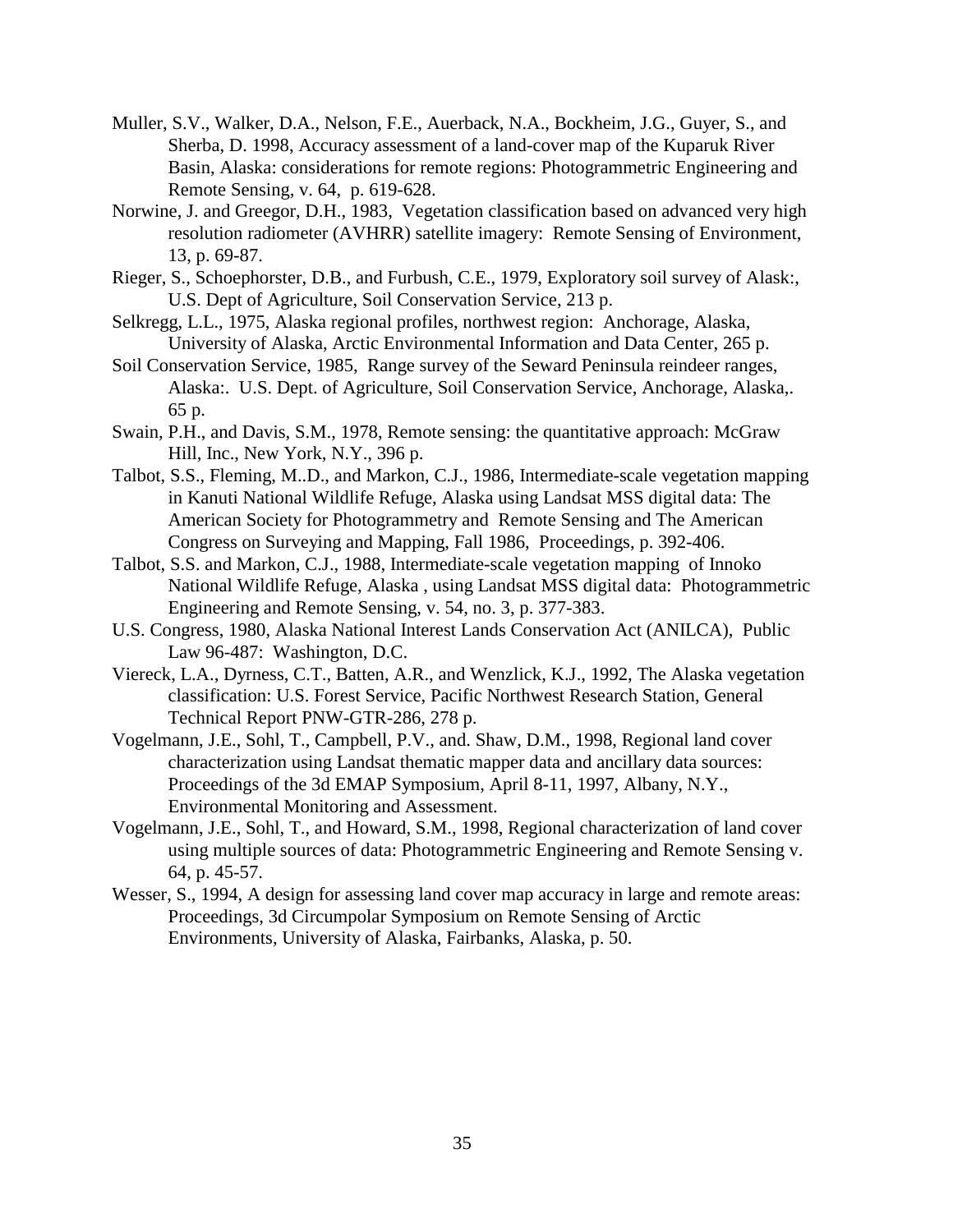### **APPENDIX A Class Descriptions for the Northwest Areas Management Area Land Cover Map**

### Closed Needleleaf (class 1)

Closed needleleaf forests are dominated by white spruce (*Picea glauca*) on welldrained sites and along drainages, or black spruce (*Picea mariana*) on lowland sites in the Kobuk Valley National Park. Crown closure follows that of Viereck and others (1992)<sup>3</sup> at 60 to 100 percent. Understory layers may consist of *Alnus* sp., *Salix* sp., *Betula glandulosa*, *Spirea beauverdiana, Ledum palustre*, *Arctostaphylos uva-ursi*, *Vaccinium uliginosum*, and various species of moss (particularly of the genus *Sphagnum*). Forbs and gramminoids may include *Pyrola* sp., *Equisetum silvaticum*, *E. arvense, Lupine* sp. *Aster* sp., *Calamagrostis canadensis*, and *Carex* sp. Mosses may include *Sphagnum* sp. and *Hylocomium* sp.

### Viereck<sup>3</sup> classes: IA1j, IA1k, IA1l

### Open Needleleaf Forest (class 2)

This class is similar to the closed needleleaf forest with the major difference being that crown closure is 25 to 59 percent. Understory vegetation is also similar, except that other ericaceous plants may be found (such as *Empetrum nigrum*), as well as numerous forbs. In some areas, lichens also are prominent.

Viereck classes: IA2e, IA2f, IA2g

### Needleleaf Woodland (class 3)

Needleleaf woodland extends the conifer forest continuum to a more sparse cover with 10- to 24- percent crown closure. Species mix is similar to the class above, with a higher cover of shrubs in the understory. In the lower part of the Kobuk Valley National Park, the understory may be dominated by lichens and have few shrub or forb species present. In lowland areas, this type also may include *Betula. nana, Petasites frigidus, Empetrum nigrum, Rubus chamaemorus, Vaccinium vitis-idaea,* and *Carex bigelowii,* to name a few*.*

Viereck classes: IA3c, IA3d, IA3e

<sup>&</sup>lt;sup>3</sup>Viereck, L.A., Dyrness, C.T., Batten, A.R., and Wenzlick, K.J., 1992, The Alaska Vegetation Classification: U.S. Forest Service, Pacific Northwest Research Station, General Technical Report, PNW-GTR-286, Portland, Oregon, 278 p.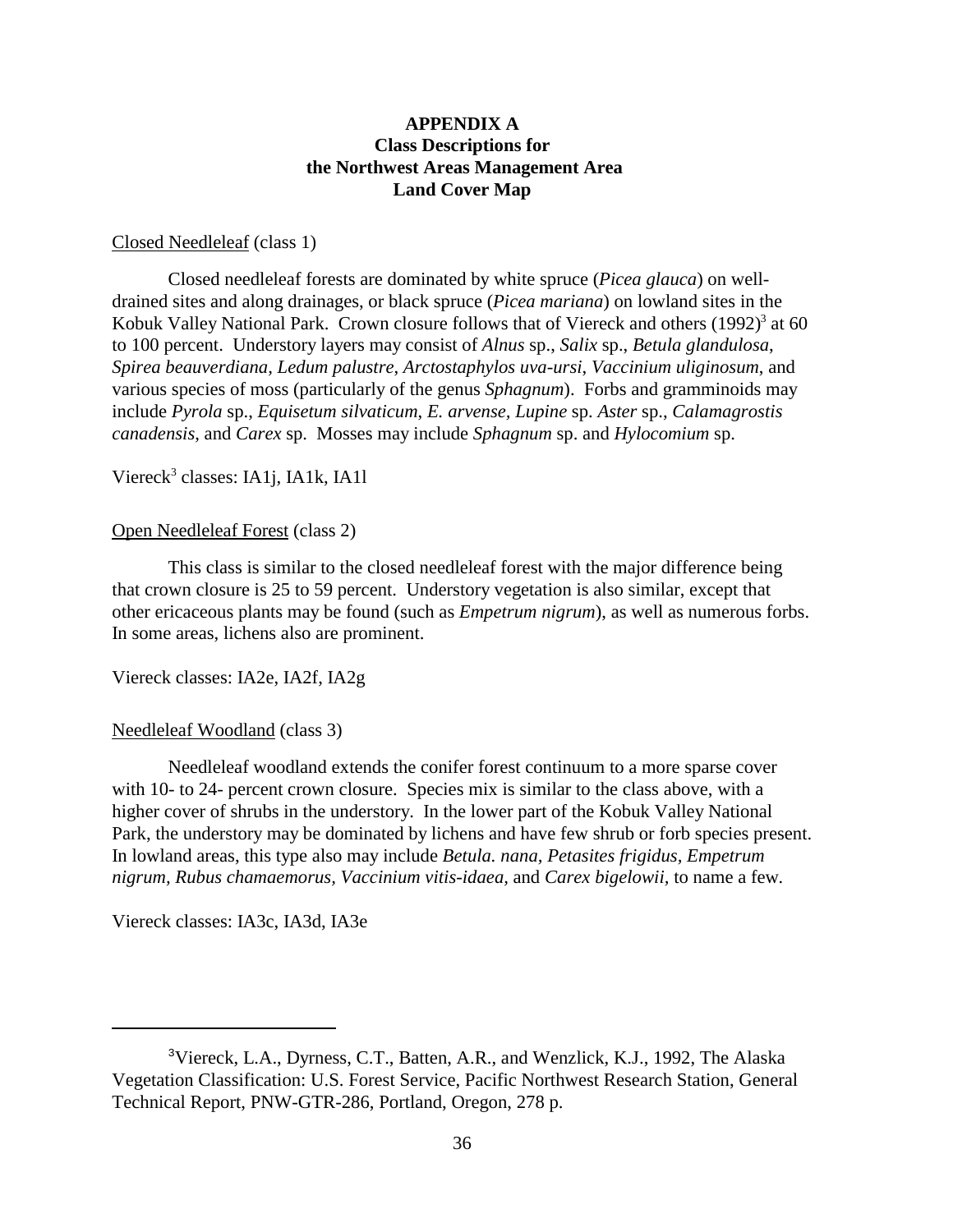### Tall Open and Closed Alder/Willow (class 8)

This type occurs primarily on upper hill slopes, mid-mountain slopes, or along rivers, streams, and small drainages. Shrub canopy is greater than 75 percent, with heights at or exceeding 1.5 m. Alders (*Alnus* sp.) are more common on upper slopes or along small drainages; willows (*Salix alaxensis, S. planifolia*.) are more ubiquitous in this class. Understory vegetation may consist of graminoids (*Carex* sp., *Calamagrostis canadensis*), forbs (*Petasites* sp., *Epilobium angustifolium*), and mosses, depending on canopy closure. This type also may represent sites that contain an open tall alder/willow component but have a high understory cover of low willow (*Salix* sp.) and low or dwarf birch (*Betula glandulosa* or *B. nana*). In addition to having the traditional shrub species, this type may also include small stands or clumps of trees (*B. papyrifera* and *Populus balsamifera*) that were too small to map, or were too similar spectrally to nearby alders and willow to be described.

### Viereck classes: IB1c, IB1d, IB2a, IB2b, IB2c, IIB1a, IIB1b, IIB1c, IIB1d, IIB2a, IIB2b, IIB2dIIB2e

### Closed Low Shrub-Alder/Willow (class 9)

This class is often found on well-drained sites, such as stream and river banks, lake shores, and south-facing slopes. It is dominated by either alder (*Alnus* sp.) or willow (*Salix* sp.), with more than 75-percent cover that is 20 to 150 cm tall; on some sites, *Alnus* may obtain heights up to 2 m. Low birch (*Betula glandulosa*, or shrub birch) may occur mixed with the alder or willow, later grading into the closed low shrub-birch/ericaceous type as the permafrost thaw layer becomes shallower. Associated species may include *Vaccinium uliginosum*, *Potentilla fruticosa*, *Spiraea beauvardiana*, various forbs, grasses (*Calamagrostis canadensis*), mosses (*Sphagnum*), and lichens.

### Viereck classes: IIC1b

### Closed Low Shrub-Birch/Ericaceous (class 10)

This class is dominated by either low or dwarf shrub birch (*Betula glandulosa* or *B. nana*), along with other types of ericaceous plants, such as *Ledum decumbens* and *L. palustre*, *Vaccinium uliginosum*, *V. vitis idaea*, and *Empetrum nigrum*. Plant cover for the birch and other ericaceous species combined is greater than 75 percent, with heights greater than 20 cm but less than 150 cm. Associated species may include *Potentilla fruticosa*, *Salix* sp., various forbs, grasses, mosses, and lichens. This class is often found on upland tundra sites and hill slopes that are underlain by permafrost soils or on old beach dunes (with *Elymus arenarius*); or it may also dominate small stream banks.

Viereck classes: IIC1a, IIC1c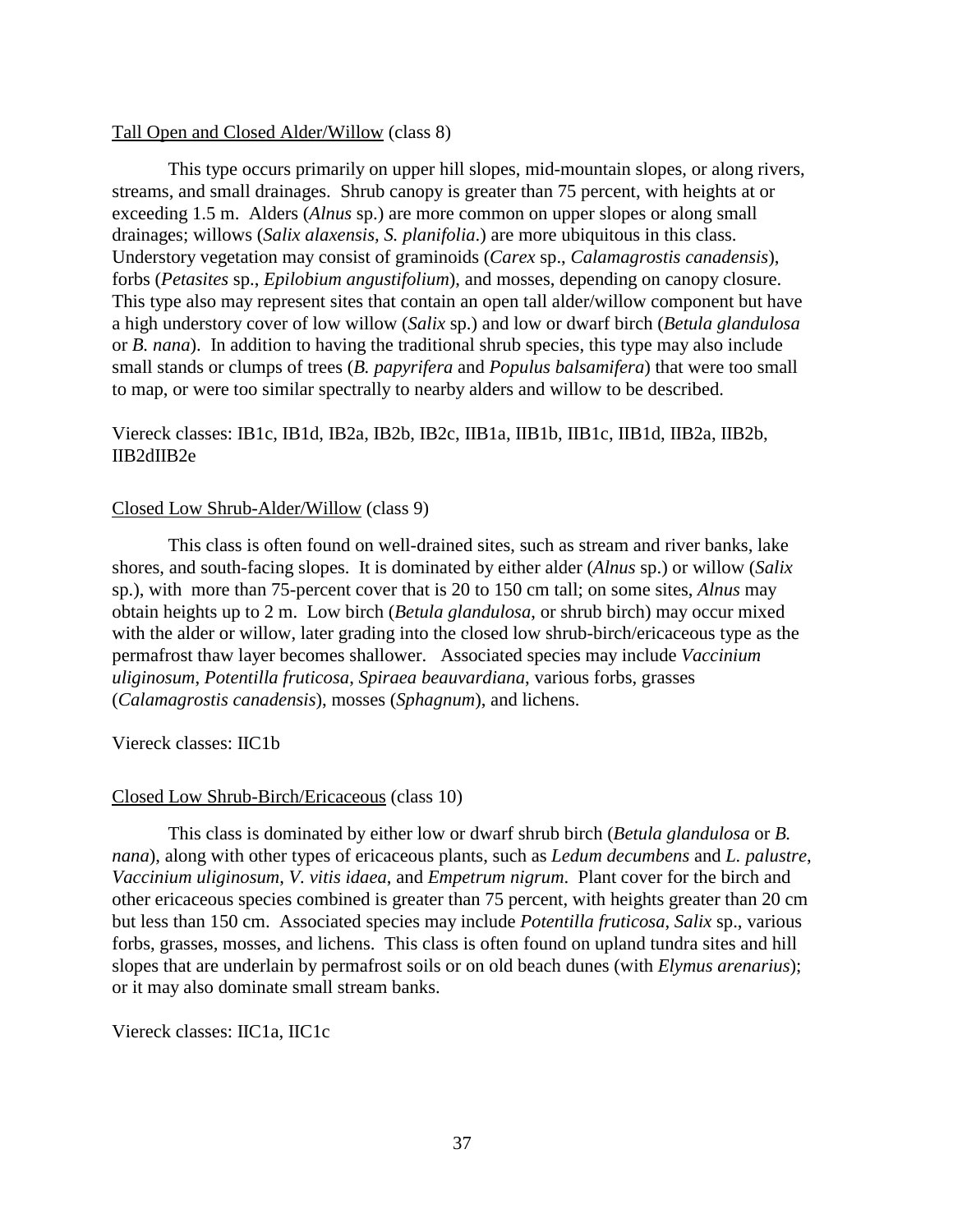### Open Low Shrub-Alder/Willow (class 11)

This class is similar to the closed low shrub-alder/willow classes except that alder/willow cover is less than 75 percent and is often found on southern aspects of low, rolling hills. Stands of open alder may be found on mid slopes of mountains (up to 600 m), upper slopes of rounded hills, and steep mid-slopes of hills. An under-story of *Betula* sp and ericaceous species is common. Occasionally *Equisetum* sp. And various graminoids and forbs also are present.

Viereck classes: IIC2g, IIC2h, IIC2i, IIC2k, IIC2l

### Open Low Shrub-Birch/Ericaceous (class 12)

This class is similar to the closed low shrub-birch/ericaceous class except that the shrub cover is less than 75 percent. It is found on various land forms, including foot slopes of mountains, lower to upper slopes of low, rolling hills, and tundra areas of broad, low relief. Low and dwarf types of *Salix* are often present in small amounts; *Carex bigelowii* tussocks also may be found.

Viereck classes: IIC2c, IIC2d, IIC2e, IIC2f

### Open Low and Dwarf Shrub Tussock Tundra (class 13)

This type is very similar to the open low shrub-birch/ericaceous, the main difference being that fewer low shrubs and a greater abundance of dwarf shrubs (less than 20 cm high) are associated with the graminoid tussocks. Shrub species are the same as other birch/ericaceous types. The graminoid tussocks may be formed by *Eriophorum vaginatum* or *Carex bigelowii*.

Viereck classes: IIC2a, IIC2b

### Dwarf Shrub Tundra/Dwarf Shrub Peatland (class 14)

This shrub type is dominated primarily by shrubs less than 20 cm tall, such as dwarf birch (*Betula glandulosa* and/or *B. nana*) and dwarf ericaceous shrubs (*Cassiope tetragona*, *Arctostaphylos uva-ursi, Vaccinium uliginosum*, *V. vitis-idaea*, *Ledum palustre*, *Dryas integrifolia* or *D. octopetala*, *Rubus chamaemorus,* and *Salix sp*). Tundra communities are most common on upper slopes of mountains in the west or on hill and mountain slopes in the east. Peatland communities are common in low areas and also may include *Oxycoccus* sp. Mosses (primarily *Sphagnum* sp.) are common in peatland types; however, lichens (*Stereocaulon* sp., *Thamnolia* sp., and other fruiticose and crustose species) are more common in the tundra sites.

Viereck classes: IID1a, IID1b, IID2b, IId3a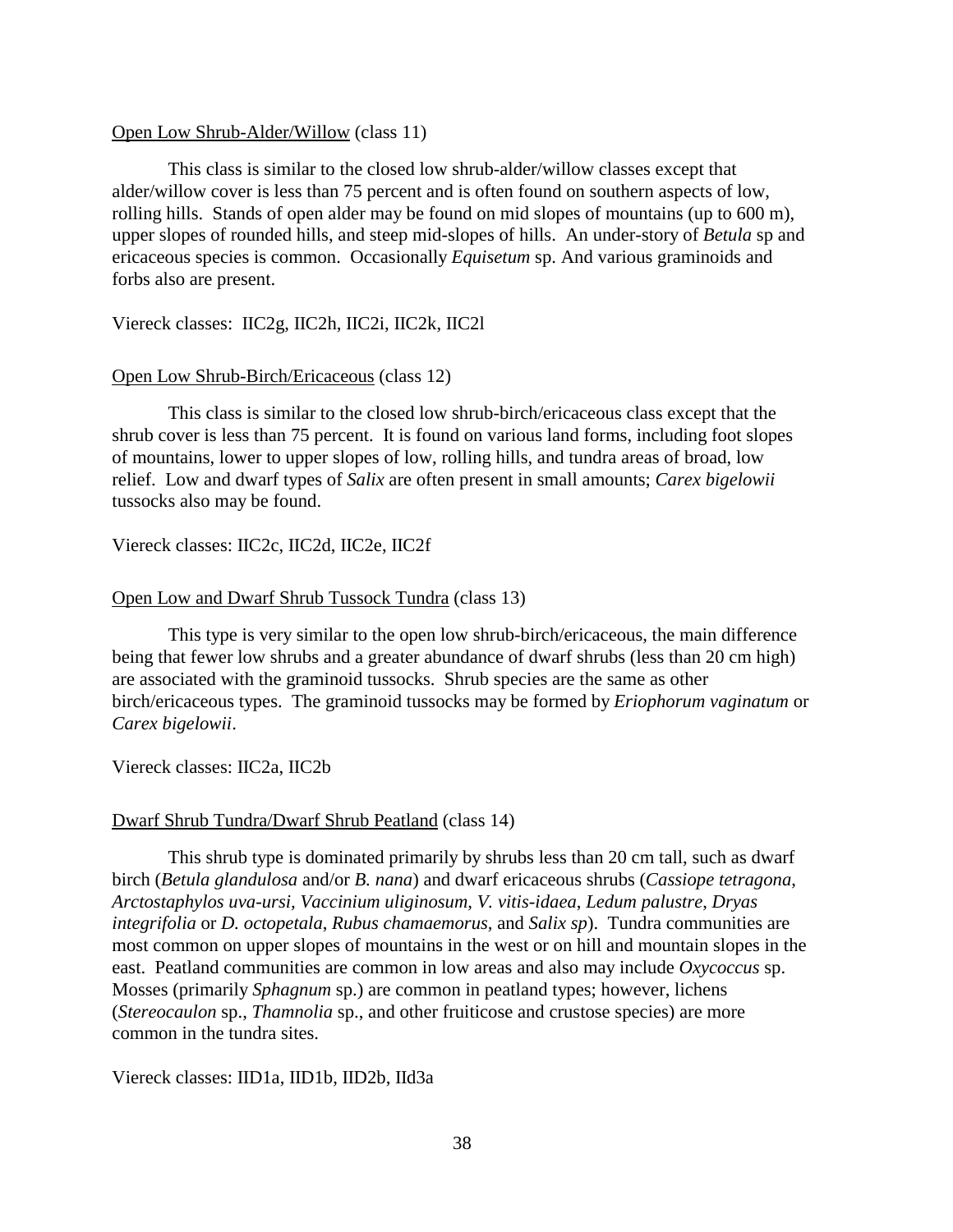### Open Dwarf Shrub - Talus/Lichen (class 17)

This class consists of plants less than 20 cm high with 25 to 74 percent of the cover being dwarf shrubs and associated with talus and (or) lichen-covered talus. It is common on dry upper hill and mountain slopes or on other sites prone to windblown conditions. Various lichens (for example, *Cetraria, Thamnolia,* and *Stereocaulen*) are usually present in large amounts. Plant species may include *Dryas integrifolia* and *D. octopetala* on dry river terraces or ridge tops, in combination with *Empetrum nigrum*, *Betula nana, Vaccinium vitisidaea*, and *Arctostaphylos uva-ursi* at the base of steep slopes, on solifluction lobes, and in areas of late snowpack. Various grasses and sedges (*Carex* sp.) also are common. Other plants present to a lesser extent may include various species of *Salix, Potentilla, Hedysarum, Rhododendron*, *Artemisia, Oxytropis*, and *Papaver*. Some hill slopes also may contain *Equisetum* sp.

### Viereck classes: IID1c

### Moist/Dry Herbaceous (class 19)

This type is dominated by sedges (primarily *Carex aquatilis* and *C. bigelowii*), normally with greater than 60 percent cover. Most sites will have other grass or grass-like plants (*Eriophorum* sp., *Luzula* sp., and *Juncus* sp.), as well as scattered shrubs (*Salix sp.*, *Arctostaphylos uva-ursi,* and *Dryas octopetala*) and forbs (*Valeriana capitata*, *Pedicularis* sp., and *Equisetum* sp.) In some areas, *C. bigelowii* or *E. vaginatum* will form tussocks. Mosses and lichens also may be present in varying amounts in the understory.

These sites can occur on a variety of sites and slopes; however, they are commonly found on well-drained hill slopes that have been burned, and in low, broad basins, and on coastal plain tundras. Site moisture is subjective, but there is not standing water. However, some sites will have standing water throughout the spring thaw, but will become dryer as the summer progresses.

### Viereck classes: IIIA1a, IIIA2a, IIIA2d, IIIA2h, IIIA2i

#### Wet Herbaceous (class 20)

Wet herbaceous is similar to the moist/dry herbaceous class in species composition but may also contain *Arctophila fulva*, depending on location. *Hippuris vulgaris and Potentilla palustris* may be present in limited amounts. This class is found primarily in low basins and on coastal plain tundra areas where water has been impounded. The chief difference between the wet herbaceous class and the previous class is that there is standing water at the wet sites throughout the growing season.

Viereck classes: IIIA3a, IIIA3c, IIIA3f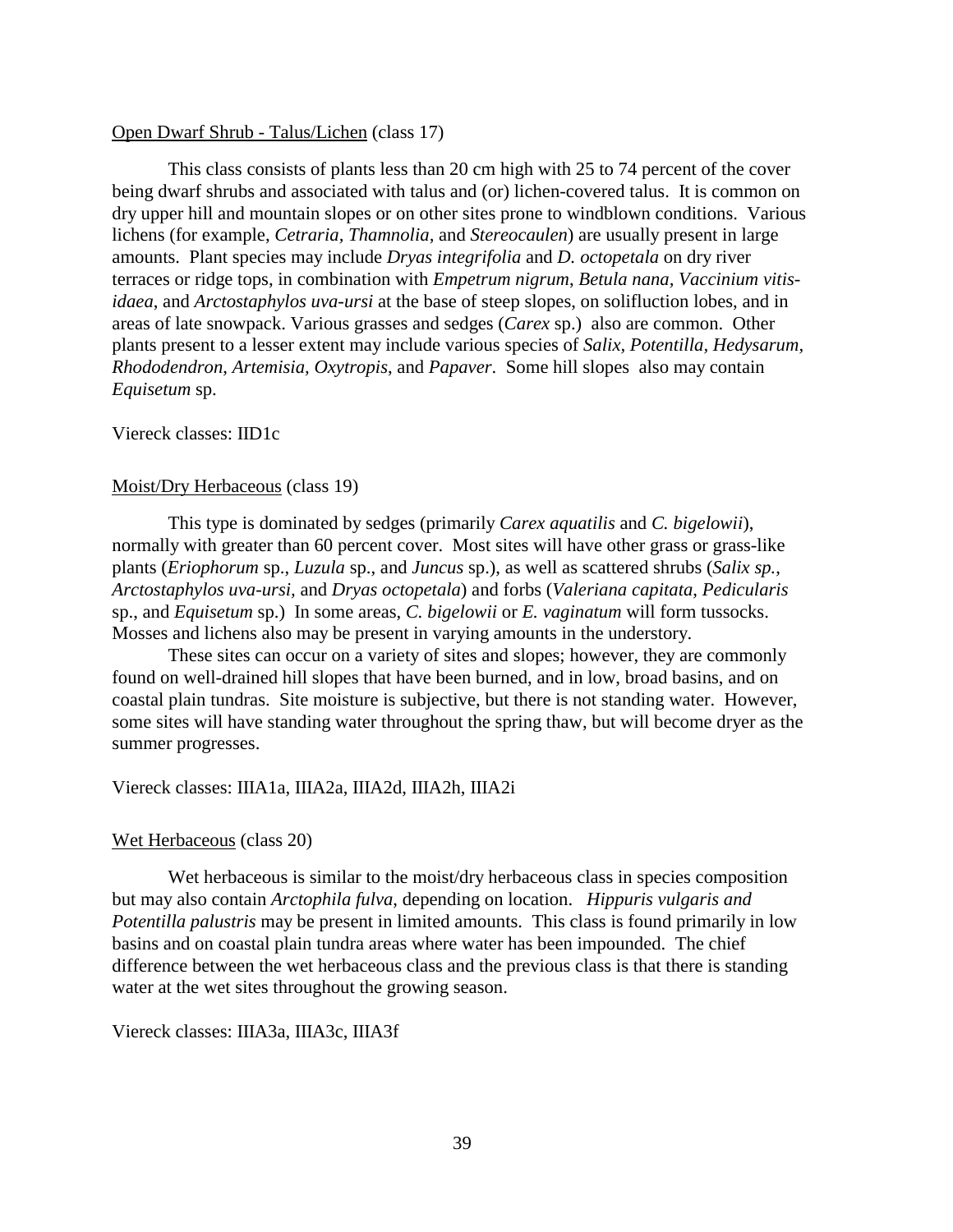### Sparse Vegetation (class 22)

Areas that have more than 5 percent but less than 25 percent, vascular plant cover are mapped as sparse vegetation. Sites may include mountain or ridge tops, rounded or steep talus slopes, or fluvial gravel and sand bars. Vascular plants present in mountainous areas may include *Silene acaulis*, *Diapensia* sp., *Cassiope tetragona, Rhododendron camtschaticum*, *Vaccinium uliginosum, Salix* sp*., Dryas octopetala*, *Arctostaphylos rubra*, and *Oxytropis* sp. Fluvial areas may contain *Epilobium angustifolium*, *Dryas integrifolia, D. drummondii*, and species of *Draba* and *Carex*. Crustose and fruitocose lichens (*Cladina* sp., *Cladonia* sp.) may be present in the mountainous areas and on talus slopes as small patches with greater than 25- percent cover, but the area as a whole would still be considered sparse vegetation.

### Viereck classes: None

### Barren (class 23)

Barren areas consist primarily of sand, gravel, rocks, and boulders of various sizes and are often associated with active floodplains, hill summits, and mountaintops. Vascular plant cover is normally less than 5 percent; however, varying amounts of crustose lichens may be found.

### Viereck classes: None

### Snow/Ice/Cloud (class 24)

This type was minimal in the project area, consisting primarily of lingering snow patches in the mountains.

### Viereck classes: None

### Clear Water (class 25)

This class includes lakes, ponds, rivers, and offshore water bodies with little to no particulate matter.

### Viereck classes: None

### Turbid Water (class 26)

Turbid water comprises lakes, ponds, rivers, and offshore waters that have high particulate matter.

### Viereck classes: None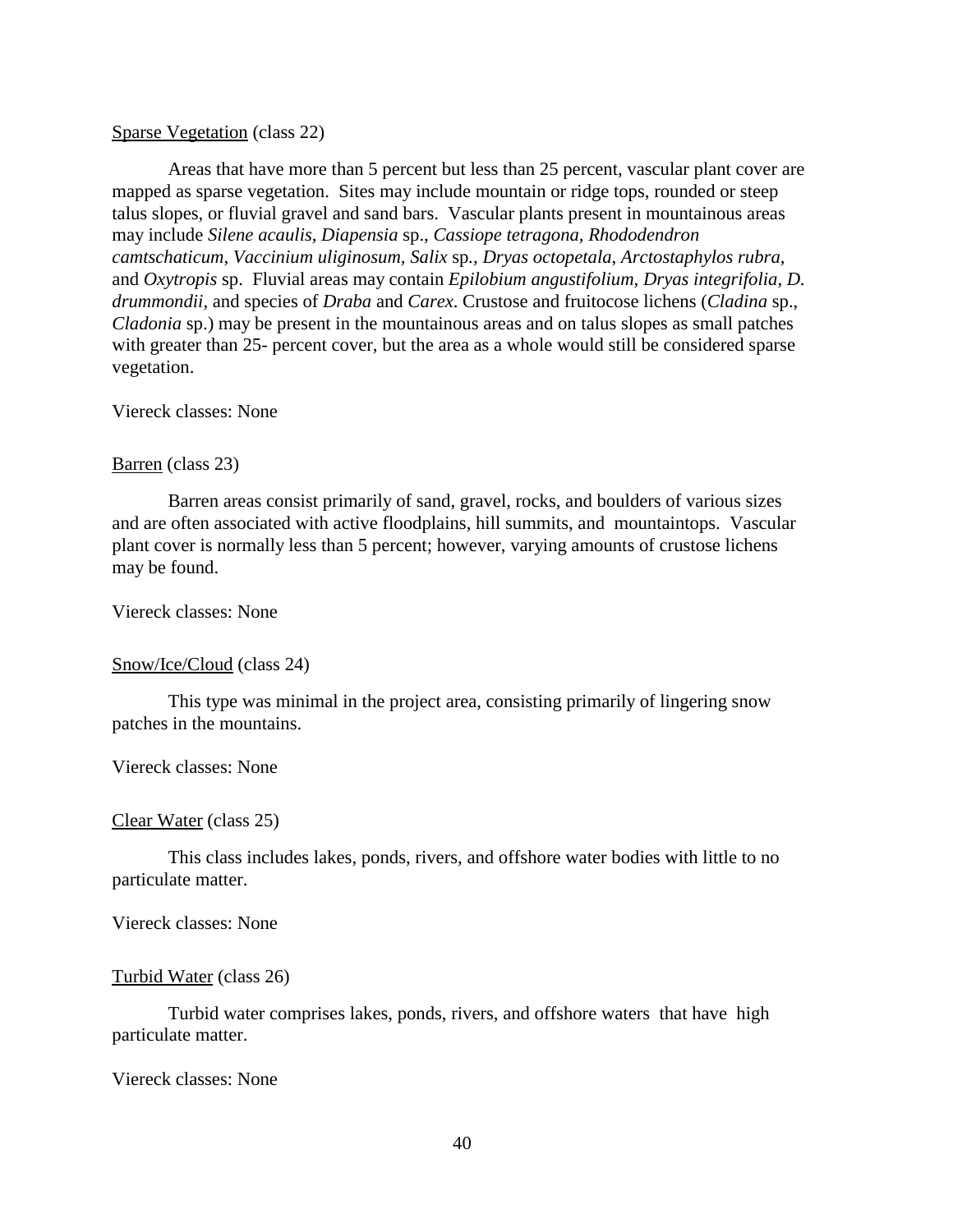### Shadow (class 27)

The shadow class represents those areas obscured from the sensor by mountainous terrain (for example, steep north-facing slopes). Vegetation may or may not occur in these areas, depending on a combination of slope, aspect, and elevation. This class also includes those areas that are indicated as shadow because the resolution of the digital elevation data used to modify some spectral classes was more coarse than the Landsat data (see discussion section).

Viereck classes: None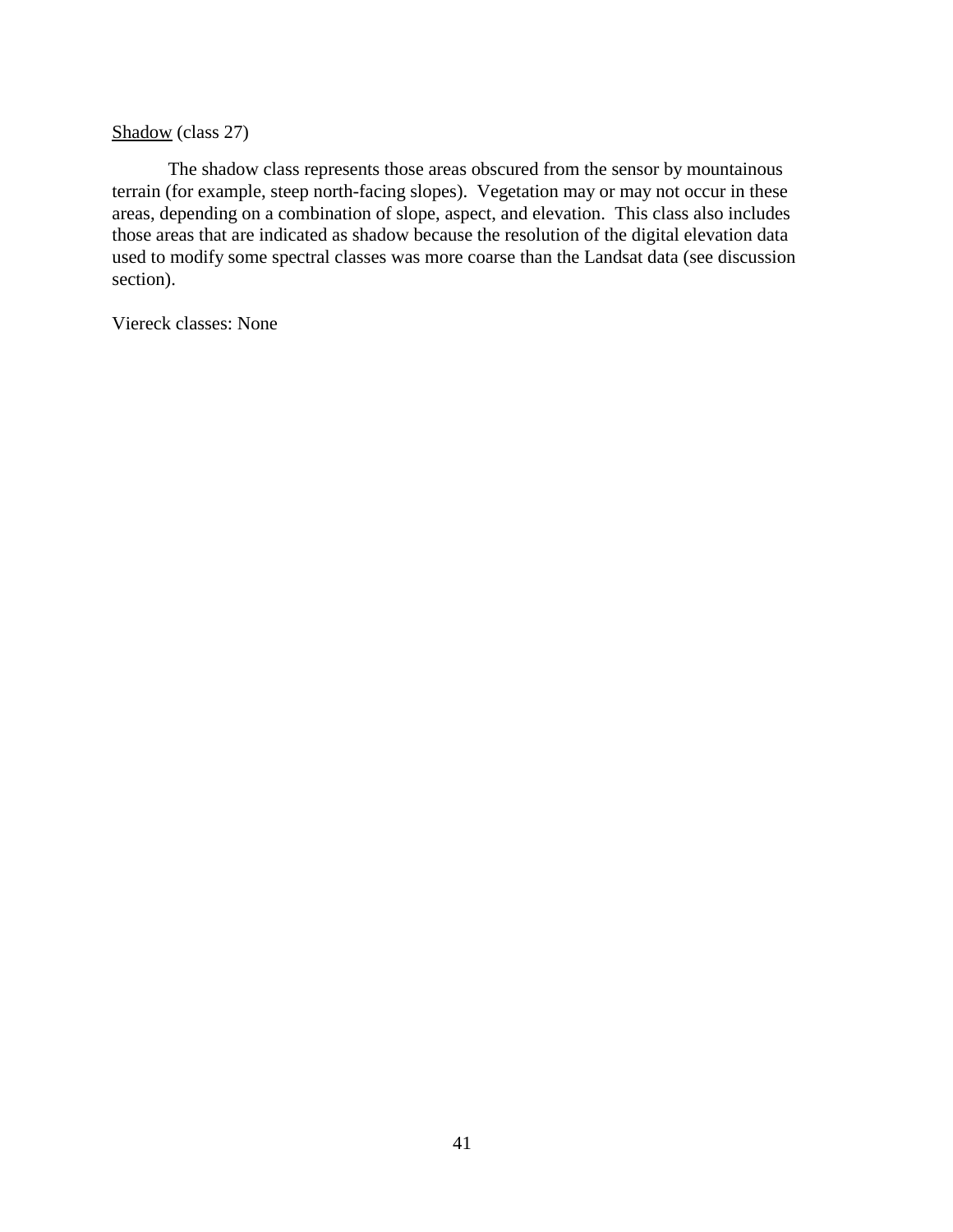# **APPENDIX B**

### **Polygon information used for assessment of final map classes from Noatak National Monument**

| Polygon |                 | <b>Number</b>   | <b>Fuzzy</b>            | Polygon |                 | <b>Number</b>   | <b>Fuzzy</b>            |
|---------|-----------------|-----------------|-------------------------|---------|-----------------|-----------------|-------------------------|
| ID      | <b>LCC</b>      | of Pixels       | Label                   | ID      | <b>LCC</b>      | of Pixels       | Label                   |
| 2007    | 9               | 1               | 1                       | 12003   | 13              | 7               | 3                       |
| 2007    | $\overline{11}$ | 47              | $\overline{2}$          | 12003   | 14              | 23              | $\overline{3}$          |
| 2007    | $\overline{12}$ | $\overline{17}$ | 5                       | 12003   | 17              | 101             | 4                       |
| 2007    | $\overline{13}$ | 50              | 5                       | 12003   | $\overline{19}$ | $\overline{9}$  | $\overline{\mathbf{1}}$ |
| 2007    | $\overline{14}$ | 128             | 4                       | 12003   | $\overline{23}$ | $\overline{1}$  | $\overline{4}$          |
| 2007    | 19              | $\overline{31}$ | $\overline{4}$          | 13005   | $\overline{11}$ | $\overline{9}$  | $\overline{1}$          |
| 2007    | $\overline{20}$ | $\overline{1}$  | $\overline{3}$          | 13005   | $\overline{12}$ | 16              | $\overline{\mathbf{1}}$ |
| 2022    | 8               | $\overline{2}$  | 5                       | 13005   | $\overline{13}$ | $\overline{6}$  | $\frac{2}{2}$           |
| 2022    | $\overline{11}$ | 126             | $\overline{4}$          | 13005   | $\overline{14}$ | 44              |                         |
| 2022    | $\overline{12}$ | 15              | $\overline{3}$          | 13005   | $\overline{17}$ | 60              | 5                       |
| 2022    | $\overline{13}$ | $\overline{20}$ | $\overline{3}$          | 13005   | 19              | 93              | $\overline{2}$          |
| 2022    | $\overline{19}$ | $\overline{1}$  | $\overline{3}$          | 13005   | $\overline{22}$ | 5               | 4                       |
| 4008    | $\overline{11}$ | 1               | $\overline{1}$          | 13005   | $\overline{23}$ | $\overline{4}$  | $\overline{4}$          |
| 4008    | $\overline{12}$ | $\overline{17}$ | 3                       | 15001   | $\overline{9}$  | 13              | $\overline{5}$          |
| 4008    | $\overline{13}$ | 61              | $\overline{3}$          | 15001   | $\overline{10}$ | $\overline{2}$  | $\overline{5}$          |
| 4008    | $\overline{14}$ | $\overline{2}$  | $\overline{1}$          | 15001   | $\overline{11}$ | 47              | $\overline{5}$          |
| 4008    | 19              | 10              | $\overline{4}$          | 15001   | $\overline{12}$ | $\overline{25}$ | 4                       |
| 4008    | $\overline{20}$ | $\overline{1}$  | $\overline{5}$          | 15001   | $\overline{13}$ | $\overline{15}$ | 4                       |
| 7010    | $\overline{8}$  | 3               | $\overline{1}$          | 15001   | $\overline{14}$ | $\overline{1}$  | $\overline{4}$          |
| 7010    | $\overline{11}$ | 4               | $\overline{\mathbf{1}}$ | 15001   | $\overline{20}$ | $\overline{2}$  | $\overline{4}$          |
| 7010    | $\overline{14}$ | 5               | 1                       | 15001   | $\overline{25}$ | $\overline{23}$ | $\overline{4}$          |
| 7010    | $\overline{17}$ | 6               | 3                       | 15001   | $\overline{26}$ | 7               | $\overline{4}$          |
| 7010    | $\overline{19}$ | 48              | $\overline{2}$          | 15003   | 9               | 10              | $\overline{4}$          |
| 7010    | $\overline{22}$ | $\overline{10}$ | 5                       | 15003   | $\overline{13}$ | 121             | $\overline{5}$          |
| 7010    | $\overline{23}$ | $\overline{15}$ | $\overline{4}$          | 15003   | $\overline{14}$ | $\overline{4}$  | $\overline{4}$          |
| 10002   | $\overline{2}$  | 3               | $\overline{1}$          | 15003   | $\overline{19}$ | 7               | $\overline{4}$          |
| 10002   | 3               | 4               | $\overline{1}$          | 15005   | 9               | 7               | $\overline{1}$          |
| 10002   | 8               | $\overline{1}$  | $\overline{1}$          | 15005   | $\overline{11}$ | 16              | $\overline{2}$          |
| 10002   | $\overline{9}$  | 36              | 1                       | 15005   | $\overline{12}$ | 24              | $\overline{3}$          |
| 10002   | $\overline{11}$ | 66              | $\overline{1}$          | 15005   | $\overline{13}$ | 107             | 5                       |
| 10002   | $\overline{12}$ | 69              | $\overline{1}$          | 15005   | $\overline{14}$ | $\overline{1}$  | $\overline{2}$          |
| 10002   | $\overline{13}$ | 16              | 3                       | 15005   | 19              | 275             | $\overline{4}$          |
| 10002   | $\overline{14}$ | 4               | 1                       | 15005   | $\overline{25}$ | $\overline{1}$  | $\overline{1}$          |
| 10002   | $\overline{19}$ | 1               | $\overline{4}$          | 15005   | 26              | $\overline{7}$  | $\overline{1}$          |
| 10002   | $\overline{20}$ | 1               | 5                       | 17007   | $\overline{11}$ | $\overline{2}$  | $\overline{4}$          |

LCC refers to the different land cover classes shown in Table 4.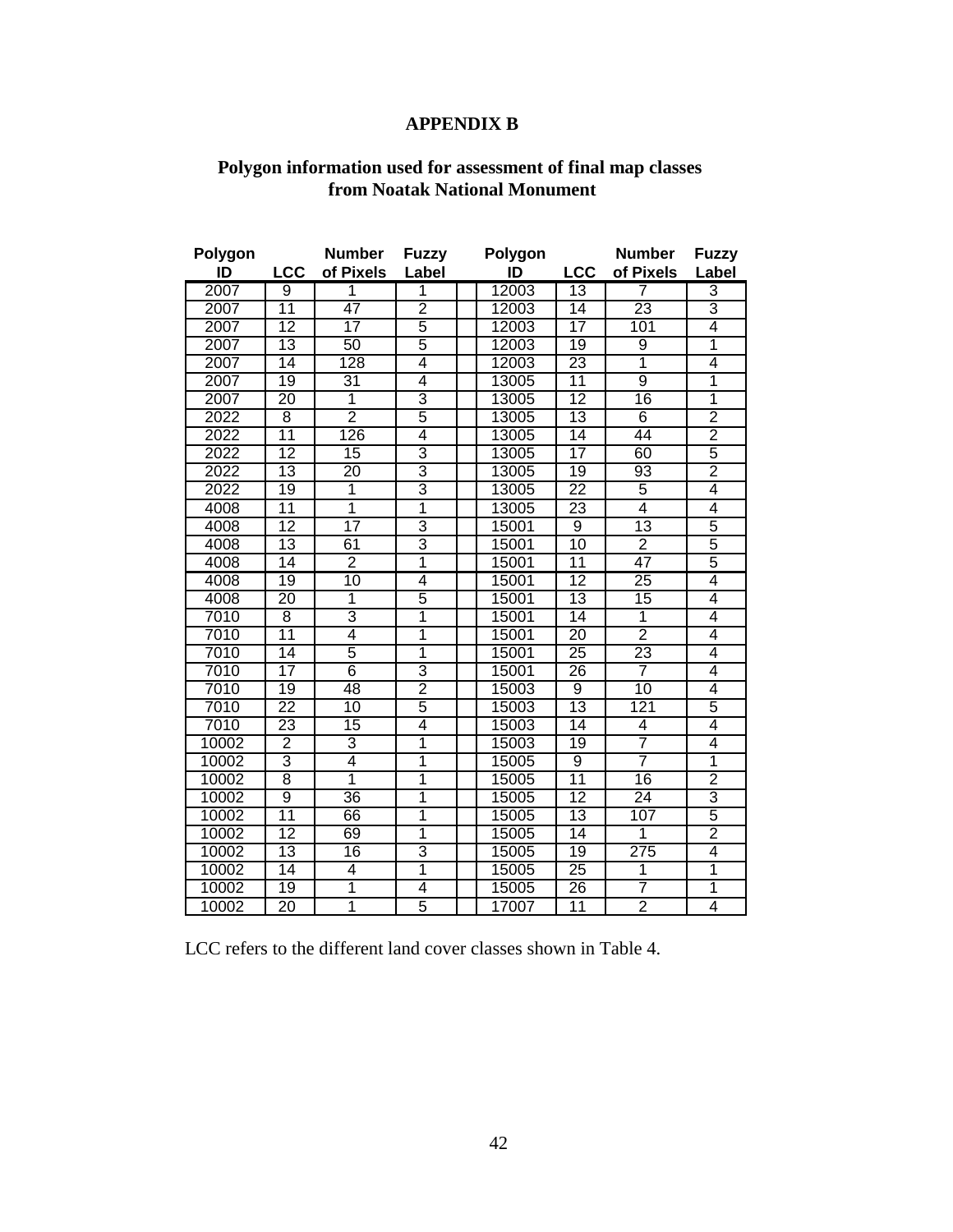| Polygon |     | <b>Number</b>   | <b>Fuzzy</b>   | Polygon |                 | <b>Number</b>   | <b>Fuzzy</b> |
|---------|-----|-----------------|----------------|---------|-----------------|-----------------|--------------|
| ID      | LCC | of Pixels       | Label          | ID      | <b>LCC</b>      | of Pixels       | Label        |
| 17007   | 12  | 36              | 4              | 24011   | 12              | 13              | 4            |
| 17007   | 13  | 319             | 3              | 24011   | 13              | 74              | 4            |
| 17007   | 14  | 172             | 4              | 24011   | 14              | 2               | 1            |
| 17007   | 19  | 50              | 4              | 24011   | 19              | 81              | 4            |
| 17013   | 8   | 9               | $\overline{5}$ | 25009   | 11              | 15              | 2            |
| 17013   | 9   | 29              | 5              | 25009   | 12              | 63              | 2            |
| 17013   | 13  | 4               | 2              | 25009   | 13              | $\overline{24}$ | 2            |
| 17013   | 17  | 8               | 2              | 25009   | 14              | 85              | 5            |
| 17013   | 23  | 4               | $\bar{2}$      | 25009   | 19              | 1               | 3            |
| 17013   | 25  | $\overline{23}$ | 3              | 25009   | $\overline{22}$ | 17              | 4            |
| 24006   | 11  | 1               | 3              | 25009   | 23              | 7               | 4            |
| 24006   | 12  | 57              | 3              | 25013   | 14              | 79              | 3            |
| 24006   | 13  | 158             | 5              | 25013   | 22              | 11              | 4            |
| 24006   | 19  | 37              | 4              | 25013   | 23              | 73              | 4            |
| 24011   | 11  | 3               | 5              |         |                 |                 |              |

### **Polygon information used for assessment of final map classes from Noatak National Monument - continuned**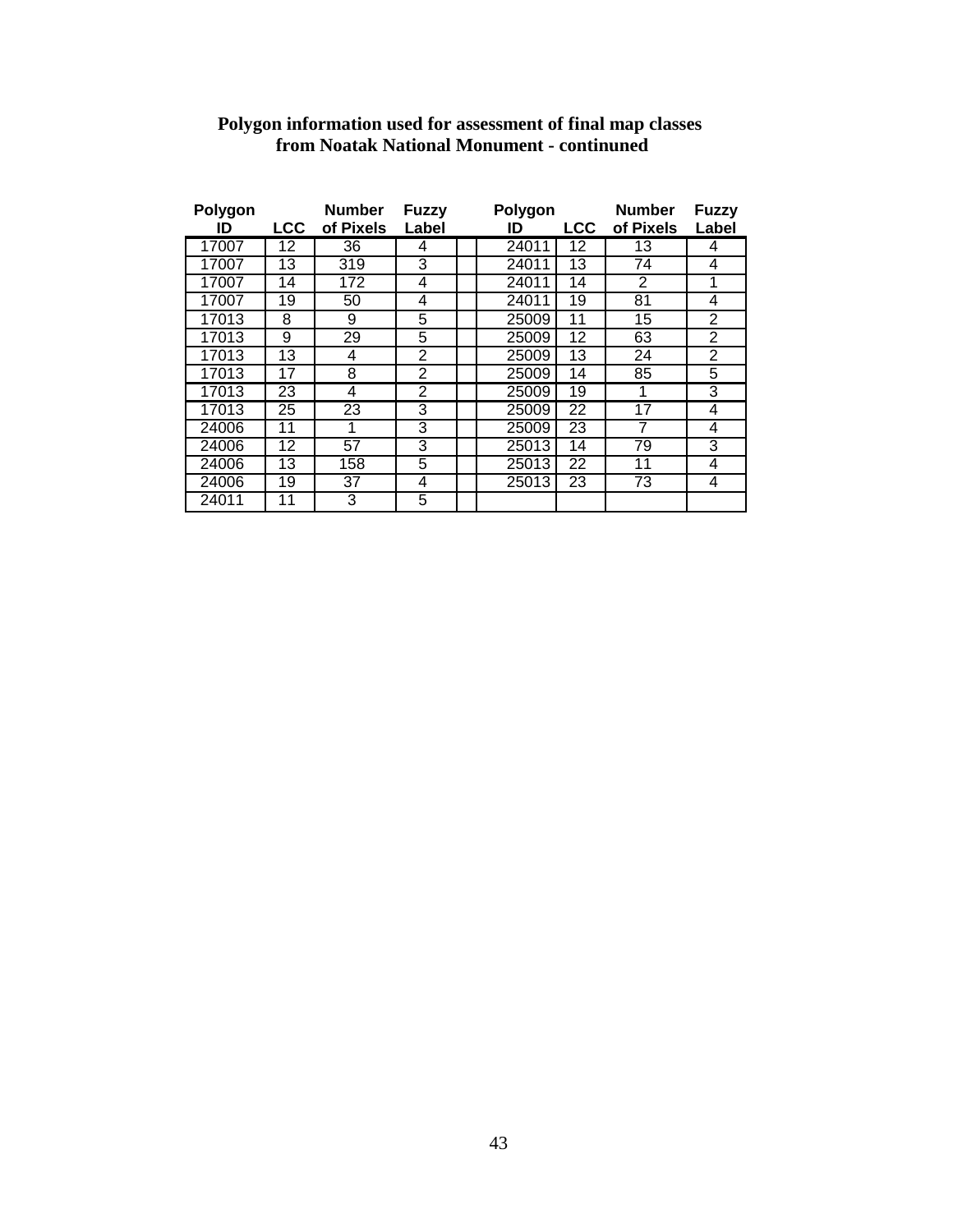| Polygon                   |                                    | <b>Number</b>       | <b>Fuzzy</b>                              |
|---------------------------|------------------------------------|---------------------|-------------------------------------------|
| $\underline{\mathsf{ID}}$ | <u>LCC</u>                         | of Pixels           | Label                                     |
| 1001                      | $\frac{12}{13}$                    | $\frac{2}{23}$      | $rac{5}{5}$                               |
| 1001                      |                                    |                     |                                           |
| 1001                      | 19                                 | 115                 | 4                                         |
| 1001                      | $\overline{20}$                    | $\overline{3}$      | 5                                         |
| 2007                      | $\overline{8}$                     | $\overline{6}$      | $\overline{\mathbf{1}}$                   |
| 2007                      | 10                                 | 100                 |                                           |
| 2007                      | $\overline{12}$                    | 266                 | $\frac{3}{5}$                             |
| 2007                      | 13                                 | $\overline{13}$     |                                           |
| 2007                      | 19                                 | $\overline{3}$      |                                           |
| 2007                      | $\overline{20}$                    | $\overline{3}$      | $\frac{3}{1}$                             |
| 7005                      | $\overline{13}$                    | 18                  |                                           |
| 7005                      | 14                                 | 153                 | $\frac{2}{5}$                             |
| 7005                      | $\overline{19}$                    | $\overline{4}$      | $\overline{1}$                            |
| 7005                      |                                    | 29                  |                                           |
| 7005                      | $\frac{22}{23}$                    |                     | $\frac{1}{5}$                             |
| 8002                      | $\overline{8}$                     | $\frac{224}{8}$     |                                           |
| 8002                      | 10                                 | $\overline{2}$      | 5                                         |
| 8002                      |                                    | 44                  | 5                                         |
| 8002                      | $\frac{11}{12}$ $\frac{12}{13}$    | 43                  | $\overline{3}$                            |
| 8002                      |                                    | $\overline{30}$     |                                           |
| 8002                      | 14                                 | $\overline{32}$     | $\frac{3}{5}$                             |
| 8002                      | 17                                 | <u>22</u>           |                                           |
| 8002                      | 19                                 | 23                  | $\overline{1}$                            |
| 8002                      | 20                                 | 41                  | $\overline{\mathbf{1}}$                   |
| 8002                      |                                    | $\overline{3}$      | 5                                         |
| 8002                      | $\overline{22}$<br>$\overline{25}$ | 114                 |                                           |
| 13006                     | $\overline{9}$                     | 172                 | $rac{5}{5}$                               |
| 13006                     | 10                                 | $\overline{6}$      |                                           |
| 13006                     |                                    | $\overline{2}$      | $\frac{5}{5}$ $\frac{4}{2}$ $\frac{2}{1}$ |
| 13006                     |                                    | 51                  |                                           |
| 13006                     | $\frac{11}{12}$<br>$\frac{13}{14}$ | $\overline{26}$     |                                           |
| 13006                     |                                    |                     |                                           |
|                           |                                    | 5<br>$\overline{2}$ |                                           |
| 13006                     | $\overline{17}$                    |                     |                                           |
| 13006<br>13006            | $\overline{19}$                    | $rac{6}{22}$        | $\frac{3}{1}$                             |
|                           | $\overline{20}$                    |                     |                                           |
| 13006                     | 25<br>$\overline{2}$               | 1<br>R              | 4<br>$\overline{\it{4}}$                  |
| 14007                     |                                    |                     |                                           |
| 14007                     | 3                                  | 5                   | 4                                         |
| 14007                     | 8                                  | 9                   | 4                                         |
| 14007                     | $\overline{9}$                     | $\overline{39}$     | 4                                         |
| 14007                     | $\overline{11}$                    | 29                  | 4                                         |
| 14007                     | $\overline{12}$                    | $\overline{26}$     | 4                                         |
| 14007                     | $\overline{13}$                    | $\overline{15}$     | 4                                         |
| 14007                     | 19                                 | $\overline{28}$     | 4                                         |
| 14007                     | $\overline{20}$                    | 24                  | 1                                         |
| 14007                     | 23                                 | 8                   | $\overline{3}$                            |
| 14007                     | $\overline{25}$                    | $\overline{20}$     | 1                                         |

# **Polygon information used for assessment of final map classes from Cape Krusenstern National Preserve**